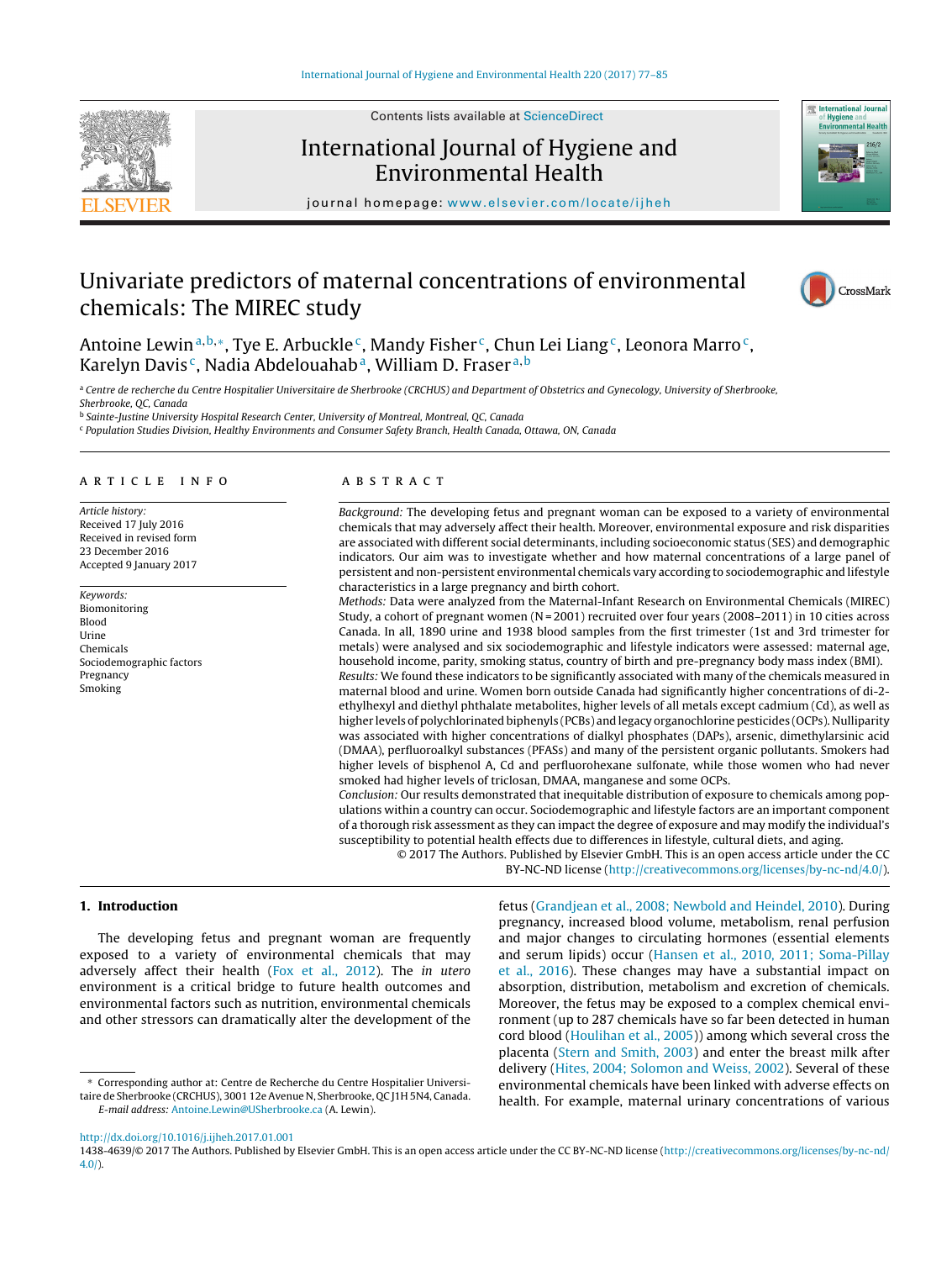phthalates have been associated with increased oxidative stress markers in pregnant women ([Ferguson](#page-7-0) et [al.,](#page-7-0) [2014,](#page-7-0) [2015a,b;](#page-7-0) [Guo](#page-7-0) et [al.,](#page-7-0) [2014;](#page-7-0) [Watkins](#page-7-0) et [al.,](#page-7-0) [2015\).](#page-7-0) Oxidative stress plays a role in maternal and fetal morbidity [\(Gitto](#page-7-0) et [al.,](#page-7-0) [2002;](#page-7-0) [Tabacova,](#page-7-0) [2000;](#page-7-0) [Triche](#page-7-0) [and](#page-7-0) [Hossain,](#page-7-0) [2007\),](#page-7-0) pre-eclampsia ([Burton](#page-6-0) [and](#page-6-0) [Jauniaux,](#page-6-0) [2004;](#page-6-0) [Guerby](#page-6-0) et [al.,](#page-6-0) [2015\)](#page-6-0) and preterm delivery ([Ferguson](#page-7-0) et [al.,](#page-7-0) [2015b\).](#page-7-0) Moreover, ubiquitous exposure to environmental chemicals during pregnancy may disrupt hormones that regulate normal human reproduction and development (such as the endocrine system) ([WHO](#page-8-0) [and](#page-8-0) [UNEP,](#page-8-0) [2013\),](#page-8-0) increase the risk of adverse birth outcomes ([Casas](#page-6-0) et [al.,](#page-6-0) [2015;](#page-6-0) [Govarts](#page-6-0) et [al.,](#page-6-0) [2012\),](#page-6-0) damage respiratory health [\(Gascon](#page-7-0) et [al.,](#page-7-0) [2014\),](#page-7-0) increase obesity ([Inadera,](#page-7-0) [2013\),](#page-7-0) and neurotoxicity risk [\(Grandjean](#page-7-0) [and](#page-7-0) [Landrigan,](#page-7-0) [2014;](#page-7-0) [Mone](#page-7-0) et [al.,](#page-7-0) [2004\).](#page-7-0) Moreover, several environmental exposures and risk disparities are associated with different social determinants including socioeconomic status (SES) and demographic indicators ([EPA,](#page-6-0) [1999;](#page-6-0) [Sonneborn](#page-6-0) et [al.,](#page-6-0) [2008\).](#page-6-0)

Evidence suggests that there are sociodemographic and lifestyle disparities in toxicant burden [\(Bravo](#page-6-0) et [al.,](#page-6-0) [2016\)](#page-6-0) but the gradient may vary according to the specific chemical under study. Exposure to environmental contaminants varies with SES and lifestyle ([Adler](#page-6-0) [and](#page-6-0) [Newman,](#page-6-0) [2002\).](#page-6-0) Some studies have found that adopting a healthy lifestyle may be an option to reduce chemical exposure ([Bai](#page-6-0) et [al.,](#page-6-0) [2015;](#page-6-0) [Brantsaeter](#page-6-0) et [al.,](#page-6-0) [2016\).](#page-6-0) Moreover, for pregnant women, variability of chemical exposures of individual mothers could be associated with lifestyle behaviors such as physical activity, vitamin D intake, coffee consumption and smoking exposure ([Maitre](#page-7-0) et [al.,](#page-7-0) [2016;](#page-7-0) [Martina](#page-7-0) et [al.,](#page-7-0) [2012\).](#page-7-0) Housing quality is also poorer for low-SES families ([Adler](#page-6-0) [and](#page-6-0) [Newman,](#page-6-0) [2002\).](#page-6-0) Studies in developed countries found that individuals with high SES and smokers may be more frequently or more intensively exposed to environmental chemicals such as mercury (Hg), arsenic (As), caesium, thallium, perfluorooctanoic acid (PFOA), perfluorononanoic acid (PFNA), mono(carboxyoctyl) phthalate (MCOP) and benzophenone-3 [\(Tyrrell](#page-8-0) et [al.,](#page-8-0) [2013\),](#page-8-0) pesticides ([Cox](#page-6-0) et [al.,](#page-6-0) [2007\)](#page-6-0) and polychlorinated biphenyls (PCBs) [\(Borrell](#page-6-0) et [al.,](#page-6-0) [2004\).](#page-6-0) In addition to the amount or the duration of chemical exposures, the individual's or community's risk profile may influence their vulnerability to an exposure. For example, for certain health outcomes (e.g. asthma, cancer and diabetes) smokers and low SES ([O'Neill](#page-7-0) et [al.,](#page-7-0) [2012\)](#page-7-0) are more vulnerable to environmental chemicals than those who don't smoke and with high SES [\(Jemal](#page-7-0) et [al.,](#page-7-0) [2008;](#page-7-0) [World](#page-7-0) [Health](#page-7-0) [Organization,](#page-7-0) [2002;](#page-7-0) [Zheng](#page-7-0) [and](#page-7-0) [Land,](#page-7-0) [2012\).](#page-7-0) As well, exposure profiles and levels of environmental chemicals in women vary both within and between countries ([President's](#page-8-0) [Cancer](#page-8-0) [Panel,](#page-8-0) [2009\).](#page-8-0) However, given the increasing globalization of chemical production ([OECD,](#page-7-0) [2011\)](#page-7-0) and the broad range of chemicals found in our environment [\(EEA,](#page-6-0) [2011\),](#page-6-0) there is a need to examine the relationship between environmental toxicant burden and demographic parameters.

From a public health research perspective, it would be important to determine the contribution of variations in environmental exposures to social inequalities in health. Using results from the Maternal-Infant Research on Environmental Chemicals (MIREC) Study, our aim was to summarize the evidence regarding maternal levels of a large panel of persistent and non-persistent environmental chemicals and to determine if these levels vary according to sociodemographic and lifestyle characteristics in a large pregnancy cohort.

## **2. Methods**

#### 2.1. Study population

#### 2.1.1. The MIREC study

The MIREC Study is a national-level pregnancy cohort. Of the 2001 pregnant women recruited, (mean age 32.2 years (SD 5.1)) from 10 cities across Canada between 2008 and 2011, 18 subsequently withdrew and asked that their data and biospecimens be destroyed, leaving 1983 participants [\(Arbuckle](#page-6-0) et [al.,](#page-6-0) [2013\).](#page-6-0) Study participants were enrolled from the general population who were attending prenatal clinics (ultrasound, midwife and/or doctor's clinics) during the first trimester of pregnancy (6 to  $\leq 14$ weeks). Approximately 94% of study participants lived in an urban area according to postal forward sortation area codes ([Ashley-](#page-6-0)Martin et [al.,](#page-6-0) [2015\).](#page-6-0) At each pregnancy visit (corresponding to each trimester and at delivery) women completed questionnaires and provided both blood and urine samples. The questionnaires collected information on the participant's sociodemographics, current and previous pregnancies, smoking and lifestyle.

Research Ethics Board approval was obtained from all participating sites and Health Canada. Study subjects gave written informed consent. Additional details on study methods may be found in the published cohort profile ([Arbuckle](#page-6-0) et [al.,](#page-6-0) [2013\).](#page-6-0)

#### 2.2. Measures

### 2.2.1. Environmental chemical exposure

Chemicals that were analyzed in the maternal blood and urine were chosen based priorities of the Government of Canada's Chemicals Management Plan and on a review of the literature to identify those with potential reproductive toxicity and whether valid biomarkers and laboratory methods were available ([Arbuckle](#page-6-0) et [al.,](#page-6-0) [2013\).](#page-6-0) In this article, we summarize results on chemicals with sufficient detection (at least 50%): 2 phenols (BPA: bisphenol A, TCS: triclosan); 7 phthalates metabolites (MBzP: mono-benzyl phthalate, MCPP: mono-3-carboxyypropyl phthalate, MEHP: mono-(2 ethylhexyl) phthalate, MEHHP: mono-(2-ethyl-5-hydroxyhexyl) phthalate, MEOHP: mono-(2-ethyl-5-oxohexyl) phthalate, MnBP: mono-n-butyl phthalate, MEP: mono-ethyl phthalate); 5 metals (As: Arsenic, Cd: Cadmium, Pb: Lead, Mn: Manganese, Hg: Mercury); 4 polychlorinated biphenyls (PCB 118, 138, 153, 180) and the mixture Aroclor 1260; 3 perfluoroalkyl substances (PFASs) (PFHxS: perfluorohexane sulfonate, PFOA: perfluorooctanoic acid, PFOS: perfluorooctane sulfonate); one polybrominated diphenyl ether (PBDE 47); 4 legacy organochlorine pesticides (Beta-HCH:  $\beta$ hexachlorocyclohexane, DDE: dichlorodi-phenyldichloroethylene, oxychlordane, trans-nonachlor); 3 dialkyl phosphate metabolites (DMP: dimethyl phosphate, DMTP: dimethyl thiophosphate, DEP: diethyl phosphate) and 2 urinary arsenic species (ASAL: arsenocholine, DMAA: dimethylarsinic acid). In this study, all chemicals were measured in first trimester maternal plasma or urine except the metals which were measured in whole blood in both the 1st and 3rd trimesters. Chemical analyses of maternal blood and urine were carried out by the Institut national de santé publique du Québec (INSPQ), which is accredited by the Standards Council of Canada under ISO 17025 and CAN-P-43. The laboratory methods have been described in detail elsewhere ([Arbuckle](#page-6-0) et [al.,](#page-6-0) [2014,](#page-6-0) [2016,](#page-6-0) [2015a,b;](#page-6-0) [Ettinger](#page-6-0) et [al.,](#page-6-0) [2016;](#page-6-0) [Fisher](#page-6-0) et [al.,](#page-6-0) [2016;](#page-6-0) [Sokoloff](#page-6-0) et [al.,](#page-6-0) [2016\).](#page-6-0) Aroclor 1260 was also calculated by INSPQ based on the sum of the wet weight concentration of PCB 153 and PCB 138 multiplied by a factor of 5.2 [(C153 + C138)  $\times$  5.2] ([Health](#page-7-0) [Canada,](#page-7-0) [2010\).](#page-7-0)

#### 2.2.2. Maternal sociodemographic and lifestyle variables

Several sociodemographic characteristics were obtained from the questionnaire administered during the first trimester visit including: maternal age (18–24, 25–29, 30–34, and  $\geq$  35) and household income (≤\$50,000, \$50,001 to \$100,000 and >\$100,000 (CAD)), categorized according to theMIREC cohort profile ([Arbuckle](#page-6-0) et [al.,](#page-6-0) [2013\);](#page-6-0) parity: 0 previous births, 1 previous birth, and two or more previous births. Smoking status was coded as: current smoker or quit during pregnancy, former smoker, and never smoked. Pre-pregnancy body mass index  $(kg/m<sup>2</sup>)$  was classified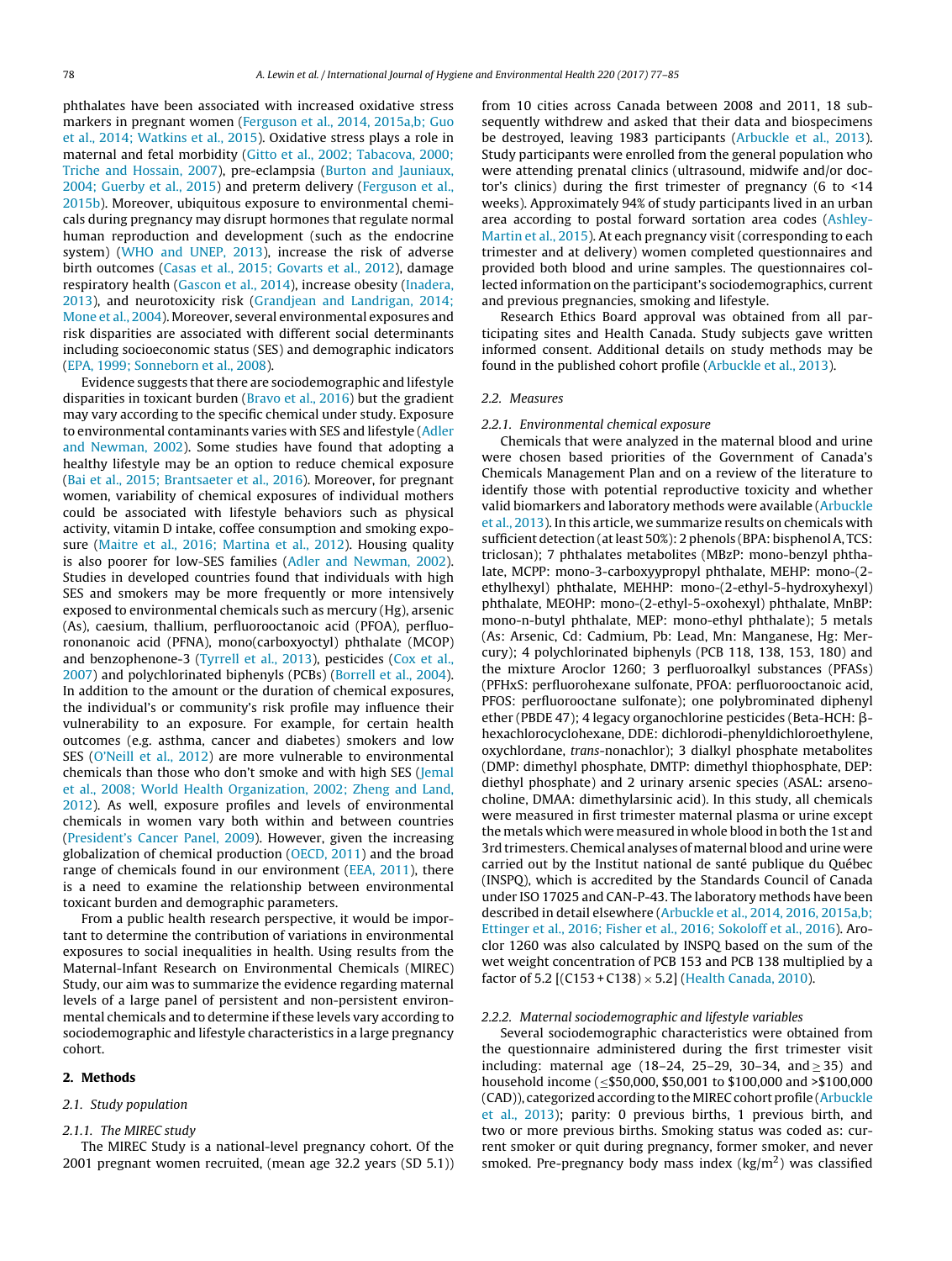#### **Table 1**

Study population.

| Characteristic                                                        | Frequency | Percent |
|-----------------------------------------------------------------------|-----------|---------|
| Maternal age group                                                    |           |         |
| 25                                                                    | 139       | 7.01    |
| $25 - 29$                                                             | 459       | 23.15   |
| $30 - 34$                                                             | 709       | 35.75   |
| $35+$                                                                 | 676       | 34.09   |
| Household income <sup>a</sup>                                         |           |         |
| $<$ \$50,000                                                          | 347       | 17.49   |
| \$50,001-\$100,000                                                    | 786       | 39.64   |
| >\$100,000                                                            | 757       | 38.17   |
| Parity                                                                |           |         |
| $\Omega$                                                              | 874       | 17.49   |
| 1                                                                     | 800       | 39.64   |
| $2+$                                                                  | 307       | 38.17   |
| Smoking status                                                        |           |         |
| Current <sup>b</sup>                                                  | 237       | 11.96   |
| Former                                                                | 542       | 27.36   |
| Never                                                                 | 1202      | 60.68   |
| Country of birth                                                      |           |         |
| Foreign born                                                          | 371       | 18.71   |
| Canadian born                                                         | 1612      | 81.29   |
| Pre-pregnancy BMI                                                     |           |         |
| Underweight to normal (BMI < 25)                                      | 1164      | 63.36   |
| Overweight $(25 \leq BMI < 30)$                                       | 404       | 21.99   |
| Obese ( $BMI > 30$ )                                                  | 269       | 14.64   |
| a<br>Sum of percentages does not equal 100 because of missing values. |           |         |

**b** Includes women who quit smoking during current pregnancy.

as: underweight to normal (BMI < 25), overweight (25 ≤ BMI < 30), and obese (BMI  $>$  30). A binary variable was assigned for the country of birth (born in Canada or outside Canada).

#### 2.3. Statistical analyses

Geometric mean (GM) urinary and blood concentrations for each chemical with 50% of the data above the limit of detection (LOD) in all sociodemographic groups were calculated ([Helsel,](#page-7-0) [2012\).](#page-7-0) Statistical techniques to account for the left censoring induced by values below the LOD were applied, specifically parametric (maximum likelihood estimation) or nonparametric methods (Kaplan-Meier and the generalized Wilcoxon test) ([Helsel,](#page-7-0) [2012\).](#page-7-0) The GM from a lognormal random variable with leftcensoring was calculated using the maximum likelihood method adjusted for specific gravity or total lipids as required. The specific gravity of each urinary concentration (or total lipids for each persistent organic pollutant, except the PFASs) was treated as a covariate in a linear model with the variable of interest (e.g. smoking, age, parity). For metals, since measurements were taken from the same mother in the first and third trimesters, a mixed model with left-censoring [\(Jin](#page-7-0) et [al.,](#page-7-0) [2011;](#page-7-0) [Thiebaut](#page-7-0) [and](#page-7-0) [Jacqmin-Gadda,](#page-7-0) [2004\)](#page-7-0) was implemented to properly account for the non-detects and the correlated nature of these contaminants. Details regarding the statistical analysis are presented elsewhere ([Arbuckle](#page-6-0) et [al.,](#page-6-0) [2014,](#page-6-0) [2015a;](#page-6-0) [Fisher](#page-6-0) et [al.,](#page-6-0) [2016\).](#page-6-0) Hypothesis testing was performed under the null hypothesis of no difference in groups and a significance level of 1% ( $\alpha$  = 0.01) was assumed throughout.

# **3. Results**

Demographic characteristics of the study population are provided inTable 1 and descriptive statistics for the chemicals analysed in Supplemental Table 1. Significant differences were observed in maternal chemical concentrations by categories of sociodemographic variables ([Tables](#page-3-0) 2 and 3).

#### 3.1. Maternal age

Maternal age was significantly associated with exposure to most metals and persistent organic pollutants (POPs). In contrast, the chemicals that were higher in younger women (age <25) compared to older age groups were BPA, MBzP, and PFHxS ([Tables](#page-3-0) 2 and 3 and Supplemental Fig. 1).

## 3.2. Parity

In general, nulliparous women had higher geometric mean chemical concentrations than uniparous or multiparous woman [\(Tables](#page-3-0) 2 and 3 and Supplemental Fig. 2). This result was consistent for both persistent and non-persistent metabolites including MEP, DEP, DMP and DMTP, the PFASs, polychlorinated biphenyls (PCB 118, 138, 153, and Aroclor 1260), the legacy organochlorine pesticides, and total arsenic measured in blood (As) and speciated arsenic (DMAA) measured in urine. There was no evidence that the concentration of any chemical consistently increased with parity [\(Table](#page-4-0) 3).

#### 3.3. Maternal smoking status

Significant differences by smoking status were observed for several chemicals. Surprisingly, for several chemicals (TCS, some OCPs, Mn and DMAA), non-smokers and former smokers had higher chemical levels compared to current smokers ([Tables](#page-3-0) 2 and 3 and Supplemental Fig. 3), which may reflect an association between smoking status and one or more other variables. Currently smoking during pregnancy was associated with higher GM concentrations of BPA, Cd and PFHxS.

## 3.4. Country of birth

Maternal concentrations of phthalates (MEHP, MEOHP, MEHHP and MEP), metals (except Cd), PCBs and OCPs were higher in women born outside Canada. On the other hand, Canadian born participants had higher concentrations of MBzP, PFHxS, PFOS and PBDE 47 ([Tables](#page-3-0) 2 and 3 and Supplemental Fig. 4).

#### 3.5. Pre-pregnancy body mass index

Among obese mothers, chemical concentrations were higher for MBzP and PBDE 47 and lower for MEHP, DEP, DMTP, DMAA, Pb, Hg, PCBs, oxychlordane, and trans-nonachlor compared to non-obese mothers [\(Tables](#page-3-0) 2 and 3 and Supplemental Fig. 5).

## 3.6. Household income

Pregnant women from households with lower income had lower geometric mean (urine or blood) concentrations for TCS, MEHHP, DMAA, Hg, PFOA, PFOS, PCBs, trans-nonachlor and oxychlordane. On the other hand, higher concentrations of MBzP and Cd were present in women with lower incomes ([Tables](#page-3-0) 2 and 3 and Supplemental Fig. 6).

### **4. Discussion**

## 4.1. Main findings

Our results showed that, in the MIREC Study population, the distribution of environmental chemicals in maternal blood and urine varied according to their sociodemographic and lifestyle profiles. Regarding differential exposures to environmental pollution, significant relationships exist between SES and lifestyle characteristics and levels of exposure to environmental contaminants [\(Brulle](#page-6-0)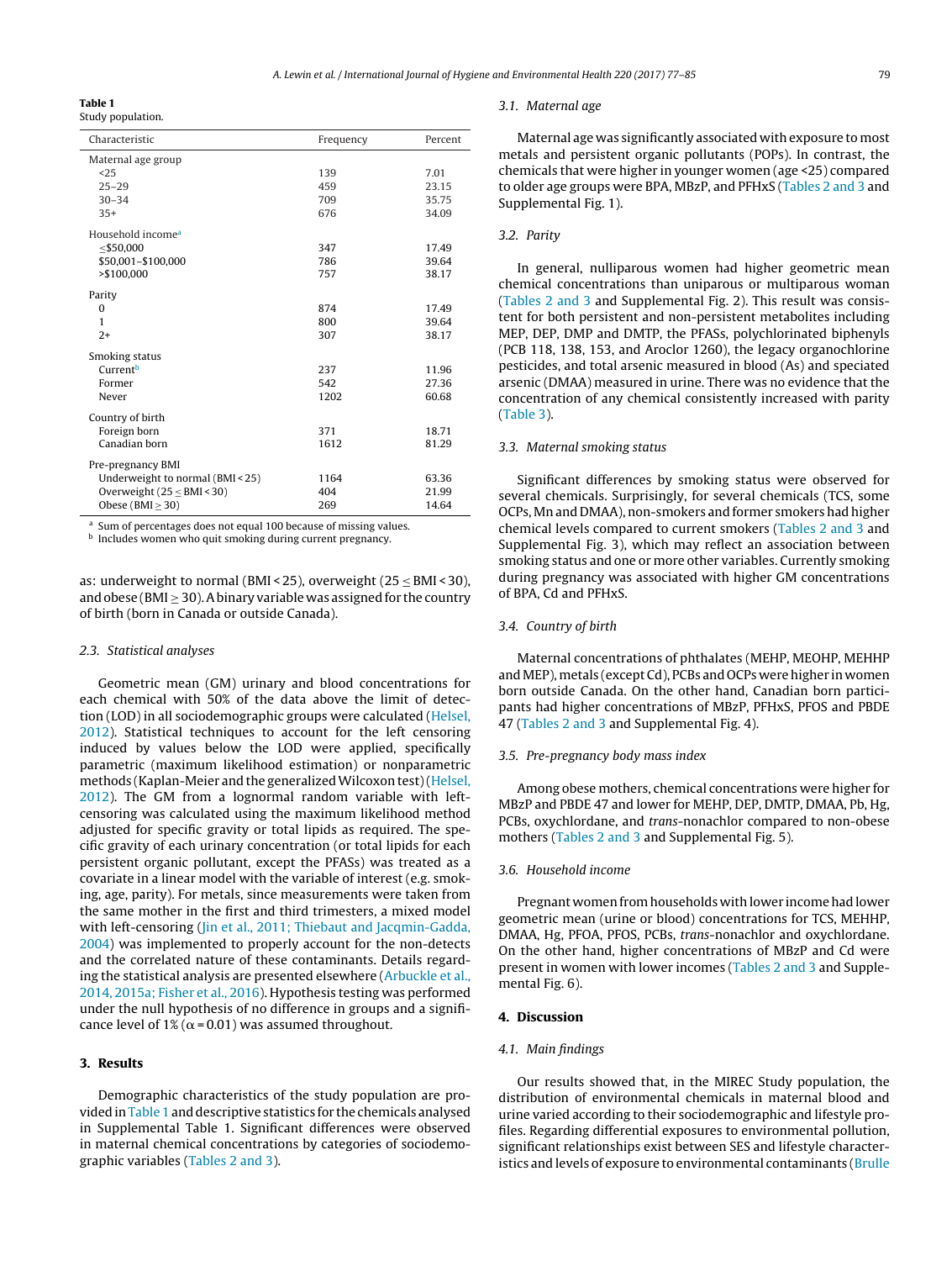# <span id="page-3-0"></span>**Table 2**

|  |  |  |  | Associations between Maternal Characteristics and Chemicals of Interest in Maternal Urine or Blood. |  |  |  |  |  |  |  |
|--|--|--|--|-----------------------------------------------------------------------------------------------------|--|--|--|--|--|--|--|
|--|--|--|--|-----------------------------------------------------------------------------------------------------|--|--|--|--|--|--|--|

| Chemical                                             | Measure     | Age Group                        | Parity                   | Never, Former, Current Smoker | Born Outside Canada      | Pre-pregnancy BMI        | Household Income                 |
|------------------------------------------------------|-------------|----------------------------------|--------------------------|-------------------------------|--------------------------|--------------------------|----------------------------------|
| Phenols                                              |             |                                  |                          |                               |                          |                          |                                  |
| <b>BPA</b>                                           | urine       | $\overline{\phantom{0}}$         | <b>NS</b>                | $^+$                          | NS                       | NS                       | <b>NS</b>                        |
| <b>TCS</b>                                           | urine       | S                                | <b>NS</b>                | $\equiv$                      | <b>NS</b>                | NS                       | $^{+}$                           |
| Phthalates                                           |             |                                  |                          |                               |                          |                          |                                  |
| MnBP                                                 | urine       | <b>NS</b>                        | <b>NS</b>                | <b>NS</b>                     | <b>NS</b>                | NS                       | <b>NS</b>                        |
| <b>MBzP</b>                                          | urine       | $\overline{a}$                   | <b>NS</b>                | NS                            | $\frac{1}{2}$            | $+$                      | $-$                              |
| <b>MCPP</b>                                          | urine       | <b>NS</b>                        | <b>NS</b>                | <b>NS</b>                     | <b>NS</b>                | <b>NS</b>                | <b>NS</b>                        |
| <b>MEHP</b>                                          | urine       | S                                | <b>NS</b>                | <b>NS</b>                     | $\ddot{}$                | $\equiv$                 | <b>NS</b>                        |
| <b>MEOHP</b>                                         | urine       | S                                | <b>NS</b>                | <b>NS</b>                     | $\ddot{}$                | <b>NS</b>                | <b>NS</b>                        |
| <b>MEHHP</b>                                         | urine       | S                                | <b>NS</b>                | S                             | $\qquad \qquad +$        | <b>NS</b>                | $+$                              |
| <b>MEP</b>                                           | urine       | <b>NS</b>                        | $\overline{\phantom{a}}$ | <b>NS</b>                     | $\ddot{}$                | <b>NS</b>                | <b>NS</b>                        |
| Dialkyl Phosphates (DAPs)                            |             |                                  |                          |                               |                          |                          |                                  |
| DEP                                                  | urine       | <b>NS</b>                        | $\overline{\phantom{m}}$ | <b>NS</b>                     | <b>NS</b>                | $\qquad \qquad -$        | <b>NS</b>                        |
| <b>DMP</b>                                           | urine       | <b>NS</b>                        | $\overline{\phantom{0}}$ | <b>NS</b>                     | <b>NS</b>                | <b>NS</b>                | <b>NS</b>                        |
| <b>DMTP</b>                                          | urine       | S                                | $\overline{\phantom{a}}$ | <b>NS</b>                     | <b>NS</b>                | $\qquad \qquad -$        | <b>NS</b>                        |
|                                                      |             |                                  |                          |                               |                          |                          |                                  |
| Metals                                               |             |                                  |                          |                               |                          |                          |                                  |
| ASAL (speciated As)                                  | urine       | $\qquad \qquad +$                | <b>NS</b>                | <b>NA</b>                     | $\qquad \qquad +$        | <b>NS</b>                | <b>NS</b>                        |
| DMAA (speciated As)                                  | urine       | $\qquad \qquad +$                | $\overline{\phantom{a}}$ | $\overline{\phantom{0}}$      | $\qquad \qquad +$        | $\equiv$                 | $+$                              |
| As                                                   | whole blood | $\begin{array}{c} + \end{array}$ | $\overline{\phantom{a}}$ | S                             | $^{+}$                   | <b>NS</b>                | <b>NS</b>                        |
| Cd                                                   | whole blood | S                                | <b>NS</b>                | $^{\mathrm{+}}$               | <b>NS</b>                | <b>NS</b>                | $\overline{\phantom{a}}$         |
| Pb                                                   | whole blood | $+$                              | S                        | S                             | $\ddot{}$                | $\overline{\phantom{0}}$ | S                                |
| Hg                                                   | whole blood | $+$                              | <b>NS</b>                | S                             | $\, +$                   | $\overline{a}$           | $\qquad \qquad +$                |
| Mn                                                   | whole blood | <b>NS</b>                        | <b>NS</b>                | $\overline{\phantom{0}}$      | $\qquad \qquad +$        | <b>NS</b>                | <b>NS</b>                        |
| Perfluroalkyl Substances (PFASs)                     |             |                                  |                          |                               |                          |                          |                                  |
| <b>PFHxS</b>                                         | plasma      | -                                | $\qquad \qquad -$        | $^+$                          | $\overline{\phantom{a}}$ | <b>NS</b>                | <b>NS</b>                        |
| <b>PFOA</b>                                          | plasma      | S                                | $\overline{\phantom{a}}$ | <b>NS</b>                     | <b>NS</b>                | NS                       | $\begin{array}{c} + \end{array}$ |
| <b>PFOS</b>                                          | plasma      | <b>NS</b>                        | $\overline{\phantom{a}}$ | <b>NS</b>                     | $\qquad \qquad -$        | <b>NS</b>                | $^+$                             |
| Polychlorinated Biphenyls (PCBs)                     |             |                                  |                          |                               |                          |                          |                                  |
| <b>PCB 118</b>                                       | plasma      | <b>NA</b>                        |                          | $\mathsf S$                   | $\ddot{}$                |                          | $^{+}$                           |
| <b>PCB 138</b>                                       | plasma      | $\ddot{}$                        | $\overline{\phantom{m}}$ | S                             | $\ddot{}$                |                          | $\ddot{}$                        |
| <b>PCB 153</b>                                       | plasma      | $\begin{array}{c} + \end{array}$ | $\overline{\phantom{a}}$ | S                             | $\ddot{}$                |                          | $\ddot{}$                        |
| <b>PCB 180</b>                                       | plasma      | $\qquad \qquad +$                | <b>NS</b>                | S                             | $\ddot{}$                | $\overline{a}$           | $^{+}$                           |
| Arochlor 1260                                        | plasma      | $\begin{array}{c} + \end{array}$ | $\overline{\phantom{a}}$ | S                             | $\ddot{}$                |                          | $^{+}$                           |
|                                                      |             |                                  |                          |                               |                          |                          |                                  |
| Polybrominated Diphenyl Ethers (PBDEs)               |             |                                  |                          |                               |                          |                          |                                  |
| PBDE 47                                              | plasma      | S                                | <b>NS</b>                | <b>NS</b>                     |                          | $\ddot{}$                | <b>NS</b>                        |
| <sup>o</sup> Legacy Organochlorine Pesticides (OCPs) |             |                                  |                          |                               |                          |                          |                                  |
| Beta-HCH                                             | plasma      | NA                               | -                        | $\overline{\phantom{0}}$      | $\ddot{}$                | NA                       | S                                |
| <b>DDE</b>                                           | plasma      | $\qquad \qquad +$                | $\overline{\phantom{m}}$ | $\qquad \qquad -$             | $\ddot{}$                | <b>NA</b>                | <b>NS</b>                        |
| Oxychlordane                                         | plasma      | $+$                              | $\equiv$                 | $\mathsf S$                   | $\ddot{}$                | $\equiv$                 | $\begin{array}{c} + \end{array}$ |
| Trans-nonachlor                                      | plasma      | NA                               | $\overline{\phantom{a}}$ | S                             | $\ddot{}$                | $\qquad \qquad -$        | $\ddot{}$                        |

Abbreviations: **NA**: insufficient detection (>50% below LOD) in categories for analysis.

**NS**: not statistically significant (p > 0.01).

**S**: statistically significant overall but no consistent increase or decrease between geometric means (GMs) by categories (p < 0.01).

**+**: statistically significant overall (p < 0.01) and adjusted GMs increased across categories (e.g. as maternal age increased, GM PCB concentrations increased).

−: statistically significant overall (p < 0.01) and adjusted GMs decreased across categories (e.g. as parity increased, GM legacy organochlorine pesticides concentrations decreased).

[and](#page-6-0) [Pellow,](#page-6-0) [2006;](#page-6-0) [Evans](#page-6-0) [and](#page-6-0) [Kantrowitz,](#page-6-0) [2002;](#page-6-0) [Ringquist,](#page-6-0) [2005\).](#page-6-0) As in previous studies, maternal age, parity, household income, smoking status, country of birth and pre-pregnancy BMI were found to be significantly associated with a number of chemicals. However, it may be difficult to build a standard sociodemographic profile for maternal environmental chemicals because of large differences in socioeconomic background within and between groups ([Braveman](#page-6-0) et [al.,](#page-6-0) [2005;](#page-6-0) [Hu](#page-6-0) et [al.,](#page-6-0) [2016\).](#page-6-0) In addition, it is sometimes difficult to classify risk factors for maternal chemical concentrations into one socioeconomic characteristic, since concentrations vary according to the indicator of SES that is used ([Braveman](#page-6-0) et [al.,](#page-6-0) [2005\).](#page-6-0) Moreover, associations between socioeconomic status and maternal chemical concentration may be strongly influenced by the heterogeneity in socioeconomic determinants ([Birch](#page-6-0) et [al.,](#page-6-0) [2000\)](#page-6-0) and on the selection of confounding factors in the analyses. Also, there can be strong correlations among these sociodemographic and lifestyle factors.

We found specific maternal sociodemographic profiles to be associated with increased levels of a range of environmental chemicals. While one might expect to observe consistencies between associations between maternal chemical concentrations with maternal age and parity, this was often not the case in that opposite associations observed for DMAA, As, some PCBs, DDE, and oxychlordane. For those chemicals with longer half-lives such as PCBs, organochlorine pesticides, lower levels with increasing parity may be because of maternal transfer to the fetus and breast feeding infant. Moreover, the majority of As excreted in urine during pregnancy is of the methylated form, dimethylarsinic acid, and it is the major form that is transferred to the fetus ([Concha](#page-6-0) et [al.,](#page-6-0) [1998;](#page-6-0) [Rodrigues](#page-6-0) et [al.,](#page-6-0) [2015\).](#page-6-0)

For the PFASs, we found only PFHxS concentrations to be lower in older mothers. [Brantsaeter](#page-6-0) et [al.](#page-6-0) [\(2013\),](#page-6-0) [Halldorsson](#page-7-0) et [al.](#page-7-0) [\(2008\)](#page-7-0) and [Sagiv](#page-8-0) et [al.](#page-8-0) [\(2015\)](#page-8-0) found declining PFOA and PFOS concentrations with increasing maternal age. In contrast, Kato et al., Berg et al. and Sagiv et al. reported higher concentrations of PFOA, PFOS [\(Berg](#page-6-0) et [al.,](#page-6-0) [2016;](#page-6-0) [Kato](#page-6-0) et [al.,](#page-6-0) [2011\)](#page-6-0) and PFNA [\(Sagiv](#page-8-0) et [al.,](#page-8-0) [2015\)](#page-8-0) for older women. Age-chemical concentration differences in pregnancy studies could also reflect differences in the sampling cohort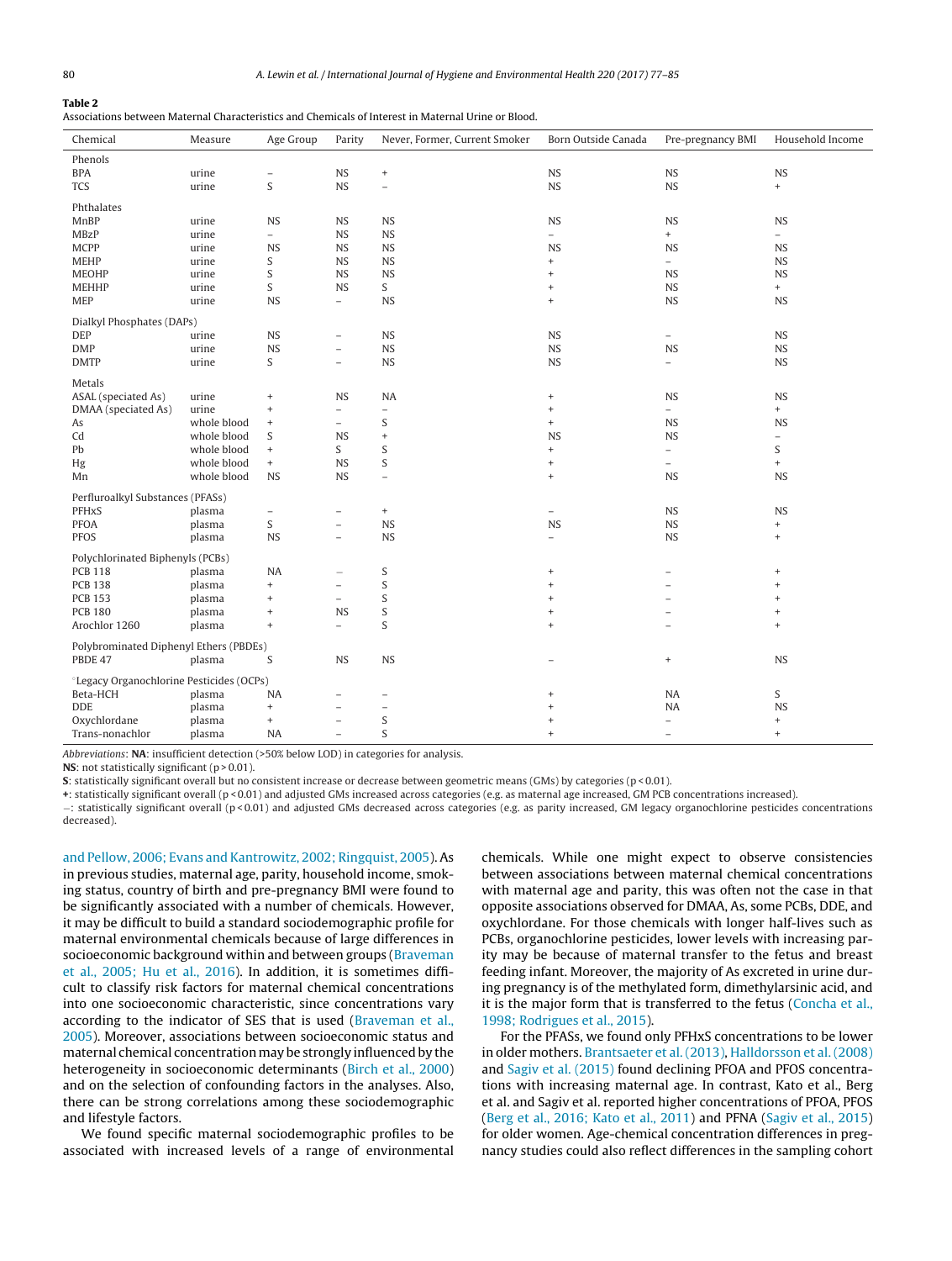<span id="page-4-0"></span>

| Table 3                                                                                                                                |
|----------------------------------------------------------------------------------------------------------------------------------------|
| Comparison of Geometric Mean Chemical Concentrations in 1st Trimester Blood or Urine by Sociodemographic Characteristics ( $\mu$ g/L). |

| Chemical                                                                 | Age Group                |                          |           | Parity                   |              |                |                                  | Smoking status           |        | Country of birth    |       | Pre-pregnancy BMI   |                          |                          | Household income         |               |                 |                |
|--------------------------------------------------------------------------|--------------------------|--------------------------|-----------|--------------------------|--------------|----------------|----------------------------------|--------------------------|--------|---------------------|-------|---------------------|--------------------------|--------------------------|--------------------------|---------------|-----------------|----------------|
|                                                                          | $25$                     | $25 - 29$                | $30 - 34$ | $\geq$ 35                | $\mathbf{0}$ | $\overline{1}$ | >1                               | Current                  | Former | Never               | Other | Canada              | $25$                     | $25 - 29$                | $\geq$ 30                | $\leq 50.000$ | >50,000-100,000 | >100.000       |
| Phenols                                                                  |                          |                          |           |                          |              |                |                                  |                          |        |                     |       |                     |                          |                          |                          |               |                 |                |
| <b>BPA</b>                                                               | 1.02                     | 0.83                     | 0.82      | $0.74$ <sup>*</sup>      | 0.85         | 0.78           | 0.75                             | 1.01                     | 0.81   | 0.77                | 0.73  | 0.83                | 0.77                     | 0.87                     | 0.85                     | 0.92          | 0.81            | 0.76           |
| <b>TCS</b>                                                               | 5.38                     | 13.58                    | 13.39     | 13.31                    | 15.48        | 13.95          | 12.25                            | 8.83                     | 10.97  | 14.41               | 11.27 | 12.94               | 13.60                    | 14.32                    | 15.93                    | 9.72          | 10.96           | 16.29          |
| Phthalates                                                               |                          |                          |           |                          |              |                |                                  |                          |        |                     |       |                     |                          |                          |                          |               |                 |                |
| MnBP                                                                     | 12.42                    | 12.30                    | 11.18     | 11.40                    | 11.41        | 11.51          | 12.09                            | 10.47                    | 11.82  | 11.70               | 12.21 | 11.45               | 11.53                    | 11.74                    | 11.44                    | 13.27         | 11.25           | 11.36          |
| <b>MBzP</b>                                                              | 6.75                     | 6.21                     | 5.01      | $4.57$ <sup>*</sup>      | 4.99         | 5.19           | 5.91                             | 5.91                     | 5.20   | 5.06                | 4.36  | $5.42^*$            | 5.01                     | 5.11                     | 6.28                     | 6.71          | 5.16            | 4.75           |
| <b>MCPP</b>                                                              | 0.80                     | 0.85                     | 0.86      | 0.89                     | 0.84         | 0.90           | 0.85                             | 0.76                     | 0.94   | 0.85                | 0.84  | 0.87                | 0.86                     | 0.91                     | 0.86                     | 0.83          | 0.85            | 0.91           |
| <b>MEHP</b>                                                              | 1.84                     | 2.49                     | 2.17      | 2.24                     | 2.28         | 2.27           | 2.04                             | 1.97                     | 2.36   | 2.24                | 2.72  | 2.14                | 2.42                     | 2.20                     | 1.84                     | 2.21          | 2.17            | 2.36           |
| <b>MEOHP</b>                                                             | 4.94                     | 6.83                     | 6.26      | 6.54                     | 6.43         | 6.48           | 5.97                             | 5.46                     | 6.76   | 6.40                | 7.18  | 6.21                | 6.49                     | 6.30                     | 5.76                     | 5.88          | 6.26            | 6.89           |
| <b>MEHHP</b>                                                             | 6.60                     | 9.75                     | 9.01      | $9.51$ <sup>*</sup>      | 9.06         | 9.44           | 8.71                             | 7.62                     | 9.71   | 9.21                | 10.43 | 8.89                | 9.25                     | 9.16                     | 8.41                     | 8.28          | 8.95            | 10.04          |
| <b>MEP</b>                                                               | 40.85                    | 34.21                    | 31.64     | 29.35                    | 37.65        | 28.71          | 26.15                            | 39.67                    | 31.37  | 30.79               | 41.1  | 30.15               | 31.29                    | 31.38                    | 33.34                    | 37.97         | 30.69           | 30.43          |
| Dialkyl Phosphates (DAPs)                                                |                          |                          |           |                          |              |                |                                  |                          |        |                     |       |                     |                          |                          |                          |               |                 |                |
| DEP                                                                      | 2.13                     | 2.21                     | 2.19      | 2.27                     | 2.39         | 2.10           | 2.06                             | 1.99                     | 2.29   | 2.22                | 2.35  | 2.19                | 2.33                     | 2.09                     | 1.90                     | 2.08          | 2.25            | 2.28           |
| <b>DMP</b>                                                               | 2.72                     | 3.08                     | 2.86      | 2.65                     | 3.18         | 2.62           | 2.48                             | 2.48                     | 2.75   | 2.93                | 3.43  | 3.10                | 3.27                     | 2.96                     | 2.97                     | 3.27          | 3.19            | 3.11           |
| <b>DMTP</b>                                                              | 2.14                     | 3.06                     | 3.13      | $2.50^*$                 | 3.57         | 2.39           | $2.17$ <sup>*</sup>              | 2.16                     | 2.76   | 2.97                | 2.78  | 2.82                | 3.04                     | 2.41                     | 2.30                     | 2.75          | 3.48            | 3.13           |
| Metals                                                                   |                          |                          |           |                          |              |                |                                  |                          |        |                     |       |                     |                          |                          |                          |               |                 |                |
| ASAL (speciated As)                                                      | 0.27                     | 0.56                     | 0.71      | $0.99^*$                 | 0.82         | 0.62           | 0.67                             | $\overline{\phantom{a}}$ | $-$    | $-$                 | 1.38  | $0.60^{\circ}$      | 0.78                     | $\overline{\phantom{0}}$ | $\overline{\phantom{a}}$ | $-$           | 3.51            | 4.51           |
| DMAA (speciated As)                                                      | 1.76                     | 2.18                     | 2.38      | 2.45                     | 2.54         | 2.15           | 2.09                             | 2.00                     | 2.32   | 2.37                | 3.14  | 2.15                | 2.44                     | 2.24                     | 1.89                     | 2.16          | 2.25            | 2.48           |
| As                                                                       | 0.59                     | 0.67                     | 0.71      | 0.77                     | 0.74         | 0.71           | 0.64                             | 0.63                     | 0.75   | 0.71                | 0.84  | 0.69                | 0.73                     | 0.71                     | 0.66                     | 0.68          | 0.71            | 0.73           |
| Cd                                                                       | 0.26                     | 0.20                     | 0.20      | $0.22^*$                 | 0.22         | 0.20           | 0.22                             | 0.59                     | 0.21   | 0.18                | 0.23  | 0.21                | 0.22                     | 0.21                     | 0.20                     | 0.26          | 0.21            | 0.19           |
| $Pb(\mu g/dL)$                                                           | 0.54                     | 0.54                     | 0.58      | 0.67                     | 0.62         | 0.58           | 0.59                             | 0.63                     | 0.63   | 0.58                | 0.75  | 0.57                | 0.62                     | 0.56                     | 0.55                     | 0.64          | 0.58            | $0.60^{\circ}$ |
| Hg                                                                       | 0.26                     | 0.41                     | 0.55      | $0.79^{*}$               | 0.57         | 0.55           | 0.52                             | 0.41                     | 0.61   | 0.56                | 0.91  | 0.49                | 0.62                     | 0.53                     | 0.40                     | 0.42          | 0.51            | 0.68           |
| Mn                                                                       | 10.31                    | 10.16                    | 10.18     | 10.29                    | 10.02        | 10.38          | 10.42                            | 9.56                     | 10.09  | 10.42               | 11.00 | 10.05               | 10.16                    | 10.10                    | 10.71                    | 10.27         | 10.30           | 10.08          |
| Perfluroalkyl Substances (PFASs)                                         |                          |                          |           |                          |              |                |                                  |                          |        |                     |       |                     |                          |                          |                          |               |                 |                |
| <b>PFHxS</b>                                                             | 1.29                     | 1.10                     | 1.06      | 0.91                     | 1.26         | 0.94           | 0.73                             | 1.19                     | 1.05   | 0.99                | 0.75  | 1,11'               | 0.99                     | 1.09                     | 1.09                     | 0.93          | 1.00            | 1.00           |
| <b>PFOA</b>                                                              | 1.71                     | 1.81                     | 1.67      | 1.51                     | 2.22         | 1.35           | $1.17$ <sup>*</sup>              | 1.79                     | 1.67   | 1.61                | 1.59  | 1.66                | 1.65                     | 1.63                     | 1.61                     | 1.52          | 1.62            | 1.75           |
| <b>PFOS</b>                                                              | 4.50                     | 4.90                     | 4.80      | 4.50                     | 5.33         | 4.25           | 3.51                             | 4.42                     | 4.56   | 4.59                | 4.14  | 4.67                | 4.61                     | 4.58                     | 4.40                     | 4.06          | 4.55            | 4.89           |
| Polychlorinated Biphenyls (PCBs) $(x10^{-2})^a$                          |                          |                          |           |                          |              |                |                                  |                          |        |                     |       |                     |                          |                          |                          |               |                 |                |
| <b>PCB 118</b>                                                           |                          |                          |           | $\overline{\phantom{a}}$ | 1.60         | 1.40           | $1.19$ <sup><math>'</math></sup> | 1.17                     | 1.51   | 1.48                | 1.98  | 1.35                | 1.52                     | 1.46                     | 1.30                     | 1.24          | 1.39            | 1.65           |
| <b>PCB 138</b>                                                           | 1.25                     | 2.02                     | 2.56      | 3.56                     | 2.76         | 2.57           | 2.16                             | 2.07                     | 2.80   | 2.60                | 4.24  | 2.31                | 2.85                     | 2.51                     | 1.95                     | 2.11          | 2.47            | 3.01           |
| <b>PCB 153</b>                                                           | 1.94                     | 3.39                     | 4.38      | $6.55$ <sup>*</sup>      | 4.73         | 4.47           | 3.82                             | 3.37                     | 4.95   | 4.52                | 7.94  | 3.92                | 5.12                     | 4.24                     | 3.05                     | 3.48          | 4.26            | 5.34           |
| <b>PCB 180</b>                                                           | 1.01                     | 2.14                     | 2.92      | 4.74                     | 3.04         | 3.06           | 2.68                             | 2.10                     | 3.37   | 3.04                | 5.59  | $2.60*$             | 3.57                     | 2.74                     | 1.79                     | 2.20          | 2.85            | $3.67*$        |
| Aroclor 1260                                                             | 16.48                    | 28.19                    | 36.13     | 52.71                    | 39.03        | 36.70          | 31.18                            | 28.20                    | 40.45  | 37.09               | 63.47 | 32.45               | 41.55                    | 35.13                    | 26.15                    | 29.12         | 34.96           | 43.54          |
| Polybrominated Diphenyl Ethers (PBDEs) $(x10^{-2})^a$                    |                          |                          |           |                          |              |                |                                  |                          |        |                     |       |                     |                          |                          |                          |               |                 |                |
| PBDE 47                                                                  | 4.57                     | 5.07                     | 4.10      | $4.00*$                  | 4.45         | 4.10           | 4.48                             | 5.09                     | 3.99   | 4.32                | 3.47  | $4.52$ <sup>*</sup> | 3.84                     | 4.52                     | 6.27                     | 4.26          | 4.63            | 3.99           |
|                                                                          |                          |                          |           |                          |              |                |                                  |                          |        |                     |       |                     |                          |                          |                          |               |                 |                |
| Legacy Organochlorine Pesticides (OCPs) $(\times 10^{-2})^a$<br>Beta-HCH | $\overline{\phantom{0}}$ |                          |           | $\equiv$                 | 1.75         | 1.30           | 0.97                             | 0.99                     | 1.45   | $1.51$ <sup>*</sup> | 5.04  | $1.11$ <sup>*</sup> | $\overline{\phantom{a}}$ | $\overline{\phantom{0}}$ | $\overline{\phantom{a}}$ | 1.32          | 1.30            | $1.62^*$       |
| <b>DDE</b>                                                               | 20.07                    | 29.62                    | 33.44     | 43.43                    | 39.02        | 32.67          | 27.10                            | 27.86                    | 33.08  | 36.33               | 84.01 | 27.97               | $\overline{\phantom{a}}$ | $\overline{\phantom{0}}$ | $\overline{\phantom{0}}$ | 33.88         | 32.36           | 36.63          |
| Oxychlordane                                                             | 0.67                     | 1.06                     | 1.26      | $1.50^*$                 | 1.37         | 1.18           | $0.99$ <sup>*</sup>              | 1.11                     | 1.32   | 1.21                | 1.36  | 1.20                | 1.32                     | 1.20                     | 1.05                     | 1.06          | 1.17            | 1.41           |
| Trans-nonachlor                                                          |                          | $\overline{\phantom{0}}$ |           | $\equiv$                 | 1.94         | 1.75           | 1.47                             | 1.54                     | 1.87   | 1.79                | 2.01  | 1.73                | 1.94                     | 1.72                     | 1.48                     | 1.49          | 1.69            | 2.09           |

Notes: Metals are based on both the 1st and 3rd trimester blood concentrations, estimated from <sup>a</sup> random intercept mixed model accounting for left-censored values. Urinary concentrations are specific gravity adjusted and POPs are lipid-adjusted except for the PFASs.

p-value <sup>&</sup>lt; 0.01.

<sup>a</sup> For the concordance of the table, polychlorinated biphenyls, polybrominated diphenyl ethers and legacy organochlorine pesticides concentrations have to be multiplied by 10.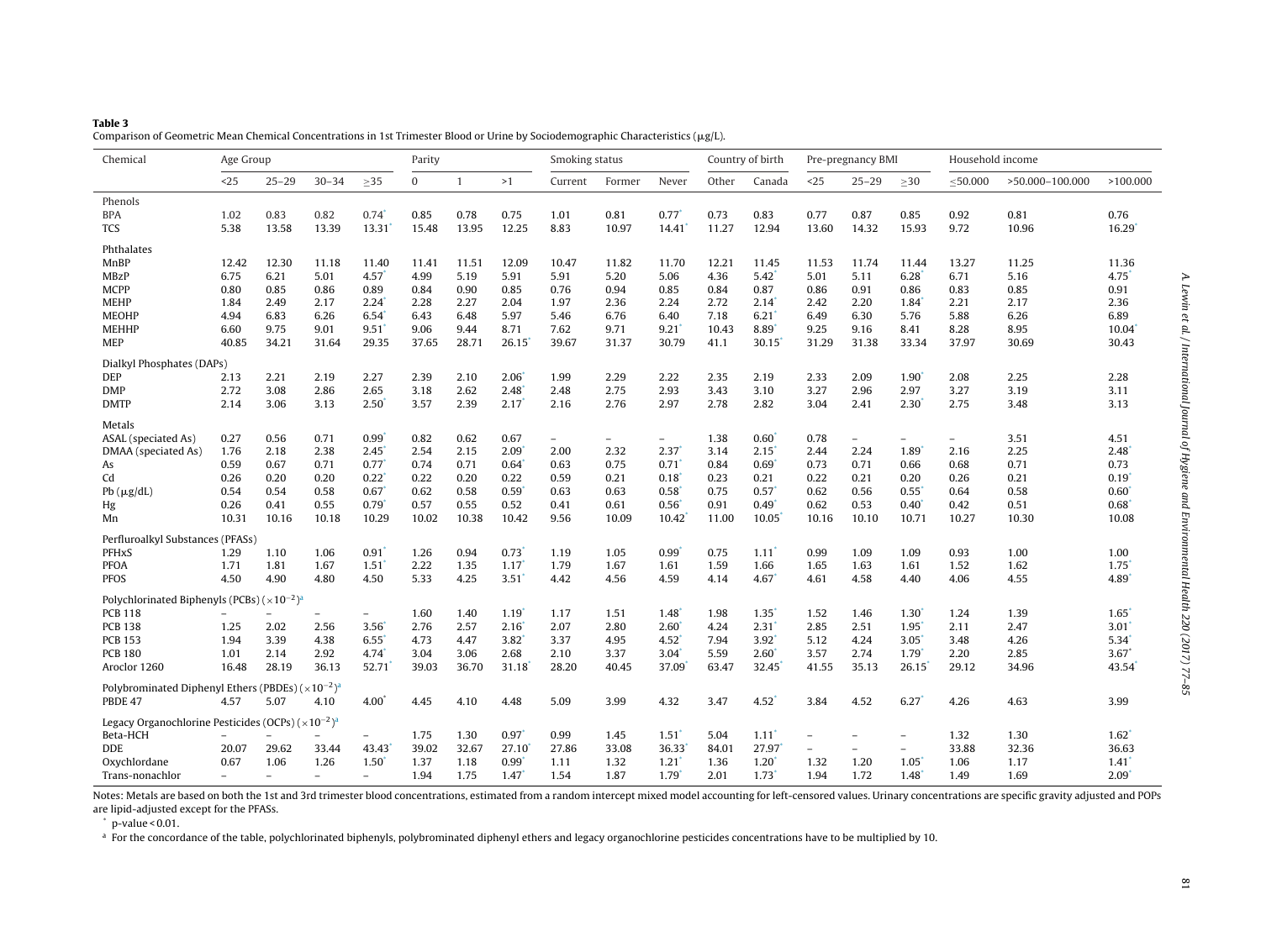time window (i.e. yearly trends in the availability of the chemicals) [\(Sagiv](#page-8-0) et [al.,](#page-8-0) [2015\).](#page-8-0) Age trends of persistent organic pollutants could reflect year since peak emission, environmental persistence and biological half-life ([Sagiv](#page-8-0) et [al.,](#page-8-0) [2015\)\(Quinn](#page-8-0) [and](#page-8-0) [Wania,](#page-8-0) [2012\).](#page-8-0)

Similar to previous studies ([Borrell](#page-6-0) et [al.,](#page-6-0) [2004;](#page-6-0) [Calafat](#page-6-0) et [al.,](#page-6-0) [2008;](#page-6-0) [Hightower](#page-6-0) [and](#page-6-0) [Moore,](#page-6-0) [2003;](#page-6-0) [Sagiv](#page-6-0) et [al.,](#page-6-0) [2015\),](#page-6-0) positive associations were observed between household income and TCS, PCBs, Hg and PFASs concentration whereas BPA [\(Nelson](#page-7-0) et [al.,](#page-7-0) [2012\),](#page-7-0) metals (Pb and Cd) [\(Bushnik](#page-6-0) et [al.,](#page-6-0) [2010;](#page-6-0) [Wang](#page-6-0) et [al.,](#page-6-0) [2016\)](#page-6-0) and phthalates (such as mono-benzyl, mono-isobutyl, mono-n-butyl) ([Tyrrell](#page-8-0) et [al.,](#page-8-0) [2013\)](#page-8-0) appeared to decrease with increasing income in the general population. In the present study, we found only the metal Cd and the phthalate metabolite MBzP higher in the low income group. This could be due to the differences in lifestyle by household income. Mothers with high household income have a tendency to be non-smokers and to consume more fish which are associated with decreased Cd and increased Hg, respectively ([Huisman](#page-7-0) et [al.,](#page-7-0) [2005;](#page-7-0) [Verbeke](#page-7-0) [and](#page-7-0) [Vackier,](#page-7-0) [2005\).](#page-7-0)

Higher PFAS, PCB and POPs concentrations were found to be associated with nulliparity in our study and that of others [\(Hardell](#page-7-0) et [al.,](#page-7-0) [2010;](#page-7-0) [Nickerson,](#page-7-0) [2006;](#page-7-0) [Patayova](#page-7-0) et [al.,](#page-7-0) [2013;](#page-7-0) [Porpora](#page-7-0) et [al.,](#page-7-0) [2013;](#page-7-0) [Sagiv](#page-7-0) et [al.,](#page-7-0) [2015\).](#page-7-0) Lower concentrations with increasing parity is likely a function of placental transfer during previous pregnancies as well as deposition of these persistent chemicals in breast milk.

Our results showed that non-smoking mothers had higher concentrations of triclosan, some legacy organochlorine pesticides, and the metals Mn and DMAA than former or current smokers. In contrast, most previous studies have reported a linear positive association between smoking and PCBs, pesticides and metals ([Bjerregaard](#page-6-0) et [al.,](#page-6-0) [2013;](#page-6-0) [Butler](#page-6-0) [Walker](#page-6-0) et [al.,](#page-6-0) [2006;](#page-6-0) [Deutch](#page-6-0) [and](#page-6-0) [Hansen,](#page-6-0) [1999;](#page-6-0) [Deutch](#page-6-0) et [al.,](#page-6-0) [2003\).](#page-6-0) Moreover, smoking status is an important determinant of POP bioaccumulation ([Deutch](#page-6-0) et [al.,](#page-6-0) [2003\).](#page-6-0) Unlike some previous studies [\(Bjerregaard](#page-6-0) et [al.,](#page-6-0) [2013;](#page-6-0) [Deutch](#page-6-0) [and](#page-6-0) [Hansen,](#page-6-0) [1999;](#page-6-0) [Deutch](#page-6-0) et [al.,](#page-6-0) [2003\),](#page-6-0) our finding may be due to the unmeasured confounders in our univariate observation of the maternal concentration characteristics [\(Wong](#page-8-0) et [al.,](#page-8-0) [2015\).](#page-8-0)

We found consistently higher maternal concentrations for metals and POPs among pregnant Canadian immigrants than in Canadian born participants as have other Canadian studies [\(Foster](#page-7-0) et [al.,](#page-7-0) [2012\).](#page-7-0) Curren et al. also reported higher concentrations of DDE and  $\beta$ -HCH in immigrant mothers compared to Canadian-born and Inuit mothers ([Curren](#page-6-0) et [al.,](#page-6-0) [2015\).](#page-6-0) Some of the disparities between country of birth and maternal chemical concentrations may result from exposures that occurred outside of Canada and may be explained by cultural habits, imported foods and lifestyle related to the country of origin [\(Muennig](#page-7-0) et [al.,](#page-7-0) [2011\).](#page-7-0)

Compared to other pre-pregnancy BMI categories, pre-pregnant obese women had lower concentrations of MEHP, DEP, DMTP, DMAA, Pb, Hg, PCBs, oxychlordane and trans-nonachlor, and higher concentrations of MBzP, and PBDE 47. Adipose tissue, as a storage compartment, can play a critical sequestering role in toxicokinetics of a variety of lipophilic pollutants such as phthalates and PCBs ([La](#page-7-0) [Merrill](#page-7-0) et [al.,](#page-7-0) [2013\).](#page-7-0) For lipophobic contaminants, such as mercury, it is more difficult to explain our results. A possibility is that adipose tissue contains adipocytes, which are comprised mainly of lipid droplets (∼95%), as well as stromal vascular cells with less lipid content([Lee](#page-7-0) et [al.,](#page-7-0) [2013\).](#page-7-0) Moreover, like adipocytes, stromal vascular cells increase in size with increasing BMI, and may be a potential reservoir for lipophobic environmental contaminants [\(Rothenberg](#page-8-0) et [al.,](#page-8-0) [2015\).](#page-8-0) Our results were similar to those found in previous studies ([Caspersen](#page-6-0) et [al.,](#page-6-0) [2013;](#page-6-0) [Loganathan](#page-6-0) [and](#page-6-0) [Kwan-Sing](#page-6-0) [Lam,](#page-6-0) [2011;](#page-6-0) [Wolff](#page-6-0) et [al.,](#page-6-0) [2007\).](#page-6-0) Positive associations between PFASs ([Brantsaeter](#page-6-0) et [al.,](#page-6-0) [2013;](#page-6-0) [Sagiv](#page-6-0) et [al.,](#page-6-0) [2015\),](#page-6-0) organochlorine pesticides and PCBs [\(Bachelet](#page-6-0) et [al.,](#page-6-0) [2011\)](#page-6-0) and higher pre-pregnancy BMI have been shown in other studies. These inconsistencies may

be due to the difference among studies in the degree of exposure to these chemicals in obese participants.

In comparison to other national surveys such as populationbased Canadian Health Measures Survey (CHMS) [\(Health](#page-7-0) [Canada,](#page-7-0) [2010\)](#page-7-0) and the U.S. National Health And Nutrition Examination Survey (NHANES) study ([Crinnion,](#page-6-0) [2010;](#page-6-0) [Jones](#page-6-0) et [al.,](#page-6-0) [2010;](#page-6-0) [Woodruff](#page-6-0) et [al.,](#page-6-0) [2011a\),](#page-6-0) MIREC participants had lower geometric mean concentrations of phenols, phthalates, DDE and metals (lead and Mercury). Maternal trans-nonachlor and oxychlordane concentrations appear to be similar in MIREC to those found in the CHMS [\(Health](#page-7-0) [Canada,](#page-7-0) [2010\)](#page-7-0) and another Canadian study ([Foster](#page-7-0) et [al.,](#page-7-0) [2012\),](#page-7-0) and lower than that found in NHANES ([Woodruff](#page-8-0) et [al.,](#page-8-0) [2011a\).](#page-8-0) Consistency with other biomonitoring surveys in Canada [\(Rawn](#page-8-0) et [al.,](#page-8-0) [2012\),](#page-8-0) in the MIREC maternal plasma samples, the predominant PCB congeners were 138, 153, and 180. Among the dioxin-like PCBs measured in MIREC, only PCB 118 was consistently detected in maternal plasma. PCB 118 concentrations were similar to those found in the CHMS [\(Health](#page-7-0) [Canada,](#page-7-0) [2010\)](#page-7-0) how-ever, lower than other similar studies ([Faupel-Badger](#page-7-0) et [al.,](#page-7-0) [2007;](#page-7-0) [Foster](#page-7-0) et [al.,](#page-7-0) [2012;](#page-7-0) [Ibarluzea](#page-7-0) et [al.,](#page-7-0) [2011\).](#page-7-0) Compared to other large pregnancy cohorts, we found that MIREC participants had lower concentrations of PFASs for maternal age, parity, occupational status, prepregnancy BMI, smoking status in pregnancy and infant sex than in the Danish National Birth Cohort [\(Fei](#page-7-0) et [al.,](#page-7-0) [2007\).](#page-7-0) PFOA concentrations in MIREC were similar to those reported in the Norwegian Birth Cohort (MoBa) ([Gutzkow](#page-7-0) et [al.,](#page-7-0) [2012\).](#page-7-0) On the other hand, MIREC pregnant women had higher levels of DDE and lower levels of PCBs for all SES and lifestyle factors than in the French CECILE study; however, both studies reported lower PCB concentrations with increasing BMI ([Bachelet](#page-6-0) et [al.,](#page-6-0) [2011\).](#page-6-0) Finally PBDE 47 concentrations in MIREC were notably lower than concentrations observed in pregnant women in the United States, NHANES [\(Woodruff](#page-8-0) et [al.,](#page-8-0) [2011b\)](#page-8-0) and concentration of BPA and phthalate in MIREC tended also to be lower than those reported in Dutch ([Snijder](#page-8-0) et [al.,](#page-8-0) [2013\),](#page-8-0) Mexican ([Harley](#page-7-0) et [al.,](#page-7-0) [2013a,b\),](#page-7-0) Spanish ([Casas](#page-6-0) et [al.,](#page-6-0) [2013\)](#page-6-0) and American ([Engel](#page-6-0) et [al.,](#page-6-0) [2009\)](#page-6-0) pregnancy cohorts.

#### 4.2. Strengths and limitations

A major strength of this study is the collection of biospecimens from a large pregnant population, the broad range of environmental chemicals studied, as well as the documentation of key information on important covariates that might affect exposures [\(Arbuckle](#page-6-0) et [al.,](#page-6-0) [2016\).](#page-6-0)

Among the study limitations is the potential for selection bias as our sample is not representative of the Canadian population as a whole or of women giving birth in Canada [\(Arbuckle](#page-6-0) et [al.,](#page-6-0) [2013\).](#page-6-0) Moreover, comparisons of results among biomonitoring studies should be interpreted carefully because differences in SES and lifestyle factors across countries and over time can occur and may also be indicative of time trends ([National](#page-7-0) [Research](#page-7-0) [Council,](#page-7-0) [2006\).](#page-7-0) Another limitation is that some observations may have been the result of chance from multiple statistical testing. Furthermore, we only considered the sociodemographic indicators individually, which precluded adjusting for the other indicators as well as testing for potential interactions between sociodemographic and lifestyle variables. Finally, we considered each chemical individually rather than studying interactions between chemicals. The sociodemographic profile associated with different chemical mixtures may be substantially different ([Lokke](#page-7-0) et [al.,](#page-7-0) [2013\).](#page-7-0)

## **5. Conclusion**

In conclusion, maternal age, parity, smoking status, country of birth, and household income, were significantly associated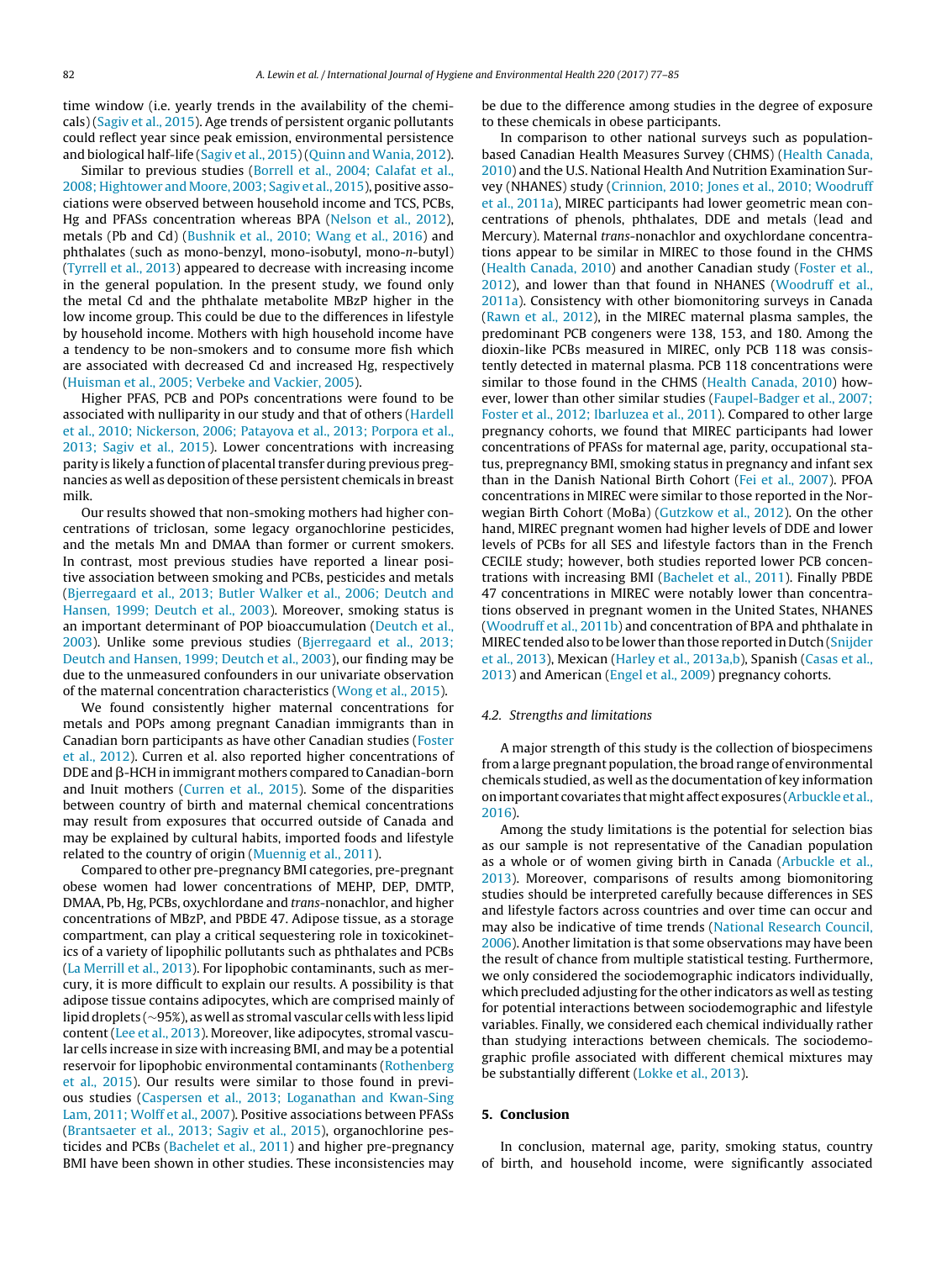<span id="page-6-0"></span>with most chemical exposures. Patterns and directions of associations were found to vary according to the maternal characteristic examined and the chemical studied. For example, foreign-born participants had significantly higher concentrations of phthalates, metals, PCBs and OCPs while multiparous participants had significant lower concentration of DAPs, PFASs, PCBs and OCPs. These factors are an important component of a thorough risk assessment as they can impact the degree of exposure and may highlight an individual's susceptibility to potential health effects due to differences in lifestyle, cultural diets, and aging.

## **Conflict of interest**

None declared.

## **Acknowledgments**

The authors thank all the MIREC participants and the staff at the coordinating center and each recruitment site, as well as the MIREC Study Group. The MIREC Study was funded by Health Canada's Chemicals Management Plan, the Canadian Institute of Health Research (grant # MOP – 81285) and the Ontario Ministry of the Environment. Antoine Lewin was supported by a grant from QTNPR (Quebec Training Network in Perinatal Research).

### **Appendix A. Supplementary data**

Supplementary data associated with this article can be found, in the online version, at [http://dx.doi.org/10.1016/j.ijheh.2017.01.](http://dx.doi.org/10.1016/j.ijheh.2017.01.001) [001](http://dx.doi.org/10.1016/j.ijheh.2017.01.001).

### **References**

- Adler, N.E., Newman, K., 2002. [Socioeconomic](http://refhub.elsevier.com/S1438-4639(16)30178-X/sbref0005) [disparities](http://refhub.elsevier.com/S1438-4639(16)30178-X/sbref0005) [in](http://refhub.elsevier.com/S1438-4639(16)30178-X/sbref0005) [health:](http://refhub.elsevier.com/S1438-4639(16)30178-X/sbref0005) [pathways](http://refhub.elsevier.com/S1438-4639(16)30178-X/sbref0005) [and](http://refhub.elsevier.com/S1438-4639(16)30178-X/sbref0005) [policies.](http://refhub.elsevier.com/S1438-4639(16)30178-X/sbref0005) [Health](http://refhub.elsevier.com/S1438-4639(16)30178-X/sbref0005) [Aff.](http://refhub.elsevier.com/S1438-4639(16)30178-X/sbref0005) [\(Project](http://refhub.elsevier.com/S1438-4639(16)30178-X/sbref0005) [Hope\)](http://refhub.elsevier.com/S1438-4639(16)30178-X/sbref0005) [21,](http://refhub.elsevier.com/S1438-4639(16)30178-X/sbref0005) [60](http://refhub.elsevier.com/S1438-4639(16)30178-X/sbref0005)–[76.](http://refhub.elsevier.com/S1438-4639(16)30178-X/sbref0005)
- Arbuckle, T.E., Fraser, W.D., Fisher, M., Davis, K., Liang, C.L., Lupien, N., Bastien, S., Velez, M.P., von Dadelszen, P., Hemmings, D.G., Wang, J., Helewa, M., Taback, S., Sermer, M., Foster, W., Ross, G., Fredette, P., Smith, G., Walker, M., Shear, R., Dodds, L., Ettinger, A.S., Weber, J.P., D'Amour, M., Legrand, M., Kumarathasan, P., Vincent, R., Luo, Z.C., Platt, R.W., Mitchell, G., Hidiroglou, N., Cockell, K., Villeneuve, M., Rawn, D.F., Dabeka, R., Cao, X.L., Becalski, A., Ratnayake, N., Bondy, G., Jin, X., Wang, Z., Tittlemier, S., Julien, P., Avard, D., Weiler, H., Leblanc, A., Muckle, G., Boivin, M., Dionne, G., Ayotte, P., Lanphear, B., Seguin, J.R., Saint-Amour, D., Dewailly, E., Monnier, P., Koren, G., Ouellet, E., 2013. [Cohort](http://refhub.elsevier.com/S1438-4639(16)30178-X/sbref0010) [profile:](http://refhub.elsevier.com/S1438-4639(16)30178-X/sbref0010) [the](http://refhub.elsevier.com/S1438-4639(16)30178-X/sbref0010) [maternal-infant](http://refhub.elsevier.com/S1438-4639(16)30178-X/sbref0010) [research](http://refhub.elsevier.com/S1438-4639(16)30178-X/sbref0010) [on](http://refhub.elsevier.com/S1438-4639(16)30178-X/sbref0010) [environmental](http://refhub.elsevier.com/S1438-4639(16)30178-X/sbref0010) [chemicals](http://refhub.elsevier.com/S1438-4639(16)30178-X/sbref0010) [research](http://refhub.elsevier.com/S1438-4639(16)30178-X/sbref0010) [platform.](http://refhub.elsevier.com/S1438-4639(16)30178-X/sbref0010) [Paediatr.](http://refhub.elsevier.com/S1438-4639(16)30178-X/sbref0010) [Perinat.](http://refhub.elsevier.com/S1438-4639(16)30178-X/sbref0010) [Epidemiol.](http://refhub.elsevier.com/S1438-4639(16)30178-X/sbref0010) [27,](http://refhub.elsevier.com/S1438-4639(16)30178-X/sbref0010) [415–425.](http://refhub.elsevier.com/S1438-4639(16)30178-X/sbref0010)
- Arbuckle, T.E., Davis, K., Marro, L., Fisher, M., Legrand, M., LeBlanc, A., Gaudreau, E., Foster, W.G., Choeurng, V., Fraser, W.D., 2014. [Phthalate](http://refhub.elsevier.com/S1438-4639(16)30178-X/sbref0015) [and](http://refhub.elsevier.com/S1438-4639(16)30178-X/sbref0015) [bisphenol](http://refhub.elsevier.com/S1438-4639(16)30178-X/sbref0015) [A](http://refhub.elsevier.com/S1438-4639(16)30178-X/sbref0015) [exposure](http://refhub.elsevier.com/S1438-4639(16)30178-X/sbref0015) [among](http://refhub.elsevier.com/S1438-4639(16)30178-X/sbref0015) [pregnant](http://refhub.elsevier.com/S1438-4639(16)30178-X/sbref0015) [women](http://refhub.elsevier.com/S1438-4639(16)30178-X/sbref0015) [in](http://refhub.elsevier.com/S1438-4639(16)30178-X/sbref0015) [Canada](http://refhub.elsevier.com/S1438-4639(16)30178-X/sbref0015)–[results](http://refhub.elsevier.com/S1438-4639(16)30178-X/sbref0015) [from](http://refhub.elsevier.com/S1438-4639(16)30178-X/sbref0015) [the](http://refhub.elsevier.com/S1438-4639(16)30178-X/sbref0015) [MIREC](http://refhub.elsevier.com/S1438-4639(16)30178-X/sbref0015) [study.](http://refhub.elsevier.com/S1438-4639(16)30178-X/sbref0015) [Environ.](http://refhub.elsevier.com/S1438-4639(16)30178-X/sbref0015) [Int.](http://refhub.elsevier.com/S1438-4639(16)30178-X/sbref0015) [68,](http://refhub.elsevier.com/S1438-4639(16)30178-X/sbref0015) [55–65.](http://refhub.elsevier.com/S1438-4639(16)30178-X/sbref0015)
- Arbuckle, T.E., Marro, L., Davis, K., Fisher, M., Ayotte, P., Belanger, P., Dumas, P., LeBlanc, A., Berube, R., Gaudreau, E., Provencher, G., Faustman, E.M., Vigoren, E., Ettinger, A.S., Dellarco, M., MacPherson, S., Fraser, W.D., 2015a. [Exposure](http://refhub.elsevier.com/S1438-4639(16)30178-X/sbref0020) [to](http://refhub.elsevier.com/S1438-4639(16)30178-X/sbref0020) [free](http://refhub.elsevier.com/S1438-4639(16)30178-X/sbref0020) [and](http://refhub.elsevier.com/S1438-4639(16)30178-X/sbref0020) [conjugated](http://refhub.elsevier.com/S1438-4639(16)30178-X/sbref0020) [forms](http://refhub.elsevier.com/S1438-4639(16)30178-X/sbref0020) [of](http://refhub.elsevier.com/S1438-4639(16)30178-X/sbref0020) [bisphenol](http://refhub.elsevier.com/S1438-4639(16)30178-X/sbref0020) [A](http://refhub.elsevier.com/S1438-4639(16)30178-X/sbref0020) [and](http://refhub.elsevier.com/S1438-4639(16)30178-X/sbref0020) [triclosan](http://refhub.elsevier.com/S1438-4639(16)30178-X/sbref0020) [among](http://refhub.elsevier.com/S1438-4639(16)30178-X/sbref0020) [pregnant](http://refhub.elsevier.com/S1438-4639(16)30178-X/sbref0020) [women](http://refhub.elsevier.com/S1438-4639(16)30178-X/sbref0020) [in](http://refhub.elsevier.com/S1438-4639(16)30178-X/sbref0020) [the](http://refhub.elsevier.com/S1438-4639(16)30178-X/sbref0020) [MIREC](http://refhub.elsevier.com/S1438-4639(16)30178-X/sbref0020) [cohort.](http://refhub.elsevier.com/S1438-4639(16)30178-X/sbref0020) [Environ.](http://refhub.elsevier.com/S1438-4639(16)30178-X/sbref0020) [Health](http://refhub.elsevier.com/S1438-4639(16)30178-X/sbref0020) [Perspect.](http://refhub.elsevier.com/S1438-4639(16)30178-X/sbref0020) [123,](http://refhub.elsevier.com/S1438-4639(16)30178-X/sbref0020) [277–284.](http://refhub.elsevier.com/S1438-4639(16)30178-X/sbref0020)
- Arbuckle, T.E., Weiss, L., Fisher, M., Hauser, R., Dumas, P., Berube, R., Neisa, A., LeBlanc, A., Lang, C., Ayotte, P., Walker, M., Feeley, M., Koniecki, D., Tawagi, G., 2015b. [Maternal](http://refhub.elsevier.com/S1438-4639(16)30178-X/sbref0025) [and](http://refhub.elsevier.com/S1438-4639(16)30178-X/sbref0025) [infant](http://refhub.elsevier.com/S1438-4639(16)30178-X/sbref0025) [exposure](http://refhub.elsevier.com/S1438-4639(16)30178-X/sbref0025) [to](http://refhub.elsevier.com/S1438-4639(16)30178-X/sbref0025) [environmental](http://refhub.elsevier.com/S1438-4639(16)30178-X/sbref0025) [phenols](http://refhub.elsevier.com/S1438-4639(16)30178-X/sbref0025) [as](http://refhub.elsevier.com/S1438-4639(16)30178-X/sbref0025) [measured](http://refhub.elsevier.com/S1438-4639(16)30178-X/sbref0025) [in](http://refhub.elsevier.com/S1438-4639(16)30178-X/sbref0025) [multiple](http://refhub.elsevier.com/S1438-4639(16)30178-X/sbref0025) [biological](http://refhub.elsevier.com/S1438-4639(16)30178-X/sbref0025) [matrices.](http://refhub.elsevier.com/S1438-4639(16)30178-X/sbref0025) [Sci.](http://refhub.elsevier.com/S1438-4639(16)30178-X/sbref0025) [Total](http://refhub.elsevier.com/S1438-4639(16)30178-X/sbref0025) [Environ.](http://refhub.elsevier.com/S1438-4639(16)30178-X/sbref0025) [508,](http://refhub.elsevier.com/S1438-4639(16)30178-X/sbref0025) [575–584.](http://refhub.elsevier.com/S1438-4639(16)30178-X/sbref0025)
- Arbuckle, T.E., Liang, C.L., Morisset, A.S., Fisher, M., Weiler, H., Cirtiu, C.M., Legrand, M., Davis, K., Ettinger, A.S., Fraser, W.D., 2016. [Maternal](http://refhub.elsevier.com/S1438-4639(16)30178-X/sbref0030) [and](http://refhub.elsevier.com/S1438-4639(16)30178-X/sbref0030) [fetal](http://refhub.elsevier.com/S1438-4639(16)30178-X/sbref0030) [exposure](http://refhub.elsevier.com/S1438-4639(16)30178-X/sbref0030) [to](http://refhub.elsevier.com/S1438-4639(16)30178-X/sbref0030) [cadmium,](http://refhub.elsevier.com/S1438-4639(16)30178-X/sbref0030) [lead,](http://refhub.elsevier.com/S1438-4639(16)30178-X/sbref0030) [manganese](http://refhub.elsevier.com/S1438-4639(16)30178-X/sbref0030) [and](http://refhub.elsevier.com/S1438-4639(16)30178-X/sbref0030) [mercury:](http://refhub.elsevier.com/S1438-4639(16)30178-X/sbref0030) [the](http://refhub.elsevier.com/S1438-4639(16)30178-X/sbref0030) [MIREC](http://refhub.elsevier.com/S1438-4639(16)30178-X/sbref0030) [study.](http://refhub.elsevier.com/S1438-4639(16)30178-X/sbref0030) [Chemosphere](http://refhub.elsevier.com/S1438-4639(16)30178-X/sbref0030) [163,](http://refhub.elsevier.com/S1438-4639(16)30178-X/sbref0030) [270–282.](http://refhub.elsevier.com/S1438-4639(16)30178-X/sbref0030)
- Ashley-Martin, J., Dodds, L., Levy, A.R., Platt, R.W., Marshall, J.S., Arbuckle, T.E., 2015. [Prenatal](http://refhub.elsevier.com/S1438-4639(16)30178-X/sbref0035) [exposure](http://refhub.elsevier.com/S1438-4639(16)30178-X/sbref0035) [to](http://refhub.elsevier.com/S1438-4639(16)30178-X/sbref0035) [phthalates,](http://refhub.elsevier.com/S1438-4639(16)30178-X/sbref0035) [bisphenol](http://refhub.elsevier.com/S1438-4639(16)30178-X/sbref0035) [A](http://refhub.elsevier.com/S1438-4639(16)30178-X/sbref0035) [and](http://refhub.elsevier.com/S1438-4639(16)30178-X/sbref0035) [perfluoroalkyl](http://refhub.elsevier.com/S1438-4639(16)30178-X/sbref0035) [substances](http://refhub.elsevier.com/S1438-4639(16)30178-X/sbref0035) [and](http://refhub.elsevier.com/S1438-4639(16)30178-X/sbref0035) [cord](http://refhub.elsevier.com/S1438-4639(16)30178-X/sbref0035) [blood](http://refhub.elsevier.com/S1438-4639(16)30178-X/sbref0035) [levels](http://refhub.elsevier.com/S1438-4639(16)30178-X/sbref0035) [of](http://refhub.elsevier.com/S1438-4639(16)30178-X/sbref0035) [IgE,](http://refhub.elsevier.com/S1438-4639(16)30178-X/sbref0035) [TSLP](http://refhub.elsevier.com/S1438-4639(16)30178-X/sbref0035) [and](http://refhub.elsevier.com/S1438-4639(16)30178-X/sbref0035) [IL-33.](http://refhub.elsevier.com/S1438-4639(16)30178-X/sbref0035) [Environ.](http://refhub.elsevier.com/S1438-4639(16)30178-X/sbref0035) [Res.](http://refhub.elsevier.com/S1438-4639(16)30178-X/sbref0035) [140,](http://refhub.elsevier.com/S1438-4639(16)30178-X/sbref0035) [360–368.](http://refhub.elsevier.com/S1438-4639(16)30178-X/sbref0035)
- Bachelet, D., Truong, T., Verner, M.A., Arveux, P., Kerbrat, P., Charlier, C., Guihenneuc-Jouyaux, C., Guenel, P., 2011. [Determinants](http://refhub.elsevier.com/S1438-4639(16)30178-X/sbref0040) [of](http://refhub.elsevier.com/S1438-4639(16)30178-X/sbref0040) [serum](http://refhub.elsevier.com/S1438-4639(16)30178-X/sbref0040) [concentrations](http://refhub.elsevier.com/S1438-4639(16)30178-X/sbref0040) [of](http://refhub.elsevier.com/S1438-4639(16)30178-X/sbref0040) [1,1-dichloro-2,2-bis\(p-chlorophenyl\)ethylene](http://refhub.elsevier.com/S1438-4639(16)30178-X/sbref0040) [and](http://refhub.elsevier.com/S1438-4639(16)30178-X/sbref0040) [polychlorinated](http://refhub.elsevier.com/S1438-4639(16)30178-X/sbref0040) [biphenyls](http://refhub.elsevier.com/S1438-4639(16)30178-X/sbref0040) [among](http://refhub.elsevier.com/S1438-4639(16)30178-X/sbref0040) [French](http://refhub.elsevier.com/S1438-4639(16)30178-X/sbref0040) [women](http://refhub.elsevier.com/S1438-4639(16)30178-X/sbref0040) [in](http://refhub.elsevier.com/S1438-4639(16)30178-X/sbref0040) [the](http://refhub.elsevier.com/S1438-4639(16)30178-X/sbref0040) [CECILE](http://refhub.elsevier.com/S1438-4639(16)30178-X/sbref0040) [study.](http://refhub.elsevier.com/S1438-4639(16)30178-X/sbref0040) [Environ.](http://refhub.elsevier.com/S1438-4639(16)30178-X/sbref0040) [Res.](http://refhub.elsevier.com/S1438-4639(16)30178-X/sbref0040) [111,](http://refhub.elsevier.com/S1438-4639(16)30178-X/sbref0040) [861](http://refhub.elsevier.com/S1438-4639(16)30178-X/sbref0040)–[870.](http://refhub.elsevier.com/S1438-4639(16)30178-X/sbref0040)
- Bai, P.Y., Wittert, G.A., Taylor, A.W., Martin, S.A., Milne, R.W., Shi, Z., 2015. [The](http://refhub.elsevier.com/S1438-4639(16)30178-X/sbref0045) [association](http://refhub.elsevier.com/S1438-4639(16)30178-X/sbref0045) [of](http://refhub.elsevier.com/S1438-4639(16)30178-X/sbref0045) [socio-demographic](http://refhub.elsevier.com/S1438-4639(16)30178-X/sbref0045) [status,](http://refhub.elsevier.com/S1438-4639(16)30178-X/sbref0045) [lifestyle](http://refhub.elsevier.com/S1438-4639(16)30178-X/sbref0045) [factors](http://refhub.elsevier.com/S1438-4639(16)30178-X/sbref0045) [and](http://refhub.elsevier.com/S1438-4639(16)30178-X/sbref0045) [dietary](http://refhub.elsevier.com/S1438-4639(16)30178-X/sbref0045) [patterns](http://refhub.elsevier.com/S1438-4639(16)30178-X/sbref0045) [with](http://refhub.elsevier.com/S1438-4639(16)30178-X/sbref0045) [total](http://refhub.elsevier.com/S1438-4639(16)30178-X/sbref0045) [urinary](http://refhub.elsevier.com/S1438-4639(16)30178-X/sbref0045) [phthalates](http://refhub.elsevier.com/S1438-4639(16)30178-X/sbref0045) [in](http://refhub.elsevier.com/S1438-4639(16)30178-X/sbref0045) [australian](http://refhub.elsevier.com/S1438-4639(16)30178-X/sbref0045) [men.](http://refhub.elsevier.com/S1438-4639(16)30178-X/sbref0045) [PLoS](http://refhub.elsevier.com/S1438-4639(16)30178-X/sbref0045) [One](http://refhub.elsevier.com/S1438-4639(16)30178-X/sbref0045) [10,](http://refhub.elsevier.com/S1438-4639(16)30178-X/sbref0045) [e0122140.](http://refhub.elsevier.com/S1438-4639(16)30178-X/sbref0045)
- Berg, V., Nost, T.H., Pettersen, R.D., Hansen, S., Veyhe, A.S., Jorde, R., Odland, J.O., Sandanger, T.M., 2016. [Persistent](http://refhub.elsevier.com/S1438-4639(16)30178-X/sbref0050) [organic](http://refhub.elsevier.com/S1438-4639(16)30178-X/sbref0050) [pollutants](http://refhub.elsevier.com/S1438-4639(16)30178-X/sbref0050) [and](http://refhub.elsevier.com/S1438-4639(16)30178-X/sbref0050) [the](http://refhub.elsevier.com/S1438-4639(16)30178-X/sbref0050) [association](http://refhub.elsevier.com/S1438-4639(16)30178-X/sbref0050) [with](http://refhub.elsevier.com/S1438-4639(16)30178-X/sbref0050)

[maternal](http://refhub.elsevier.com/S1438-4639(16)30178-X/sbref0050) [and](http://refhub.elsevier.com/S1438-4639(16)30178-X/sbref0050) [infant](http://refhub.elsevier.com/S1438-4639(16)30178-X/sbref0050) [thyroid](http://refhub.elsevier.com/S1438-4639(16)30178-X/sbref0050) [homeostasis:](http://refhub.elsevier.com/S1438-4639(16)30178-X/sbref0050) [a](http://refhub.elsevier.com/S1438-4639(16)30178-X/sbref0050) [multipollutant](http://refhub.elsevier.com/S1438-4639(16)30178-X/sbref0050) [assessment.](http://refhub.elsevier.com/S1438-4639(16)30178-X/sbref0050) [Environ.](http://refhub.elsevier.com/S1438-4639(16)30178-X/sbref0050) [Health](http://refhub.elsevier.com/S1438-4639(16)30178-X/sbref0050) [Perspect.](http://refhub.elsevier.com/S1438-4639(16)30178-X/sbref0050) [125,](http://refhub.elsevier.com/S1438-4639(16)30178-X/sbref0050) [127](http://refhub.elsevier.com/S1438-4639(16)30178-X/sbref0050)–[133.](http://refhub.elsevier.com/S1438-4639(16)30178-X/sbref0050)

- Birch, S., Jerrett, M., Eyles, J., 2000. [Heterogeneity](http://refhub.elsevier.com/S1438-4639(16)30178-X/sbref0055) [in](http://refhub.elsevier.com/S1438-4639(16)30178-X/sbref0055) [the](http://refhub.elsevier.com/S1438-4639(16)30178-X/sbref0055) [determinants](http://refhub.elsevier.com/S1438-4639(16)30178-X/sbref0055) [of](http://refhub.elsevier.com/S1438-4639(16)30178-X/sbref0055) [health](http://refhub.elsevier.com/S1438-4639(16)30178-X/sbref0055) [and](http://refhub.elsevier.com/S1438-4639(16)30178-X/sbref0055) [illness:](http://refhub.elsevier.com/S1438-4639(16)30178-X/sbref0055) [the](http://refhub.elsevier.com/S1438-4639(16)30178-X/sbref0055) [example](http://refhub.elsevier.com/S1438-4639(16)30178-X/sbref0055) [of](http://refhub.elsevier.com/S1438-4639(16)30178-X/sbref0055) [socioeconomic](http://refhub.elsevier.com/S1438-4639(16)30178-X/sbref0055) [status](http://refhub.elsevier.com/S1438-4639(16)30178-X/sbref0055) [and](http://refhub.elsevier.com/S1438-4639(16)30178-X/sbref0055) [smoking.](http://refhub.elsevier.com/S1438-4639(16)30178-X/sbref0055) [Soc.](http://refhub.elsevier.com/S1438-4639(16)30178-X/sbref0055) [Sci.](http://refhub.elsevier.com/S1438-4639(16)30178-X/sbref0055) [Med.](http://refhub.elsevier.com/S1438-4639(16)30178-X/sbref0055) [51,](http://refhub.elsevier.com/S1438-4639(16)30178-X/sbref0055) [307](http://refhub.elsevier.com/S1438-4639(16)30178-X/sbref0055)–[317.](http://refhub.elsevier.com/S1438-4639(16)30178-X/sbref0055)
- Bjerregaard, P., Pedersen, H.S., Nielsen, N.O., Dewailly, E., 2013. [Population](http://refhub.elsevier.com/S1438-4639(16)30178-X/sbref0060) [surveys](http://refhub.elsevier.com/S1438-4639(16)30178-X/sbref0060) [in](http://refhub.elsevier.com/S1438-4639(16)30178-X/sbref0060) [Greenland](http://refhub.elsevier.com/S1438-4639(16)30178-X/sbref0060) [1993](http://refhub.elsevier.com/S1438-4639(16)30178-X/sbref0060)–[2009:](http://refhub.elsevier.com/S1438-4639(16)30178-X/sbref0060) [temporal](http://refhub.elsevier.com/S1438-4639(16)30178-X/sbref0060) [trend](http://refhub.elsevier.com/S1438-4639(16)30178-X/sbref0060) [of](http://refhub.elsevier.com/S1438-4639(16)30178-X/sbref0060) [PCBs](http://refhub.elsevier.com/S1438-4639(16)30178-X/sbref0060) [and](http://refhub.elsevier.com/S1438-4639(16)30178-X/sbref0060) [pesticides](http://refhub.elsevier.com/S1438-4639(16)30178-X/sbref0060) [in](http://refhub.elsevier.com/S1438-4639(16)30178-X/sbref0060) [the](http://refhub.elsevier.com/S1438-4639(16)30178-X/sbref0060) [general](http://refhub.elsevier.com/S1438-4639(16)30178-X/sbref0060) [Inuit](http://refhub.elsevier.com/S1438-4639(16)30178-X/sbref0060) [population](http://refhub.elsevier.com/S1438-4639(16)30178-X/sbref0060) [by](http://refhub.elsevier.com/S1438-4639(16)30178-X/sbref0060) [age](http://refhub.elsevier.com/S1438-4639(16)30178-X/sbref0060) [and](http://refhub.elsevier.com/S1438-4639(16)30178-X/sbref0060) [urbanisation.](http://refhub.elsevier.com/S1438-4639(16)30178-X/sbref0060) [Sci.](http://refhub.elsevier.com/S1438-4639(16)30178-X/sbref0060) [Total](http://refhub.elsevier.com/S1438-4639(16)30178-X/sbref0060) [Environ.](http://refhub.elsevier.com/S1438-4639(16)30178-X/sbref0060) [454](http://refhub.elsevier.com/S1438-4639(16)30178-X/sbref0060)–[455,](http://refhub.elsevier.com/S1438-4639(16)30178-X/sbref0060) [283](http://refhub.elsevier.com/S1438-4639(16)30178-X/sbref0060)–[288.](http://refhub.elsevier.com/S1438-4639(16)30178-X/sbref0060)
- Borrell, L.N., Factor-Litvak, P., Wolff, M.S., Susser, E., Matte, T.D., 2004. [Effect](http://refhub.elsevier.com/S1438-4639(16)30178-X/sbref0065) [of](http://refhub.elsevier.com/S1438-4639(16)30178-X/sbref0065) [socioeconomic](http://refhub.elsevier.com/S1438-4639(16)30178-X/sbref0065) [status](http://refhub.elsevier.com/S1438-4639(16)30178-X/sbref0065) [on](http://refhub.elsevier.com/S1438-4639(16)30178-X/sbref0065) [exposures](http://refhub.elsevier.com/S1438-4639(16)30178-X/sbref0065) [to](http://refhub.elsevier.com/S1438-4639(16)30178-X/sbref0065) [polychlorinated](http://refhub.elsevier.com/S1438-4639(16)30178-X/sbref0065) [biphenyls](http://refhub.elsevier.com/S1438-4639(16)30178-X/sbref0065) [\(PCBs\)](http://refhub.elsevier.com/S1438-4639(16)30178-X/sbref0065) [and](http://refhub.elsevier.com/S1438-4639(16)30178-X/sbref0065) [dichlorodiphenyldichloroethylene](http://refhub.elsevier.com/S1438-4639(16)30178-X/sbref0065) [\(DDE\)](http://refhub.elsevier.com/S1438-4639(16)30178-X/sbref0065) [among](http://refhub.elsevier.com/S1438-4639(16)30178-X/sbref0065) [pregnant](http://refhub.elsevier.com/S1438-4639(16)30178-X/sbref0065) [African-American](http://refhub.elsevier.com/S1438-4639(16)30178-X/sbref0065) [women.](http://refhub.elsevier.com/S1438-4639(16)30178-X/sbref0065) [Arch.](http://refhub.elsevier.com/S1438-4639(16)30178-X/sbref0065) [Environ.](http://refhub.elsevier.com/S1438-4639(16)30178-X/sbref0065) [Health](http://refhub.elsevier.com/S1438-4639(16)30178-X/sbref0065) [59,](http://refhub.elsevier.com/S1438-4639(16)30178-X/sbref0065) [250–255.](http://refhub.elsevier.com/S1438-4639(16)30178-X/sbref0065)
- Brantsaeter, A.L., Whitworth, K.W., Ydersbond, T.A., Haug, L.S., Haugen, M., Knutsen, H.K., Thomsen, C., Meltzer, H.M., Becher, G., Sabaredzovic, A., Hoppin, J.A., Eggesbo, M., Longnecker, M.P., 2013. [Determinants](http://refhub.elsevier.com/S1438-4639(16)30178-X/sbref0070) [of](http://refhub.elsevier.com/S1438-4639(16)30178-X/sbref0070) [plasma](http://refhub.elsevier.com/S1438-4639(16)30178-X/sbref0070) [concentrations](http://refhub.elsevier.com/S1438-4639(16)30178-X/sbref0070) [of](http://refhub.elsevier.com/S1438-4639(16)30178-X/sbref0070) [perfluoroalkyl](http://refhub.elsevier.com/S1438-4639(16)30178-X/sbref0070) [substances](http://refhub.elsevier.com/S1438-4639(16)30178-X/sbref0070) [in](http://refhub.elsevier.com/S1438-4639(16)30178-X/sbref0070) [pregnant](http://refhub.elsevier.com/S1438-4639(16)30178-X/sbref0070) [Norwegian](http://refhub.elsevier.com/S1438-4639(16)30178-X/sbref0070) [women.](http://refhub.elsevier.com/S1438-4639(16)30178-X/sbref0070) [Environ.](http://refhub.elsevier.com/S1438-4639(16)30178-X/sbref0070) [Int.](http://refhub.elsevier.com/S1438-4639(16)30178-X/sbref0070) [54,](http://refhub.elsevier.com/S1438-4639(16)30178-X/sbref0070) [74–84.](http://refhub.elsevier.com/S1438-4639(16)30178-X/sbref0070)
- Brantsaeter, A.L., Ydersbond, T.A., Hoppin, J.A., Haugen, M., Meltzer, H.M., 2016. [Organic](http://refhub.elsevier.com/S1438-4639(16)30178-X/sbref0075) [food](http://refhub.elsevier.com/S1438-4639(16)30178-X/sbref0075) [in](http://refhub.elsevier.com/S1438-4639(16)30178-X/sbref0075) [the](http://refhub.elsevier.com/S1438-4639(16)30178-X/sbref0075) [diet:](http://refhub.elsevier.com/S1438-4639(16)30178-X/sbref0075) [exposure](http://refhub.elsevier.com/S1438-4639(16)30178-X/sbref0075) [and](http://refhub.elsevier.com/S1438-4639(16)30178-X/sbref0075) [health](http://refhub.elsevier.com/S1438-4639(16)30178-X/sbref0075) [implications.](http://refhub.elsevier.com/S1438-4639(16)30178-X/sbref0075) [Annu.](http://refhub.elsevier.com/S1438-4639(16)30178-X/sbref0075) [Rev.](http://refhub.elsevier.com/S1438-4639(16)30178-X/sbref0075) [Public](http://refhub.elsevier.com/S1438-4639(16)30178-X/sbref0075) [Health.](http://refhub.elsevier.com/S1438-4639(16)30178-X/sbref0075)
- Braveman, P.A., Cubbin, C., Egerter, S., Chideya, S., Marchi, K.S., Metzler, M., Posner, S., 2005. [Socioeconomic](http://refhub.elsevier.com/S1438-4639(16)30178-X/sbref0080) [status](http://refhub.elsevier.com/S1438-4639(16)30178-X/sbref0080) [in](http://refhub.elsevier.com/S1438-4639(16)30178-X/sbref0080) [health](http://refhub.elsevier.com/S1438-4639(16)30178-X/sbref0080) [research:](http://refhub.elsevier.com/S1438-4639(16)30178-X/sbref0080) [one](http://refhub.elsevier.com/S1438-4639(16)30178-X/sbref0080) [size](http://refhub.elsevier.com/S1438-4639(16)30178-X/sbref0080) [does](http://refhub.elsevier.com/S1438-4639(16)30178-X/sbref0080) [not](http://refhub.elsevier.com/S1438-4639(16)30178-X/sbref0080) [fit](http://refhub.elsevier.com/S1438-4639(16)30178-X/sbref0080) [all.](http://refhub.elsevier.com/S1438-4639(16)30178-X/sbref0080) [JAMA](http://refhub.elsevier.com/S1438-4639(16)30178-X/sbref0080) [294,](http://refhub.elsevier.com/S1438-4639(16)30178-X/sbref0080) [2879–2888.](http://refhub.elsevier.com/S1438-4639(16)30178-X/sbref0080)
- Bravo, M.A., Anthopolos, R., Bell, M.L., Miranda, M.L., 2016. [Racial](http://refhub.elsevier.com/S1438-4639(16)30178-X/sbref0085) [isolation](http://refhub.elsevier.com/S1438-4639(16)30178-X/sbref0085) [and](http://refhub.elsevier.com/S1438-4639(16)30178-X/sbref0085) [exposure](http://refhub.elsevier.com/S1438-4639(16)30178-X/sbref0085) [to](http://refhub.elsevier.com/S1438-4639(16)30178-X/sbref0085) [airborne](http://refhub.elsevier.com/S1438-4639(16)30178-X/sbref0085) [particulate](http://refhub.elsevier.com/S1438-4639(16)30178-X/sbref0085) [matter](http://refhub.elsevier.com/S1438-4639(16)30178-X/sbref0085) [and](http://refhub.elsevier.com/S1438-4639(16)30178-X/sbref0085) [ozone](http://refhub.elsevier.com/S1438-4639(16)30178-X/sbref0085) [in](http://refhub.elsevier.com/S1438-4639(16)30178-X/sbref0085) [understudied](http://refhub.elsevier.com/S1438-4639(16)30178-X/sbref0085) [US](http://refhub.elsevier.com/S1438-4639(16)30178-X/sbref0085) [populations:](http://refhub.elsevier.com/S1438-4639(16)30178-X/sbref0085) [environmental](http://refhub.elsevier.com/S1438-4639(16)30178-X/sbref0085) [justice](http://refhub.elsevier.com/S1438-4639(16)30178-X/sbref0085) [applications](http://refhub.elsevier.com/S1438-4639(16)30178-X/sbref0085) [of](http://refhub.elsevier.com/S1438-4639(16)30178-X/sbref0085) [downscaled](http://refhub.elsevier.com/S1438-4639(16)30178-X/sbref0085) [numerical](http://refhub.elsevier.com/S1438-4639(16)30178-X/sbref0085) [model](http://refhub.elsevier.com/S1438-4639(16)30178-X/sbref0085) [output.](http://refhub.elsevier.com/S1438-4639(16)30178-X/sbref0085) [Environ.](http://refhub.elsevier.com/S1438-4639(16)30178-X/sbref0085) [Int.](http://refhub.elsevier.com/S1438-4639(16)30178-X/sbref0085) [92](http://refhub.elsevier.com/S1438-4639(16)30178-X/sbref0085)–[93,](http://refhub.elsevier.com/S1438-4639(16)30178-X/sbref0085) [247](http://refhub.elsevier.com/S1438-4639(16)30178-X/sbref0085)–[255.](http://refhub.elsevier.com/S1438-4639(16)30178-X/sbref0085)
- Brulle, R.J., Pellow, D.N., 2006. [Environmental](http://refhub.elsevier.com/S1438-4639(16)30178-X/sbref0090) [justice:](http://refhub.elsevier.com/S1438-4639(16)30178-X/sbref0090) [human](http://refhub.elsevier.com/S1438-4639(16)30178-X/sbref0090) [health](http://refhub.elsevier.com/S1438-4639(16)30178-X/sbref0090) [and](http://refhub.elsevier.com/S1438-4639(16)30178-X/sbref0090) [environmental](http://refhub.elsevier.com/S1438-4639(16)30178-X/sbref0090) [inequalities.](http://refhub.elsevier.com/S1438-4639(16)30178-X/sbref0090) [Annu.](http://refhub.elsevier.com/S1438-4639(16)30178-X/sbref0090) [Rev.](http://refhub.elsevier.com/S1438-4639(16)30178-X/sbref0090) [Public](http://refhub.elsevier.com/S1438-4639(16)30178-X/sbref0090) [Health](http://refhub.elsevier.com/S1438-4639(16)30178-X/sbref0090) [27,](http://refhub.elsevier.com/S1438-4639(16)30178-X/sbref0090) [103](http://refhub.elsevier.com/S1438-4639(16)30178-X/sbref0090)–[124.](http://refhub.elsevier.com/S1438-4639(16)30178-X/sbref0090)
- Burton, G.J., Jauniaux, E., 2004. [Placental](http://refhub.elsevier.com/S1438-4639(16)30178-X/sbref0095) [oxidative](http://refhub.elsevier.com/S1438-4639(16)30178-X/sbref0095) [stress:](http://refhub.elsevier.com/S1438-4639(16)30178-X/sbref0095) [from](http://refhub.elsevier.com/S1438-4639(16)30178-X/sbref0095) [miscarriage](http://refhub.elsevier.com/S1438-4639(16)30178-X/sbref0095) [to](http://refhub.elsevier.com/S1438-4639(16)30178-X/sbref0095) [preeclampsia.](http://refhub.elsevier.com/S1438-4639(16)30178-X/sbref0095) [J.](http://refhub.elsevier.com/S1438-4639(16)30178-X/sbref0095) [Soc.](http://refhub.elsevier.com/S1438-4639(16)30178-X/sbref0095) [Gynecol.](http://refhub.elsevier.com/S1438-4639(16)30178-X/sbref0095) [Investig.](http://refhub.elsevier.com/S1438-4639(16)30178-X/sbref0095) [11,](http://refhub.elsevier.com/S1438-4639(16)30178-X/sbref0095) [342](http://refhub.elsevier.com/S1438-4639(16)30178-X/sbref0095)–[352.](http://refhub.elsevier.com/S1438-4639(16)30178-X/sbref0095)
- Bushnik, T., Haines, D., Levallois, P., Levesque, J., Van Oostdam, J., Viau, C., 2010. [Lead](http://refhub.elsevier.com/S1438-4639(16)30178-X/sbref0100) [and](http://refhub.elsevier.com/S1438-4639(16)30178-X/sbref0100) [bisphenol](http://refhub.elsevier.com/S1438-4639(16)30178-X/sbref0100) [A](http://refhub.elsevier.com/S1438-4639(16)30178-X/sbref0100) [concentrations](http://refhub.elsevier.com/S1438-4639(16)30178-X/sbref0100) [in](http://refhub.elsevier.com/S1438-4639(16)30178-X/sbref0100) [the](http://refhub.elsevier.com/S1438-4639(16)30178-X/sbref0100) [Canadian](http://refhub.elsevier.com/S1438-4639(16)30178-X/sbref0100) [population.](http://refhub.elsevier.com/S1438-4639(16)30178-X/sbref0100) [Health](http://refhub.elsevier.com/S1438-4639(16)30178-X/sbref0100) [Rep.](http://refhub.elsevier.com/S1438-4639(16)30178-X/sbref0100) [21,](http://refhub.elsevier.com/S1438-4639(16)30178-X/sbref0100) [7](http://refhub.elsevier.com/S1438-4639(16)30178-X/sbref0100)–[18.](http://refhub.elsevier.com/S1438-4639(16)30178-X/sbref0100)
- Butler Walker, J., Houseman, J., Seddon, L., McMullen, E., Tofflemire, K., Mills, C., Corriveau, A., Weber, J.P., LeBlanc, A., Walker, M., Donaldson, S.G., Van Oostdam, J., 2006. [Maternal](http://refhub.elsevier.com/S1438-4639(16)30178-X/sbref0105) [and](http://refhub.elsevier.com/S1438-4639(16)30178-X/sbref0105) [umbilical](http://refhub.elsevier.com/S1438-4639(16)30178-X/sbref0105) [cord](http://refhub.elsevier.com/S1438-4639(16)30178-X/sbref0105) [blood](http://refhub.elsevier.com/S1438-4639(16)30178-X/sbref0105) [levels](http://refhub.elsevier.com/S1438-4639(16)30178-X/sbref0105) [of](http://refhub.elsevier.com/S1438-4639(16)30178-X/sbref0105) [mercury,](http://refhub.elsevier.com/S1438-4639(16)30178-X/sbref0105) [lead,](http://refhub.elsevier.com/S1438-4639(16)30178-X/sbref0105) [cadmium,](http://refhub.elsevier.com/S1438-4639(16)30178-X/sbref0105) [and](http://refhub.elsevier.com/S1438-4639(16)30178-X/sbref0105) [essential](http://refhub.elsevier.com/S1438-4639(16)30178-X/sbref0105) [trace](http://refhub.elsevier.com/S1438-4639(16)30178-X/sbref0105) [elements](http://refhub.elsevier.com/S1438-4639(16)30178-X/sbref0105) [in](http://refhub.elsevier.com/S1438-4639(16)30178-X/sbref0105) [Arctic](http://refhub.elsevier.com/S1438-4639(16)30178-X/sbref0105) [Canada.](http://refhub.elsevier.com/S1438-4639(16)30178-X/sbref0105) [Environ.](http://refhub.elsevier.com/S1438-4639(16)30178-X/sbref0105) [Res.](http://refhub.elsevier.com/S1438-4639(16)30178-X/sbref0105) [100,](http://refhub.elsevier.com/S1438-4639(16)30178-X/sbref0105) [295](http://refhub.elsevier.com/S1438-4639(16)30178-X/sbref0105)–[318.](http://refhub.elsevier.com/S1438-4639(16)30178-X/sbref0105)
- Calafat, A.M., Ye, X., Wong, L.Y., Reidy, J.A., Needham, L.L., 2008. [Urinary](http://refhub.elsevier.com/S1438-4639(16)30178-X/sbref0110) [concentrations](http://refhub.elsevier.com/S1438-4639(16)30178-X/sbref0110) [of](http://refhub.elsevier.com/S1438-4639(16)30178-X/sbref0110) [triclosan](http://refhub.elsevier.com/S1438-4639(16)30178-X/sbref0110) [in](http://refhub.elsevier.com/S1438-4639(16)30178-X/sbref0110) [the](http://refhub.elsevier.com/S1438-4639(16)30178-X/sbref0110) [U.S.](http://refhub.elsevier.com/S1438-4639(16)30178-X/sbref0110) [population:](http://refhub.elsevier.com/S1438-4639(16)30178-X/sbref0110) [2003](http://refhub.elsevier.com/S1438-4639(16)30178-X/sbref0110)–[2004.](http://refhub.elsevier.com/S1438-4639(16)30178-X/sbref0110) [Environ.](http://refhub.elsevier.com/S1438-4639(16)30178-X/sbref0110) [Health](http://refhub.elsevier.com/S1438-4639(16)30178-X/sbref0110) [Perspect.](http://refhub.elsevier.com/S1438-4639(16)30178-X/sbref0110) [116,](http://refhub.elsevier.com/S1438-4639(16)30178-X/sbref0110) [303](http://refhub.elsevier.com/S1438-4639(16)30178-X/sbref0110)–[307.](http://refhub.elsevier.com/S1438-4639(16)30178-X/sbref0110)
- Casas, M., Valvi, D., Luque, N., Ballesteros-Gomez, A., Carsin, A.E., Fernandez, M.F., Koch, H.M., Mendez, M.A., Sunyer, J., Rubio, S., Vrijheid, M., 2013. [Dietary](http://refhub.elsevier.com/S1438-4639(16)30178-X/sbref0115) [and](http://refhub.elsevier.com/S1438-4639(16)30178-X/sbref0115) [sociodemographic](http://refhub.elsevier.com/S1438-4639(16)30178-X/sbref0115) [determinants](http://refhub.elsevier.com/S1438-4639(16)30178-X/sbref0115) [of](http://refhub.elsevier.com/S1438-4639(16)30178-X/sbref0115) [bisphenol](http://refhub.elsevier.com/S1438-4639(16)30178-X/sbref0115) [A](http://refhub.elsevier.com/S1438-4639(16)30178-X/sbref0115) [urine](http://refhub.elsevier.com/S1438-4639(16)30178-X/sbref0115) [concentrations](http://refhub.elsevier.com/S1438-4639(16)30178-X/sbref0115) [in](http://refhub.elsevier.com/S1438-4639(16)30178-X/sbref0115) [pregnant](http://refhub.elsevier.com/S1438-4639(16)30178-X/sbref0115) [women](http://refhub.elsevier.com/S1438-4639(16)30178-X/sbref0115) [and](http://refhub.elsevier.com/S1438-4639(16)30178-X/sbref0115) [children.](http://refhub.elsevier.com/S1438-4639(16)30178-X/sbref0115) [Environ.](http://refhub.elsevier.com/S1438-4639(16)30178-X/sbref0115) [Int.](http://refhub.elsevier.com/S1438-4639(16)30178-X/sbref0115) [56,](http://refhub.elsevier.com/S1438-4639(16)30178-X/sbref0115) [10–18.](http://refhub.elsevier.com/S1438-4639(16)30178-X/sbref0115)
- Casas, M., Nieuwenhuijsen, M., Martinez, D., Ballester, F., Basagana, X., Basterrechea, M., Chatzi, L., Chevrier, C., Eggesbo, M., Fernandez, M.F., Govarts, E., Guxens, M., Grimalt, J.O., Hertz-Picciotto, I., Iszatt, N., Kasper-Sonnenberg, M., Kiviranta, H., Kogevinas, M., Palkovicova, L., Ranft, U., Schoeters, G., Patelarou, E., Petersen, M.S., Torrent, M., Trnovec, T., Valvi, D., Toft, G.V., Weihe, P., Weisglas-Kuperus, N., Wilhelm, M., Wittsiepe, J., Vrijheid, M., Bonde, J.P., 2015. [Prenatal](http://refhub.elsevier.com/S1438-4639(16)30178-X/sbref0120) [exposure](http://refhub.elsevier.com/S1438-4639(16)30178-X/sbref0120) [to](http://refhub.elsevier.com/S1438-4639(16)30178-X/sbref0120) [PCB-153,](http://refhub.elsevier.com/S1438-4639(16)30178-X/sbref0120) [p,p'-DDE](http://refhub.elsevier.com/S1438-4639(16)30178-X/sbref0120) [and](http://refhub.elsevier.com/S1438-4639(16)30178-X/sbref0120) [birth](http://refhub.elsevier.com/S1438-4639(16)30178-X/sbref0120) [outcomes](http://refhub.elsevier.com/S1438-4639(16)30178-X/sbref0120) [in](http://refhub.elsevier.com/S1438-4639(16)30178-X/sbref0120) [9000](http://refhub.elsevier.com/S1438-4639(16)30178-X/sbref0120) [mother-child](http://refhub.elsevier.com/S1438-4639(16)30178-X/sbref0120) [pairs:](http://refhub.elsevier.com/S1438-4639(16)30178-X/sbref0120) [exposure-response](http://refhub.elsevier.com/S1438-4639(16)30178-X/sbref0120) [relationship](http://refhub.elsevier.com/S1438-4639(16)30178-X/sbref0120) [and](http://refhub.elsevier.com/S1438-4639(16)30178-X/sbref0120) [effect](http://refhub.elsevier.com/S1438-4639(16)30178-X/sbref0120) [modifiers.](http://refhub.elsevier.com/S1438-4639(16)30178-X/sbref0120) [Environ.](http://refhub.elsevier.com/S1438-4639(16)30178-X/sbref0120) [Int.](http://refhub.elsevier.com/S1438-4639(16)30178-X/sbref0120) [74,](http://refhub.elsevier.com/S1438-4639(16)30178-X/sbref0120) [23–31.](http://refhub.elsevier.com/S1438-4639(16)30178-X/sbref0120)
- Caspersen, I.H., Knutsen, H.K., Brantsaeter, A.L., Haugen, M., Alexander, J., Meltzer, H.M., Kvalem, H.E., 2013. [Dietary](http://refhub.elsevier.com/S1438-4639(16)30178-X/sbref0125) [exposure](http://refhub.elsevier.com/S1438-4639(16)30178-X/sbref0125) [to](http://refhub.elsevier.com/S1438-4639(16)30178-X/sbref0125) [dioxins](http://refhub.elsevier.com/S1438-4639(16)30178-X/sbref0125) [and](http://refhub.elsevier.com/S1438-4639(16)30178-X/sbref0125) [PCBs](http://refhub.elsevier.com/S1438-4639(16)30178-X/sbref0125) [in](http://refhub.elsevier.com/S1438-4639(16)30178-X/sbref0125) [a](http://refhub.elsevier.com/S1438-4639(16)30178-X/sbref0125) [large](http://refhub.elsevier.com/S1438-4639(16)30178-X/sbref0125) [cohort](http://refhub.elsevier.com/S1438-4639(16)30178-X/sbref0125) [of](http://refhub.elsevier.com/S1438-4639(16)30178-X/sbref0125) [pregnant](http://refhub.elsevier.com/S1438-4639(16)30178-X/sbref0125) [women:](http://refhub.elsevier.com/S1438-4639(16)30178-X/sbref0125) [results](http://refhub.elsevier.com/S1438-4639(16)30178-X/sbref0125) [from](http://refhub.elsevier.com/S1438-4639(16)30178-X/sbref0125) [the](http://refhub.elsevier.com/S1438-4639(16)30178-X/sbref0125) [Norwegian](http://refhub.elsevier.com/S1438-4639(16)30178-X/sbref0125) [Mother](http://refhub.elsevier.com/S1438-4639(16)30178-X/sbref0125) [and](http://refhub.elsevier.com/S1438-4639(16)30178-X/sbref0125) [Child](http://refhub.elsevier.com/S1438-4639(16)30178-X/sbref0125) [Cohort](http://refhub.elsevier.com/S1438-4639(16)30178-X/sbref0125) [Study](http://refhub.elsevier.com/S1438-4639(16)30178-X/sbref0125) [\(MoBa\).](http://refhub.elsevier.com/S1438-4639(16)30178-X/sbref0125) [Environ.](http://refhub.elsevier.com/S1438-4639(16)30178-X/sbref0125) [Int.](http://refhub.elsevier.com/S1438-4639(16)30178-X/sbref0125) [59,](http://refhub.elsevier.com/S1438-4639(16)30178-X/sbref0125) [398–407.](http://refhub.elsevier.com/S1438-4639(16)30178-X/sbref0125)
- Concha, G., Vogler, G., Lezcano, D., Nermell, B., Vahter, M., 1998. [Exposure](http://refhub.elsevier.com/S1438-4639(16)30178-X/sbref0130) [to](http://refhub.elsevier.com/S1438-4639(16)30178-X/sbref0130) [inorganic](http://refhub.elsevier.com/S1438-4639(16)30178-X/sbref0130) [arsenic](http://refhub.elsevier.com/S1438-4639(16)30178-X/sbref0130) [metabolites](http://refhub.elsevier.com/S1438-4639(16)30178-X/sbref0130) [during](http://refhub.elsevier.com/S1438-4639(16)30178-X/sbref0130) [early](http://refhub.elsevier.com/S1438-4639(16)30178-X/sbref0130) [human](http://refhub.elsevier.com/S1438-4639(16)30178-X/sbref0130) [development.](http://refhub.elsevier.com/S1438-4639(16)30178-X/sbref0130) [Toxicol.](http://refhub.elsevier.com/S1438-4639(16)30178-X/sbref0130) [Sci.](http://refhub.elsevier.com/S1438-4639(16)30178-X/sbref0130) [44,](http://refhub.elsevier.com/S1438-4639(16)30178-X/sbref0130) [185](http://refhub.elsevier.com/S1438-4639(16)30178-X/sbref0130)–[190.](http://refhub.elsevier.com/S1438-4639(16)30178-X/sbref0130)
- Cox, S., Niskar, A.S., Narayan, K.M., Marcus, M., 2007. [Prevalence](http://refhub.elsevier.com/S1438-4639(16)30178-X/sbref0135) [of](http://refhub.elsevier.com/S1438-4639(16)30178-X/sbref0135) [self-reported](http://refhub.elsevier.com/S1438-4639(16)30178-X/sbref0135) [diabetes](http://refhub.elsevier.com/S1438-4639(16)30178-X/sbref0135) [and](http://refhub.elsevier.com/S1438-4639(16)30178-X/sbref0135) [exposure](http://refhub.elsevier.com/S1438-4639(16)30178-X/sbref0135) [to](http://refhub.elsevier.com/S1438-4639(16)30178-X/sbref0135) [organochlorine](http://refhub.elsevier.com/S1438-4639(16)30178-X/sbref0135) [pesticides](http://refhub.elsevier.com/S1438-4639(16)30178-X/sbref0135) [among](http://refhub.elsevier.com/S1438-4639(16)30178-X/sbref0135) [Mexican](http://refhub.elsevier.com/S1438-4639(16)30178-X/sbref0135) [Americans:](http://refhub.elsevier.com/S1438-4639(16)30178-X/sbref0135) [hispanic](http://refhub.elsevier.com/S1438-4639(16)30178-X/sbref0135) [health](http://refhub.elsevier.com/S1438-4639(16)30178-X/sbref0135) [and](http://refhub.elsevier.com/S1438-4639(16)30178-X/sbref0135) [nutrition](http://refhub.elsevier.com/S1438-4639(16)30178-X/sbref0135) [examination](http://refhub.elsevier.com/S1438-4639(16)30178-X/sbref0135) [survey,](http://refhub.elsevier.com/S1438-4639(16)30178-X/sbref0135) [1982–1984.](http://refhub.elsevier.com/S1438-4639(16)30178-X/sbref0135) [Environ.](http://refhub.elsevier.com/S1438-4639(16)30178-X/sbref0135) [Health](http://refhub.elsevier.com/S1438-4639(16)30178-X/sbref0135) [Perspect.](http://refhub.elsevier.com/S1438-4639(16)30178-X/sbref0135) [115,](http://refhub.elsevier.com/S1438-4639(16)30178-X/sbref0135) [1747](http://refhub.elsevier.com/S1438-4639(16)30178-X/sbref0135)–[1752.](http://refhub.elsevier.com/S1438-4639(16)30178-X/sbref0135)
- Crinnion, W.J., 2010. [The](http://refhub.elsevier.com/S1438-4639(16)30178-X/sbref0140) [CDC](http://refhub.elsevier.com/S1438-4639(16)30178-X/sbref0140) [fourth](http://refhub.elsevier.com/S1438-4639(16)30178-X/sbref0140) [national](http://refhub.elsevier.com/S1438-4639(16)30178-X/sbref0140) [report](http://refhub.elsevier.com/S1438-4639(16)30178-X/sbref0140) [on](http://refhub.elsevier.com/S1438-4639(16)30178-X/sbref0140) [human](http://refhub.elsevier.com/S1438-4639(16)30178-X/sbref0140) [exposure](http://refhub.elsevier.com/S1438-4639(16)30178-X/sbref0140) [to](http://refhub.elsevier.com/S1438-4639(16)30178-X/sbref0140) [environmental](http://refhub.elsevier.com/S1438-4639(16)30178-X/sbref0140) [chemicals:](http://refhub.elsevier.com/S1438-4639(16)30178-X/sbref0140) [what](http://refhub.elsevier.com/S1438-4639(16)30178-X/sbref0140) [it](http://refhub.elsevier.com/S1438-4639(16)30178-X/sbref0140) [tells](http://refhub.elsevier.com/S1438-4639(16)30178-X/sbref0140) [us](http://refhub.elsevier.com/S1438-4639(16)30178-X/sbref0140) [about](http://refhub.elsevier.com/S1438-4639(16)30178-X/sbref0140) [our](http://refhub.elsevier.com/S1438-4639(16)30178-X/sbref0140) [toxic](http://refhub.elsevier.com/S1438-4639(16)30178-X/sbref0140) [burden](http://refhub.elsevier.com/S1438-4639(16)30178-X/sbref0140) [and](http://refhub.elsevier.com/S1438-4639(16)30178-X/sbref0140) [how](http://refhub.elsevier.com/S1438-4639(16)30178-X/sbref0140) [it](http://refhub.elsevier.com/S1438-4639(16)30178-X/sbref0140) [assist](http://refhub.elsevier.com/S1438-4639(16)30178-X/sbref0140) [environmental](http://refhub.elsevier.com/S1438-4639(16)30178-X/sbref0140) [medicine](http://refhub.elsevier.com/S1438-4639(16)30178-X/sbref0140) [physicians.](http://refhub.elsevier.com/S1438-4639(16)30178-X/sbref0140) [Altern.](http://refhub.elsevier.com/S1438-4639(16)30178-X/sbref0140) [Med.](http://refhub.elsevier.com/S1438-4639(16)30178-X/sbref0140) [Rev.](http://refhub.elsevier.com/S1438-4639(16)30178-X/sbref0140) [15,](http://refhub.elsevier.com/S1438-4639(16)30178-X/sbref0140) [101](http://refhub.elsevier.com/S1438-4639(16)30178-X/sbref0140)–[109.](http://refhub.elsevier.com/S1438-4639(16)30178-X/sbref0140)
- Curren, M.S., Liang, C.L., Davis, K., Kandola, K., Brewster, J., Potyrala, M., Chan, H.M., 2015. [Assessing](http://refhub.elsevier.com/S1438-4639(16)30178-X/sbref0145) [determinants](http://refhub.elsevier.com/S1438-4639(16)30178-X/sbref0145) [of](http://refhub.elsevier.com/S1438-4639(16)30178-X/sbref0145) [maternal](http://refhub.elsevier.com/S1438-4639(16)30178-X/sbref0145) [blood](http://refhub.elsevier.com/S1438-4639(16)30178-X/sbref0145) [concentrations](http://refhub.elsevier.com/S1438-4639(16)30178-X/sbref0145) [for](http://refhub.elsevier.com/S1438-4639(16)30178-X/sbref0145) [persistent](http://refhub.elsevier.com/S1438-4639(16)30178-X/sbref0145) [organic](http://refhub.elsevier.com/S1438-4639(16)30178-X/sbref0145) [pollutants](http://refhub.elsevier.com/S1438-4639(16)30178-X/sbref0145) [and](http://refhub.elsevier.com/S1438-4639(16)30178-X/sbref0145) [metals](http://refhub.elsevier.com/S1438-4639(16)30178-X/sbref0145) [in](http://refhub.elsevier.com/S1438-4639(16)30178-X/sbref0145) [the](http://refhub.elsevier.com/S1438-4639(16)30178-X/sbref0145) [eastern](http://refhub.elsevier.com/S1438-4639(16)30178-X/sbref0145) [and](http://refhub.elsevier.com/S1438-4639(16)30178-X/sbref0145) [western](http://refhub.elsevier.com/S1438-4639(16)30178-X/sbref0145) [Canadian](http://refhub.elsevier.com/S1438-4639(16)30178-X/sbref0145) [Arctic.](http://refhub.elsevier.com/S1438-4639(16)30178-X/sbref0145) [Sci.](http://refhub.elsevier.com/S1438-4639(16)30178-X/sbref0145) [Total](http://refhub.elsevier.com/S1438-4639(16)30178-X/sbref0145) [Environ.](http://refhub.elsevier.com/S1438-4639(16)30178-X/sbref0145) [527](http://refhub.elsevier.com/S1438-4639(16)30178-X/sbref0145)–[528,](http://refhub.elsevier.com/S1438-4639(16)30178-X/sbref0145) [150–158.](http://refhub.elsevier.com/S1438-4639(16)30178-X/sbref0145)
- Deutch, B., Hansen, J.C., 1999. [High](http://refhub.elsevier.com/S1438-4639(16)30178-X/sbref0150) [blood](http://refhub.elsevier.com/S1438-4639(16)30178-X/sbref0150) [levels](http://refhub.elsevier.com/S1438-4639(16)30178-X/sbref0150) [of](http://refhub.elsevier.com/S1438-4639(16)30178-X/sbref0150) [persistent](http://refhub.elsevier.com/S1438-4639(16)30178-X/sbref0150) [organic](http://refhub.elsevier.com/S1438-4639(16)30178-X/sbref0150) [pollutants](http://refhub.elsevier.com/S1438-4639(16)30178-X/sbref0150) [are](http://refhub.elsevier.com/S1438-4639(16)30178-X/sbref0150) [statistically](http://refhub.elsevier.com/S1438-4639(16)30178-X/sbref0150) [correlated](http://refhub.elsevier.com/S1438-4639(16)30178-X/sbref0150) [with](http://refhub.elsevier.com/S1438-4639(16)30178-X/sbref0150) [smoking.](http://refhub.elsevier.com/S1438-4639(16)30178-X/sbref0150) [Int.](http://refhub.elsevier.com/S1438-4639(16)30178-X/sbref0150) [J.](http://refhub.elsevier.com/S1438-4639(16)30178-X/sbref0150) [Circumpolar](http://refhub.elsevier.com/S1438-4639(16)30178-X/sbref0150) [Health](http://refhub.elsevier.com/S1438-4639(16)30178-X/sbref0150) [58,](http://refhub.elsevier.com/S1438-4639(16)30178-X/sbref0150) [214–219.](http://refhub.elsevier.com/S1438-4639(16)30178-X/sbref0150)
- Deutch, B., Pedersen, H.S., Jorgensen, E.C., Hansen, J.C., 2003. [Smoking](http://refhub.elsevier.com/S1438-4639(16)30178-X/sbref0155) [as](http://refhub.elsevier.com/S1438-4639(16)30178-X/sbref0155) [a](http://refhub.elsevier.com/S1438-4639(16)30178-X/sbref0155) [determinant](http://refhub.elsevier.com/S1438-4639(16)30178-X/sbref0155) [of](http://refhub.elsevier.com/S1438-4639(16)30178-X/sbref0155) [high](http://refhub.elsevier.com/S1438-4639(16)30178-X/sbref0155) [organochlorine](http://refhub.elsevier.com/S1438-4639(16)30178-X/sbref0155) [levels](http://refhub.elsevier.com/S1438-4639(16)30178-X/sbref0155) [in](http://refhub.elsevier.com/S1438-4639(16)30178-X/sbref0155) [Greenland.](http://refhub.elsevier.com/S1438-4639(16)30178-X/sbref0155) [Arch.](http://refhub.elsevier.com/S1438-4639(16)30178-X/sbref0155) [Environ.](http://refhub.elsevier.com/S1438-4639(16)30178-X/sbref0155) [Health](http://refhub.elsevier.com/S1438-4639(16)30178-X/sbref0155) [58,](http://refhub.elsevier.com/S1438-4639(16)30178-X/sbref0155) [30–36.](http://refhub.elsevier.com/S1438-4639(16)30178-X/sbref0155)
- EEA, 2011. The European Environment − State and Outlook 2010: Assessment of Global Megatrends, Copenhagen.
- EPA, 1999. [Socidemographic](http://refhub.elsevier.com/S1438-4639(16)30178-X/sbref0165) [data](http://refhub.elsevier.com/S1438-4639(16)30178-X/sbref0165) [used](http://refhub.elsevier.com/S1438-4639(16)30178-X/sbref0165) [for](http://refhub.elsevier.com/S1438-4639(16)30178-X/sbref0165) [identifying](http://refhub.elsevier.com/S1438-4639(16)30178-X/sbref0165) [potentially](http://refhub.elsevier.com/S1438-4639(16)30178-X/sbref0165) [highly](http://refhub.elsevier.com/S1438-4639(16)30178-X/sbref0165) [exposed](http://refhub.elsevier.com/S1438-4639(16)30178-X/sbref0165) [populations.](http://refhub.elsevier.com/S1438-4639(16)30178-X/sbref0165) [In:](http://refhub.elsevier.com/S1438-4639(16)30178-X/sbref0165) [Assessment](http://refhub.elsevier.com/S1438-4639(16)30178-X/sbref0165) [N.C.f.E](http://refhub.elsevier.com/S1438-4639(16)30178-X/sbref0165) [\(Ed.\),](http://refhub.elsevier.com/S1438-4639(16)30178-X/sbref0165) [Office](http://refhub.elsevier.com/S1438-4639(16)30178-X/sbref0165) [of](http://refhub.elsevier.com/S1438-4639(16)30178-X/sbref0165) [Research](http://refhub.elsevier.com/S1438-4639(16)30178-X/sbref0165) [and](http://refhub.elsevier.com/S1438-4639(16)30178-X/sbref0165) [Development.](http://refhub.elsevier.com/S1438-4639(16)30178-X/sbref0165) [U.S.](http://refhub.elsevier.com/S1438-4639(16)30178-X/sbref0165) [Environmental](http://refhub.elsevier.com/S1438-4639(16)30178-X/sbref0165) [Protection](http://refhub.elsevier.com/S1438-4639(16)30178-X/sbref0165) [Agency,](http://refhub.elsevier.com/S1438-4639(16)30178-X/sbref0165) [Washington,](http://refhub.elsevier.com/S1438-4639(16)30178-X/sbref0165) [DC](http://refhub.elsevier.com/S1438-4639(16)30178-X/sbref0165) [\(p.](http://refhub.elsevier.com/S1438-4639(16)30178-X/sbref0165) [334\).](http://refhub.elsevier.com/S1438-4639(16)30178-X/sbref0165)
- Engel, S.M., Zhu, C., Berkowitz, G.S., Calafat, A.M., Silva, M.J., Miodovnik, A., Wolff, M.S., 2009. [Prenatal](http://refhub.elsevier.com/S1438-4639(16)30178-X/sbref0170) [phthalate](http://refhub.elsevier.com/S1438-4639(16)30178-X/sbref0170) [exposure](http://refhub.elsevier.com/S1438-4639(16)30178-X/sbref0170) [and](http://refhub.elsevier.com/S1438-4639(16)30178-X/sbref0170) [performance](http://refhub.elsevier.com/S1438-4639(16)30178-X/sbref0170) [on](http://refhub.elsevier.com/S1438-4639(16)30178-X/sbref0170) [the](http://refhub.elsevier.com/S1438-4639(16)30178-X/sbref0170) [Neonatal](http://refhub.elsevier.com/S1438-4639(16)30178-X/sbref0170)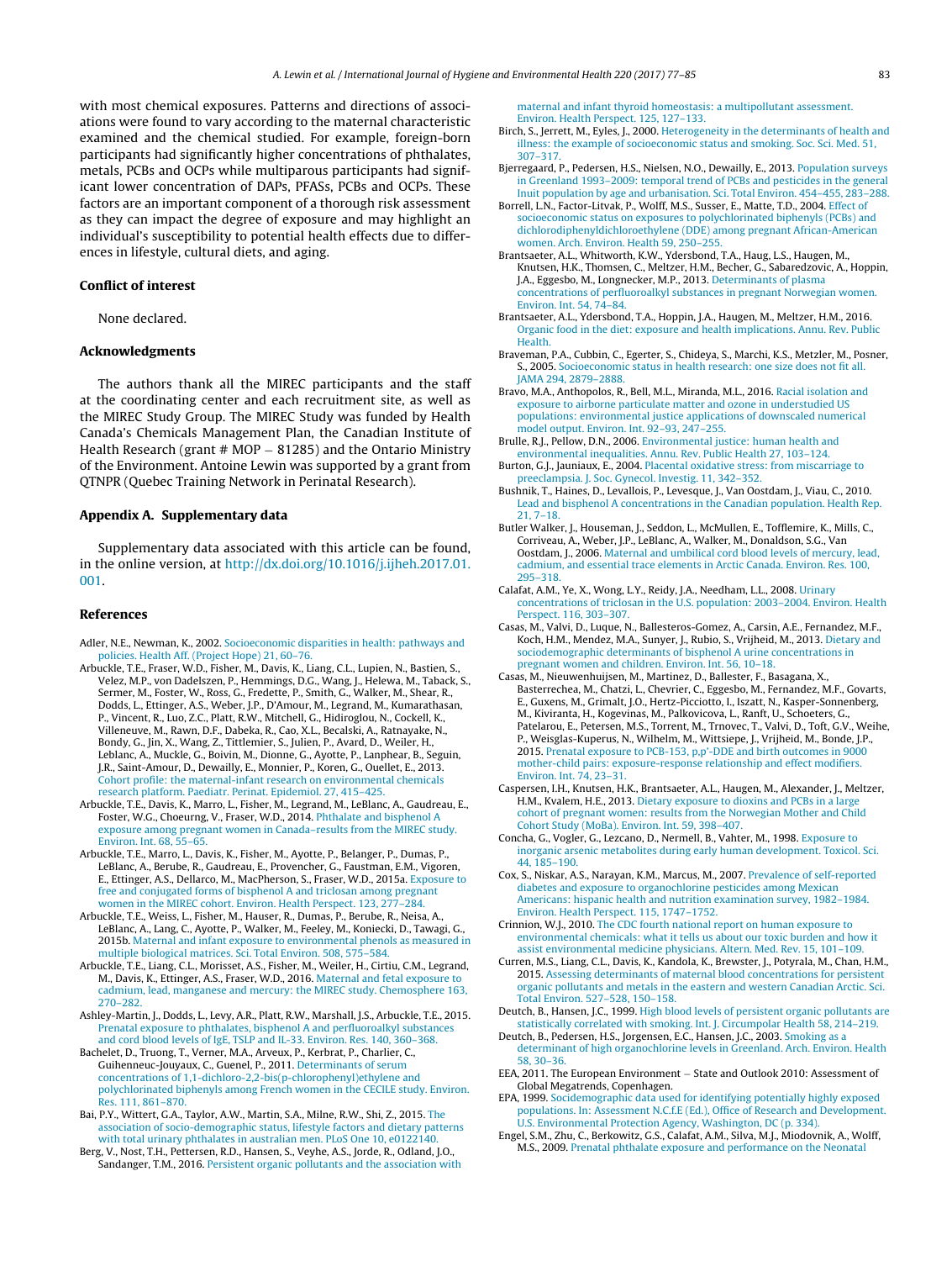<span id="page-7-0"></span>[Behavioral](http://refhub.elsevier.com/S1438-4639(16)30178-X/sbref0170) [Assessment](http://refhub.elsevier.com/S1438-4639(16)30178-X/sbref0170) [Scale](http://refhub.elsevier.com/S1438-4639(16)30178-X/sbref0170) [in](http://refhub.elsevier.com/S1438-4639(16)30178-X/sbref0170) [a](http://refhub.elsevier.com/S1438-4639(16)30178-X/sbref0170) [multiethnic](http://refhub.elsevier.com/S1438-4639(16)30178-X/sbref0170) [birth](http://refhub.elsevier.com/S1438-4639(16)30178-X/sbref0170) [cohort.](http://refhub.elsevier.com/S1438-4639(16)30178-X/sbref0170) [Neurotoxicology](http://refhub.elsevier.com/S1438-4639(16)30178-X/sbref0170) [30,](http://refhub.elsevier.com/S1438-4639(16)30178-X/sbref0170) [522](http://refhub.elsevier.com/S1438-4639(16)30178-X/sbref0170)–[528.](http://refhub.elsevier.com/S1438-4639(16)30178-X/sbref0170)

Ettinger, A.S., Arbuckle, T.E., Fisher, M., Liang, C.L., Davis, K., Cirtiu, C.M., Belanger, P., LeBlanc, A., Fraser, W.D., 2016. [Arsenic](http://refhub.elsevier.com/S1438-4639(16)30178-X/sbref0175) [levels](http://refhub.elsevier.com/S1438-4639(16)30178-X/sbref0175) [among](http://refhub.elsevier.com/S1438-4639(16)30178-X/sbref0175) [pregnant](http://refhub.elsevier.com/S1438-4639(16)30178-X/sbref0175) [women](http://refhub.elsevier.com/S1438-4639(16)30178-X/sbref0175) [and](http://refhub.elsevier.com/S1438-4639(16)30178-X/sbref0175) [newborns](http://refhub.elsevier.com/S1438-4639(16)30178-X/sbref0175) [in](http://refhub.elsevier.com/S1438-4639(16)30178-X/sbref0175) [Canada:](http://refhub.elsevier.com/S1438-4639(16)30178-X/sbref0175) [results](http://refhub.elsevier.com/S1438-4639(16)30178-X/sbref0175) [from](http://refhub.elsevier.com/S1438-4639(16)30178-X/sbref0175) [the](http://refhub.elsevier.com/S1438-4639(16)30178-X/sbref0175) [Maternal-Infant](http://refhub.elsevier.com/S1438-4639(16)30178-X/sbref0175) [Research](http://refhub.elsevier.com/S1438-4639(16)30178-X/sbref0175) [on](http://refhub.elsevier.com/S1438-4639(16)30178-X/sbref0175) [Environmental](http://refhub.elsevier.com/S1438-4639(16)30178-X/sbref0175) [Chemicals](http://refhub.elsevier.com/S1438-4639(16)30178-X/sbref0175) [\(MIREC\)](http://refhub.elsevier.com/S1438-4639(16)30178-X/sbref0175) [cohort.](http://refhub.elsevier.com/S1438-4639(16)30178-X/sbref0175) [Environ.](http://refhub.elsevier.com/S1438-4639(16)30178-X/sbref0175) [Res.](http://refhub.elsevier.com/S1438-4639(16)30178-X/sbref0175) [153,](http://refhub.elsevier.com/S1438-4639(16)30178-X/sbref0175) [8](http://refhub.elsevier.com/S1438-4639(16)30178-X/sbref0175)–[16.](http://refhub.elsevier.com/S1438-4639(16)30178-X/sbref0175)

Evans, G.W., Kantrowitz, E., 2002. [Socioeconomic](http://refhub.elsevier.com/S1438-4639(16)30178-X/sbref0180) [status](http://refhub.elsevier.com/S1438-4639(16)30178-X/sbref0180) [and](http://refhub.elsevier.com/S1438-4639(16)30178-X/sbref0180) [health:](http://refhub.elsevier.com/S1438-4639(16)30178-X/sbref0180) [the](http://refhub.elsevier.com/S1438-4639(16)30178-X/sbref0180) [potential](http://refhub.elsevier.com/S1438-4639(16)30178-X/sbref0180) [role](http://refhub.elsevier.com/S1438-4639(16)30178-X/sbref0180) [of](http://refhub.elsevier.com/S1438-4639(16)30178-X/sbref0180) [environmental](http://refhub.elsevier.com/S1438-4639(16)30178-X/sbref0180) [risk](http://refhub.elsevier.com/S1438-4639(16)30178-X/sbref0180) [exposure.](http://refhub.elsevier.com/S1438-4639(16)30178-X/sbref0180) [Annu.](http://refhub.elsevier.com/S1438-4639(16)30178-X/sbref0180) [Rev.](http://refhub.elsevier.com/S1438-4639(16)30178-X/sbref0180) [Public](http://refhub.elsevier.com/S1438-4639(16)30178-X/sbref0180) [Health](http://refhub.elsevier.com/S1438-4639(16)30178-X/sbref0180) [23,](http://refhub.elsevier.com/S1438-4639(16)30178-X/sbref0180) [303](http://refhub.elsevier.com/S1438-4639(16)30178-X/sbref0180)–[331.](http://refhub.elsevier.com/S1438-4639(16)30178-X/sbref0180) Faupel-Badger, J.M., Hsieh, C.C., Troisi, R., Lagiou, P., Potischman, N., 2007. [Plasma](http://refhub.elsevier.com/S1438-4639(16)30178-X/sbref0185)

[volume](http://refhub.elsevier.com/S1438-4639(16)30178-X/sbref0185) [expansion](http://refhub.elsevier.com/S1438-4639(16)30178-X/sbref0185) [in](http://refhub.elsevier.com/S1438-4639(16)30178-X/sbref0185) [pregnancy:](http://refhub.elsevier.com/S1438-4639(16)30178-X/sbref0185) [implications](http://refhub.elsevier.com/S1438-4639(16)30178-X/sbref0185) [for](http://refhub.elsevier.com/S1438-4639(16)30178-X/sbref0185) [biomarkers](http://refhub.elsevier.com/S1438-4639(16)30178-X/sbref0185) [in](http://refhub.elsevier.com/S1438-4639(16)30178-X/sbref0185) [population](http://refhub.elsevier.com/S1438-4639(16)30178-X/sbref0185) [studies.](http://refhub.elsevier.com/S1438-4639(16)30178-X/sbref0185) [Cancer](http://refhub.elsevier.com/S1438-4639(16)30178-X/sbref0185) [Epidemiol.](http://refhub.elsevier.com/S1438-4639(16)30178-X/sbref0185) [Biomarkers](http://refhub.elsevier.com/S1438-4639(16)30178-X/sbref0185) [Prev.](http://refhub.elsevier.com/S1438-4639(16)30178-X/sbref0185) [16,](http://refhub.elsevier.com/S1438-4639(16)30178-X/sbref0185) [1720–1723.](http://refhub.elsevier.com/S1438-4639(16)30178-X/sbref0185)

Fei, C., McLaughlin, J.K., Tarone, R.E., Olsen, J., 2007. [Perfluorinated](http://refhub.elsevier.com/S1438-4639(16)30178-X/sbref0190) [chemicals](http://refhub.elsevier.com/S1438-4639(16)30178-X/sbref0190) [and](http://refhub.elsevier.com/S1438-4639(16)30178-X/sbref0190) [fetal](http://refhub.elsevier.com/S1438-4639(16)30178-X/sbref0190) [growth:](http://refhub.elsevier.com/S1438-4639(16)30178-X/sbref0190) [a](http://refhub.elsevier.com/S1438-4639(16)30178-X/sbref0190) [study](http://refhub.elsevier.com/S1438-4639(16)30178-X/sbref0190) [within](http://refhub.elsevier.com/S1438-4639(16)30178-X/sbref0190) [the](http://refhub.elsevier.com/S1438-4639(16)30178-X/sbref0190) [danish](http://refhub.elsevier.com/S1438-4639(16)30178-X/sbref0190) [national](http://refhub.elsevier.com/S1438-4639(16)30178-X/sbref0190) [birth](http://refhub.elsevier.com/S1438-4639(16)30178-X/sbref0190) [cohort.](http://refhub.elsevier.com/S1438-4639(16)30178-X/sbref0190) [Environ.](http://refhub.elsevier.com/S1438-4639(16)30178-X/sbref0190) [Health](http://refhub.elsevier.com/S1438-4639(16)30178-X/sbref0190) [Perspect.](http://refhub.elsevier.com/S1438-4639(16)30178-X/sbref0190) [115,](http://refhub.elsevier.com/S1438-4639(16)30178-X/sbref0190) [1677–1682.](http://refhub.elsevier.com/S1438-4639(16)30178-X/sbref0190)

Ferguson, K.K., Cantonwine, D.E., Rivera-Gonzalez, L.O., Loch-Caruso, R., Mukherjee, B., Anzalota Del Toro, L.V., Jimenez-Velez, B., Calafat, A.M., Ye, X., Alshawabkeh, A.N., Cordero, J.F., Meeker, J.D., 2014. [Urinary](http://refhub.elsevier.com/S1438-4639(16)30178-X/sbref0195) [phthalate](http://refhub.elsevier.com/S1438-4639(16)30178-X/sbref0195) [metabolite](http://refhub.elsevier.com/S1438-4639(16)30178-X/sbref0195) [associations](http://refhub.elsevier.com/S1438-4639(16)30178-X/sbref0195) [with](http://refhub.elsevier.com/S1438-4639(16)30178-X/sbref0195) [biomarkers](http://refhub.elsevier.com/S1438-4639(16)30178-X/sbref0195) [of](http://refhub.elsevier.com/S1438-4639(16)30178-X/sbref0195) [inflammation](http://refhub.elsevier.com/S1438-4639(16)30178-X/sbref0195) [and](http://refhub.elsevier.com/S1438-4639(16)30178-X/sbref0195) [oxidative](http://refhub.elsevier.com/S1438-4639(16)30178-X/sbref0195) [stress](http://refhub.elsevier.com/S1438-4639(16)30178-X/sbref0195) [across](http://refhub.elsevier.com/S1438-4639(16)30178-X/sbref0195) [pregnancy](http://refhub.elsevier.com/S1438-4639(16)30178-X/sbref0195) [in](http://refhub.elsevier.com/S1438-4639(16)30178-X/sbref0195) [Puerto](http://refhub.elsevier.com/S1438-4639(16)30178-X/sbref0195) [Rico.](http://refhub.elsevier.com/S1438-4639(16)30178-X/sbref0195) [Environ.](http://refhub.elsevier.com/S1438-4639(16)30178-X/sbref0195) [Sci.](http://refhub.elsevier.com/S1438-4639(16)30178-X/sbref0195) [Technol.](http://refhub.elsevier.com/S1438-4639(16)30178-X/sbref0195) [48,](http://refhub.elsevier.com/S1438-4639(16)30178-X/sbref0195) [7018–7025.](http://refhub.elsevier.com/S1438-4639(16)30178-X/sbref0195)

Ferguson, K.K., McElrath, T.F., Chen, Y.H., Loch-Caruso, R., Mukherjee, B., Meeker, J.D., 2015a. [Repeated](http://refhub.elsevier.com/S1438-4639(16)30178-X/sbref0200) [measures](http://refhub.elsevier.com/S1438-4639(16)30178-X/sbref0200) [of](http://refhub.elsevier.com/S1438-4639(16)30178-X/sbref0200) [urinary](http://refhub.elsevier.com/S1438-4639(16)30178-X/sbref0200) [oxidative](http://refhub.elsevier.com/S1438-4639(16)30178-X/sbref0200) [stress](http://refhub.elsevier.com/S1438-4639(16)30178-X/sbref0200) [biomarkers](http://refhub.elsevier.com/S1438-4639(16)30178-X/sbref0200) [during](http://refhub.elsevier.com/S1438-4639(16)30178-X/sbref0200) [pregnancy](http://refhub.elsevier.com/S1438-4639(16)30178-X/sbref0200) [and](http://refhub.elsevier.com/S1438-4639(16)30178-X/sbref0200) [preterm](http://refhub.elsevier.com/S1438-4639(16)30178-X/sbref0200) [birth.](http://refhub.elsevier.com/S1438-4639(16)30178-X/sbref0200) [Am.](http://refhub.elsevier.com/S1438-4639(16)30178-X/sbref0200) [J.](http://refhub.elsevier.com/S1438-4639(16)30178-X/sbref0200) [Obstet.](http://refhub.elsevier.com/S1438-4639(16)30178-X/sbref0200) [Gynecol.](http://refhub.elsevier.com/S1438-4639(16)30178-X/sbref0200) [212](http://refhub.elsevier.com/S1438-4639(16)30178-X/sbref0200) [\(208](http://refhub.elsevier.com/S1438-4639(16)30178-X/sbref0200) [e201-208\).](http://refhub.elsevier.com/S1438-4639(16)30178-X/sbref0200)

Ferguson, K.K., McElrath, T.F., Chen, Y.H., Mukherjee, B., Meeker, J.D., 2015b. [Urinary](http://refhub.elsevier.com/S1438-4639(16)30178-X/sbref0205) [phthalate](http://refhub.elsevier.com/S1438-4639(16)30178-X/sbref0205) [metabolites](http://refhub.elsevier.com/S1438-4639(16)30178-X/sbref0205) [and](http://refhub.elsevier.com/S1438-4639(16)30178-X/sbref0205) [biomarkers](http://refhub.elsevier.com/S1438-4639(16)30178-X/sbref0205) [of](http://refhub.elsevier.com/S1438-4639(16)30178-X/sbref0205) [oxidative](http://refhub.elsevier.com/S1438-4639(16)30178-X/sbref0205) [stress](http://refhub.elsevier.com/S1438-4639(16)30178-X/sbref0205) [in](http://refhub.elsevier.com/S1438-4639(16)30178-X/sbref0205) [pregnant](http://refhub.elsevier.com/S1438-4639(16)30178-X/sbref0205) [women:](http://refhub.elsevier.com/S1438-4639(16)30178-X/sbref0205) [a](http://refhub.elsevier.com/S1438-4639(16)30178-X/sbref0205) [repeated](http://refhub.elsevier.com/S1438-4639(16)30178-X/sbref0205) [measures](http://refhub.elsevier.com/S1438-4639(16)30178-X/sbref0205) [analysis.](http://refhub.elsevier.com/S1438-4639(16)30178-X/sbref0205) [Environ.](http://refhub.elsevier.com/S1438-4639(16)30178-X/sbref0205) [Health](http://refhub.elsevier.com/S1438-4639(16)30178-X/sbref0205) [Perspect.](http://refhub.elsevier.com/S1438-4639(16)30178-X/sbref0205) [123,](http://refhub.elsevier.com/S1438-4639(16)30178-X/sbref0205) [210](http://refhub.elsevier.com/S1438-4639(16)30178-X/sbref0205)–[216.](http://refhub.elsevier.com/S1438-4639(16)30178-X/sbref0205)

Fisher, M., Arbuckle, T.E., Liang, C.L., LeBlanc, A., Gaudreau, E., Foster, W.G., Haines, D., Davis, K., Fraser, W.D., 2016. [Concentrations](http://refhub.elsevier.com/S1438-4639(16)30178-X/sbref0210) [of](http://refhub.elsevier.com/S1438-4639(16)30178-X/sbref0210) [persistent](http://refhub.elsevier.com/S1438-4639(16)30178-X/sbref0210) [organic](http://refhub.elsevier.com/S1438-4639(16)30178-X/sbref0210) [pollutants](http://refhub.elsevier.com/S1438-4639(16)30178-X/sbref0210) [in](http://refhub.elsevier.com/S1438-4639(16)30178-X/sbref0210) [maternal](http://refhub.elsevier.com/S1438-4639(16)30178-X/sbref0210) [and](http://refhub.elsevier.com/S1438-4639(16)30178-X/sbref0210) [cord](http://refhub.elsevier.com/S1438-4639(16)30178-X/sbref0210) [blood](http://refhub.elsevier.com/S1438-4639(16)30178-X/sbref0210) [from](http://refhub.elsevier.com/S1438-4639(16)30178-X/sbref0210) [the](http://refhub.elsevier.com/S1438-4639(16)30178-X/sbref0210) [maternal-infant](http://refhub.elsevier.com/S1438-4639(16)30178-X/sbref0210) [research](http://refhub.elsevier.com/S1438-4639(16)30178-X/sbref0210) [on](http://refhub.elsevier.com/S1438-4639(16)30178-X/sbref0210) [environmental](http://refhub.elsevier.com/S1438-4639(16)30178-X/sbref0210) [chemicals](http://refhub.elsevier.com/S1438-4639(16)30178-X/sbref0210) [\(MIREC\)](http://refhub.elsevier.com/S1438-4639(16)30178-X/sbref0210) [cohort](http://refhub.elsevier.com/S1438-4639(16)30178-X/sbref0210) [study.](http://refhub.elsevier.com/S1438-4639(16)30178-X/sbref0210) [Environ.](http://refhub.elsevier.com/S1438-4639(16)30178-X/sbref0210) [Health](http://refhub.elsevier.com/S1438-4639(16)30178-X/sbref0210) [15,](http://refhub.elsevier.com/S1438-4639(16)30178-X/sbref0210) [59.](http://refhub.elsevier.com/S1438-4639(16)30178-X/sbref0210)

Foster, W.G., Cheung, A.P., Davis, K., Graves, G., Jarrell, J., Leblanc, A., Liang, C.L., Leech, T., Walker, M., Weber, J.P., Van Oostdam, J., 2012. [Circulating](http://refhub.elsevier.com/S1438-4639(16)30178-X/sbref0215) [metals](http://refhub.elsevier.com/S1438-4639(16)30178-X/sbref0215) [and](http://refhub.elsevier.com/S1438-4639(16)30178-X/sbref0215) [persistent](http://refhub.elsevier.com/S1438-4639(16)30178-X/sbref0215) [organic](http://refhub.elsevier.com/S1438-4639(16)30178-X/sbref0215) [pollutant](http://refhub.elsevier.com/S1438-4639(16)30178-X/sbref0215) [concentrations](http://refhub.elsevier.com/S1438-4639(16)30178-X/sbref0215) [in](http://refhub.elsevier.com/S1438-4639(16)30178-X/sbref0215) [Canadian](http://refhub.elsevier.com/S1438-4639(16)30178-X/sbref0215) [and](http://refhub.elsevier.com/S1438-4639(16)30178-X/sbref0215) [non-Canadian](http://refhub.elsevier.com/S1438-4639(16)30178-X/sbref0215) [born](http://refhub.elsevier.com/S1438-4639(16)30178-X/sbref0215) [primiparous](http://refhub.elsevier.com/S1438-4639(16)30178-X/sbref0215) [women](http://refhub.elsevier.com/S1438-4639(16)30178-X/sbref0215) [from](http://refhub.elsevier.com/S1438-4639(16)30178-X/sbref0215) [five](http://refhub.elsevier.com/S1438-4639(16)30178-X/sbref0215) [Canadian](http://refhub.elsevier.com/S1438-4639(16)30178-X/sbref0215) [centres:](http://refhub.elsevier.com/S1438-4639(16)30178-X/sbref0215) [results](http://refhub.elsevier.com/S1438-4639(16)30178-X/sbref0215) [of](http://refhub.elsevier.com/S1438-4639(16)30178-X/sbref0215) [a](http://refhub.elsevier.com/S1438-4639(16)30178-X/sbref0215) [pilot](http://refhub.elsevier.com/S1438-4639(16)30178-X/sbref0215) [biomonitoring](http://refhub.elsevier.com/S1438-4639(16)30178-X/sbref0215) [study.](http://refhub.elsevier.com/S1438-4639(16)30178-X/sbref0215) [Sci.](http://refhub.elsevier.com/S1438-4639(16)30178-X/sbref0215) [Total](http://refhub.elsevier.com/S1438-4639(16)30178-X/sbref0215) [Environ.](http://refhub.elsevier.com/S1438-4639(16)30178-X/sbref0215) [435–436,](http://refhub.elsevier.com/S1438-4639(16)30178-X/sbref0215) [326–336.](http://refhub.elsevier.com/S1438-4639(16)30178-X/sbref0215)

Fox, D.A., Grandjean, P., de Groot, D., Paule, M.G., 2012. [Developmental](http://refhub.elsevier.com/S1438-4639(16)30178-X/sbref0220) [origins](http://refhub.elsevier.com/S1438-4639(16)30178-X/sbref0220) [of](http://refhub.elsevier.com/S1438-4639(16)30178-X/sbref0220) [adult](http://refhub.elsevier.com/S1438-4639(16)30178-X/sbref0220) [diseases](http://refhub.elsevier.com/S1438-4639(16)30178-X/sbref0220) [and](http://refhub.elsevier.com/S1438-4639(16)30178-X/sbref0220) [neurotoxicity:](http://refhub.elsevier.com/S1438-4639(16)30178-X/sbref0220) [epidemiological](http://refhub.elsevier.com/S1438-4639(16)30178-X/sbref0220) [and](http://refhub.elsevier.com/S1438-4639(16)30178-X/sbref0220) [experimental](http://refhub.elsevier.com/S1438-4639(16)30178-X/sbref0220) [studies.](http://refhub.elsevier.com/S1438-4639(16)30178-X/sbref0220) [Neurotoxicology](http://refhub.elsevier.com/S1438-4639(16)30178-X/sbref0220) [33,](http://refhub.elsevier.com/S1438-4639(16)30178-X/sbref0220) [810](http://refhub.elsevier.com/S1438-4639(16)30178-X/sbref0220)–[816.](http://refhub.elsevier.com/S1438-4639(16)30178-X/sbref0220)

Gascon, M., Sunyer, J., Casas, M., Martinez, D., Ballester, F., Basterrechea, M., Bonde, J.P., Chatzi, L., Chevrier, C., Eggesbo, M., Esplugues, A., Govarts, E., Hannu, K., Ibarluzea, J., Kasper-Sonnenberg, M., Klumper, C., Koppen, G., Nieuwenhuijsen, M.J., Palkovicova, L., Pele, F., Polder, A., Schoeters, G., Torrent, M., Trnovec, T., Vassilaki, M., Vrijheid, M., 2014. [Prenatal](http://refhub.elsevier.com/S1438-4639(16)30178-X/sbref0225) [exposure](http://refhub.elsevier.com/S1438-4639(16)30178-X/sbref0225) [to](http://refhub.elsevier.com/S1438-4639(16)30178-X/sbref0225) [DDE](http://refhub.elsevier.com/S1438-4639(16)30178-X/sbref0225) [and](http://refhub.elsevier.com/S1438-4639(16)30178-X/sbref0225) [PCB](http://refhub.elsevier.com/S1438-4639(16)30178-X/sbref0225) [153](http://refhub.elsevier.com/S1438-4639(16)30178-X/sbref0225) [and](http://refhub.elsevier.com/S1438-4639(16)30178-X/sbref0225) [respiratory](http://refhub.elsevier.com/S1438-4639(16)30178-X/sbref0225) [health](http://refhub.elsevier.com/S1438-4639(16)30178-X/sbref0225) [in](http://refhub.elsevier.com/S1438-4639(16)30178-X/sbref0225) [early](http://refhub.elsevier.com/S1438-4639(16)30178-X/sbref0225) [childhood:](http://refhub.elsevier.com/S1438-4639(16)30178-X/sbref0225) [a](http://refhub.elsevier.com/S1438-4639(16)30178-X/sbref0225) [meta-analysis.](http://refhub.elsevier.com/S1438-4639(16)30178-X/sbref0225) [Epidemiology](http://refhub.elsevier.com/S1438-4639(16)30178-X/sbref0225) [25,](http://refhub.elsevier.com/S1438-4639(16)30178-X/sbref0225) [544–553.](http://refhub.elsevier.com/S1438-4639(16)30178-X/sbref0225)

Gitto, E., Reiter, R.J., Karbownik, M., Tan, D.X., Gitto, P., Barberi, S., Barberi, I., 2002. [Causes](http://refhub.elsevier.com/S1438-4639(16)30178-X/sbref0230) [of](http://refhub.elsevier.com/S1438-4639(16)30178-X/sbref0230) [oxidative](http://refhub.elsevier.com/S1438-4639(16)30178-X/sbref0230) [stress](http://refhub.elsevier.com/S1438-4639(16)30178-X/sbref0230) [in](http://refhub.elsevier.com/S1438-4639(16)30178-X/sbref0230) [the](http://refhub.elsevier.com/S1438-4639(16)30178-X/sbref0230) [pre-](http://refhub.elsevier.com/S1438-4639(16)30178-X/sbref0230) [and](http://refhub.elsevier.com/S1438-4639(16)30178-X/sbref0230) [perinatal](http://refhub.elsevier.com/S1438-4639(16)30178-X/sbref0230) [period.](http://refhub.elsevier.com/S1438-4639(16)30178-X/sbref0230) [Biol.](http://refhub.elsevier.com/S1438-4639(16)30178-X/sbref0230) [Neonate](http://refhub.elsevier.com/S1438-4639(16)30178-X/sbref0230) [81,](http://refhub.elsevier.com/S1438-4639(16)30178-X/sbref0230) [146–157.](http://refhub.elsevier.com/S1438-4639(16)30178-X/sbref0230)

Govarts, E., Nieuwenhuijsen, M., Schoeters, G., Ballester, F., Bloemen, K., de Boer, M., Chevrier, C., Eggesbo, M., Guxens, M., Kramer, U., Legler, J., Martinez, D., Palkovicova, L., Patelarou, E., Ranft, U., Rautio, A., Petersen, M.S., Slama, R., Stigum, H., Toft, G., Trnovec, T., Vandentorren, S., Weihe, P., Kuperus, N.W., Wilhelm, M., Wittsiepe, J., Bonde, J.P., 2012. [Birth](http://refhub.elsevier.com/S1438-4639(16)30178-X/sbref0235) [weight](http://refhub.elsevier.com/S1438-4639(16)30178-X/sbref0235) [and](http://refhub.elsevier.com/S1438-4639(16)30178-X/sbref0235) [prenatal](http://refhub.elsevier.com/S1438-4639(16)30178-X/sbref0235) [exposure](http://refhub.elsevier.com/S1438-4639(16)30178-X/sbref0235) [to](http://refhub.elsevier.com/S1438-4639(16)30178-X/sbref0235) [polychlorinated](http://refhub.elsevier.com/S1438-4639(16)30178-X/sbref0235) [biphenyls](http://refhub.elsevier.com/S1438-4639(16)30178-X/sbref0235) [\(PCBs\)](http://refhub.elsevier.com/S1438-4639(16)30178-X/sbref0235) [and](http://refhub.elsevier.com/S1438-4639(16)30178-X/sbref0235) [dichlorodiphenyldichloroethylene](http://refhub.elsevier.com/S1438-4639(16)30178-X/sbref0235) [\(DDE\):](http://refhub.elsevier.com/S1438-4639(16)30178-X/sbref0235) [a](http://refhub.elsevier.com/S1438-4639(16)30178-X/sbref0235) [meta-analysis](http://refhub.elsevier.com/S1438-4639(16)30178-X/sbref0235) [within](http://refhub.elsevier.com/S1438-4639(16)30178-X/sbref0235) [12](http://refhub.elsevier.com/S1438-4639(16)30178-X/sbref0235) [European](http://refhub.elsevier.com/S1438-4639(16)30178-X/sbref0235) [Birth](http://refhub.elsevier.com/S1438-4639(16)30178-X/sbref0235) [Cohorts.](http://refhub.elsevier.com/S1438-4639(16)30178-X/sbref0235) [Environ.](http://refhub.elsevier.com/S1438-4639(16)30178-X/sbref0235) [Health](http://refhub.elsevier.com/S1438-4639(16)30178-X/sbref0235) [Perspect.](http://refhub.elsevier.com/S1438-4639(16)30178-X/sbref0235) [120,](http://refhub.elsevier.com/S1438-4639(16)30178-X/sbref0235) [162–170.](http://refhub.elsevier.com/S1438-4639(16)30178-X/sbref0235)

Grandjean, P., Landrigan, P.J., 2014. [Neurobehavioural](http://refhub.elsevier.com/S1438-4639(16)30178-X/sbref0240) [effects](http://refhub.elsevier.com/S1438-4639(16)30178-X/sbref0240) [of](http://refhub.elsevier.com/S1438-4639(16)30178-X/sbref0240) [developmental](http://refhub.elsevier.com/S1438-4639(16)30178-X/sbref0240) [toxicity.](http://refhub.elsevier.com/S1438-4639(16)30178-X/sbref0240) [Lancet](http://refhub.elsevier.com/S1438-4639(16)30178-X/sbref0240) [Neuro.](http://refhub.elsevier.com/S1438-4639(16)30178-X/sbref0240) [13,](http://refhub.elsevier.com/S1438-4639(16)30178-X/sbref0240) [330–338.](http://refhub.elsevier.com/S1438-4639(16)30178-X/sbref0240)

Grandjean, P., Bellinger, D., Bergman, A., Cordier, S., Davey-Smith, G., Eskenazi, B., Gee, D., Gray, K., Hanson, M., van den Hazel, P., Heindel, J.J., Heinzow, B., Hertz-Picciotto, I., Hu, H., Huang, T.T., Jensen, T.K., Landrigan, P.J., McMillen, I.C., Murata, K., Ritz, B., Schoeters, G., Skakkebaek, N.E., Skerfving, S., Weihe, P., 2008. [The](http://refhub.elsevier.com/S1438-4639(16)30178-X/sbref0245) [faroes](http://refhub.elsevier.com/S1438-4639(16)30178-X/sbref0245) [statement:](http://refhub.elsevier.com/S1438-4639(16)30178-X/sbref0245) [human](http://refhub.elsevier.com/S1438-4639(16)30178-X/sbref0245) [health](http://refhub.elsevier.com/S1438-4639(16)30178-X/sbref0245) [effects](http://refhub.elsevier.com/S1438-4639(16)30178-X/sbref0245) [of](http://refhub.elsevier.com/S1438-4639(16)30178-X/sbref0245) [developmental](http://refhub.elsevier.com/S1438-4639(16)30178-X/sbref0245) [exposure](http://refhub.elsevier.com/S1438-4639(16)30178-X/sbref0245) [to](http://refhub.elsevier.com/S1438-4639(16)30178-X/sbref0245) [chemicals](http://refhub.elsevier.com/S1438-4639(16)30178-X/sbref0245) [in](http://refhub.elsevier.com/S1438-4639(16)30178-X/sbref0245) [our](http://refhub.elsevier.com/S1438-4639(16)30178-X/sbref0245) [environment.](http://refhub.elsevier.com/S1438-4639(16)30178-X/sbref0245) [Basic](http://refhub.elsevier.com/S1438-4639(16)30178-X/sbref0245) [Clin.](http://refhub.elsevier.com/S1438-4639(16)30178-X/sbref0245) [Pharmacol.](http://refhub.elsevier.com/S1438-4639(16)30178-X/sbref0245) [Toxicol.](http://refhub.elsevier.com/S1438-4639(16)30178-X/sbref0245) [102,](http://refhub.elsevier.com/S1438-4639(16)30178-X/sbref0245) [73–75.](http://refhub.elsevier.com/S1438-4639(16)30178-X/sbref0245)

Guerby, P., Vidal, F., Garoby-Salom, S., Vayssiere, C., Salvayre, R., Parant, O., Negre-Salvayre, A., 2015. [Oxidative](http://refhub.elsevier.com/S1438-4639(16)30178-X/sbref0250) [stress](http://refhub.elsevier.com/S1438-4639(16)30178-X/sbref0250) [and](http://refhub.elsevier.com/S1438-4639(16)30178-X/sbref0250) [preeclampsia:](http://refhub.elsevier.com/S1438-4639(16)30178-X/sbref0250) [a](http://refhub.elsevier.com/S1438-4639(16)30178-X/sbref0250) [review.](http://refhub.elsevier.com/S1438-4639(16)30178-X/sbref0250) [Gynecol.](http://refhub.elsevier.com/S1438-4639(16)30178-X/sbref0250) [Obstet.](http://refhub.elsevier.com/S1438-4639(16)30178-X/sbref0250) [Fertil.](http://refhub.elsevier.com/S1438-4639(16)30178-X/sbref0250) [43,](http://refhub.elsevier.com/S1438-4639(16)30178-X/sbref0250) [751](http://refhub.elsevier.com/S1438-4639(16)30178-X/sbref0250)–[756.](http://refhub.elsevier.com/S1438-4639(16)30178-X/sbref0250)

Guo, Y., Weck, J., Sundaram, R., Goldstone, A.E., Louis, G.B., Kannan, K., 2014. [Urinary](http://refhub.elsevier.com/S1438-4639(16)30178-X/sbref0255) [concentrations](http://refhub.elsevier.com/S1438-4639(16)30178-X/sbref0255) [of](http://refhub.elsevier.com/S1438-4639(16)30178-X/sbref0255) [phthalates](http://refhub.elsevier.com/S1438-4639(16)30178-X/sbref0255) [in](http://refhub.elsevier.com/S1438-4639(16)30178-X/sbref0255) [couples](http://refhub.elsevier.com/S1438-4639(16)30178-X/sbref0255) [planning](http://refhub.elsevier.com/S1438-4639(16)30178-X/sbref0255) [pregnancy](http://refhub.elsevier.com/S1438-4639(16)30178-X/sbref0255) [and](http://refhub.elsevier.com/S1438-4639(16)30178-X/sbref0255) [its](http://refhub.elsevier.com/S1438-4639(16)30178-X/sbref0255) [association](http://refhub.elsevier.com/S1438-4639(16)30178-X/sbref0255) [with](http://refhub.elsevier.com/S1438-4639(16)30178-X/sbref0255) [8-hydroxy-2'-deoxyguanosine:](http://refhub.elsevier.com/S1438-4639(16)30178-X/sbref0255) [a](http://refhub.elsevier.com/S1438-4639(16)30178-X/sbref0255) [biomarker](http://refhub.elsevier.com/S1438-4639(16)30178-X/sbref0255) [of](http://refhub.elsevier.com/S1438-4639(16)30178-X/sbref0255) [oxidative](http://refhub.elsevier.com/S1438-4639(16)30178-X/sbref0255) [stress:](http://refhub.elsevier.com/S1438-4639(16)30178-X/sbref0255) [longitudinal](http://refhub.elsevier.com/S1438-4639(16)30178-X/sbref0255) [investigation](http://refhub.elsevier.com/S1438-4639(16)30178-X/sbref0255) [of](http://refhub.elsevier.com/S1438-4639(16)30178-X/sbref0255) [fertility](http://refhub.elsevier.com/S1438-4639(16)30178-X/sbref0255) [and](http://refhub.elsevier.com/S1438-4639(16)30178-X/sbref0255) [the](http://refhub.elsevier.com/S1438-4639(16)30178-X/sbref0255) [environment](http://refhub.elsevier.com/S1438-4639(16)30178-X/sbref0255) [study.](http://refhub.elsevier.com/S1438-4639(16)30178-X/sbref0255) [Environ.](http://refhub.elsevier.com/S1438-4639(16)30178-X/sbref0255) [Sci.](http://refhub.elsevier.com/S1438-4639(16)30178-X/sbref0255) [Technol.](http://refhub.elsevier.com/S1438-4639(16)30178-X/sbref0255) [48,](http://refhub.elsevier.com/S1438-4639(16)30178-X/sbref0255) [9804–9811.](http://refhub.elsevier.com/S1438-4639(16)30178-X/sbref0255)

Gutzkow, K.B., Haug, L.S., Thomsen, C., Sabaredzovic, A., Becher, G., Brunborg, G., 2012. [Placental](http://refhub.elsevier.com/S1438-4639(16)30178-X/sbref0260) [transfer](http://refhub.elsevier.com/S1438-4639(16)30178-X/sbref0260) [of](http://refhub.elsevier.com/S1438-4639(16)30178-X/sbref0260) [perfluorinated](http://refhub.elsevier.com/S1438-4639(16)30178-X/sbref0260) [compounds](http://refhub.elsevier.com/S1438-4639(16)30178-X/sbref0260) [is](http://refhub.elsevier.com/S1438-4639(16)30178-X/sbref0260) [selective](http://refhub.elsevier.com/S1438-4639(16)30178-X/sbref0260)–[a](http://refhub.elsevier.com/S1438-4639(16)30178-X/sbref0260) [Norwegian](http://refhub.elsevier.com/S1438-4639(16)30178-X/sbref0260) [Mother](http://refhub.elsevier.com/S1438-4639(16)30178-X/sbref0260) [and](http://refhub.elsevier.com/S1438-4639(16)30178-X/sbref0260) [Child](http://refhub.elsevier.com/S1438-4639(16)30178-X/sbref0260) [sub-cohort](http://refhub.elsevier.com/S1438-4639(16)30178-X/sbref0260) [study.](http://refhub.elsevier.com/S1438-4639(16)30178-X/sbref0260) [Int.](http://refhub.elsevier.com/S1438-4639(16)30178-X/sbref0260) [J.](http://refhub.elsevier.com/S1438-4639(16)30178-X/sbref0260) [Hyg.](http://refhub.elsevier.com/S1438-4639(16)30178-X/sbref0260) [Environ.](http://refhub.elsevier.com/S1438-4639(16)30178-X/sbref0260) [Health](http://refhub.elsevier.com/S1438-4639(16)30178-X/sbref0260) [215,](http://refhub.elsevier.com/S1438-4639(16)30178-X/sbref0260) [216–219.](http://refhub.elsevier.com/S1438-4639(16)30178-X/sbref0260)

Halldorsson, T.I., Fei, C., Olsen, J., Lipworth, L., McLaughlin, J.K., Olsen, S.F., 2008. [Dietary](http://refhub.elsevier.com/S1438-4639(16)30178-X/sbref0265) [predictors](http://refhub.elsevier.com/S1438-4639(16)30178-X/sbref0265) [of](http://refhub.elsevier.com/S1438-4639(16)30178-X/sbref0265) [perfluorinated](http://refhub.elsevier.com/S1438-4639(16)30178-X/sbref0265) [chemicals:](http://refhub.elsevier.com/S1438-4639(16)30178-X/sbref0265) [a](http://refhub.elsevier.com/S1438-4639(16)30178-X/sbref0265) [study](http://refhub.elsevier.com/S1438-4639(16)30178-X/sbref0265) [from](http://refhub.elsevier.com/S1438-4639(16)30178-X/sbref0265) [the](http://refhub.elsevier.com/S1438-4639(16)30178-X/sbref0265) [Danish](http://refhub.elsevier.com/S1438-4639(16)30178-X/sbref0265) [National](http://refhub.elsevier.com/S1438-4639(16)30178-X/sbref0265) [Birth](http://refhub.elsevier.com/S1438-4639(16)30178-X/sbref0265) [Cohort.](http://refhub.elsevier.com/S1438-4639(16)30178-X/sbref0265) [Environ.](http://refhub.elsevier.com/S1438-4639(16)30178-X/sbref0265) [Sci.](http://refhub.elsevier.com/S1438-4639(16)30178-X/sbref0265) [Technol.](http://refhub.elsevier.com/S1438-4639(16)30178-X/sbref0265) [42,](http://refhub.elsevier.com/S1438-4639(16)30178-X/sbref0265) [8971](http://refhub.elsevier.com/S1438-4639(16)30178-X/sbref0265)–[8977.](http://refhub.elsevier.com/S1438-4639(16)30178-X/sbref0265)

Hansen, S., Nieboer, E., Odland, J.O., Wilsgaard, T., Veyhe, A.S., Sandanger, T.M., 2010. [Levels](http://refhub.elsevier.com/S1438-4639(16)30178-X/sbref0270) [of](http://refhub.elsevier.com/S1438-4639(16)30178-X/sbref0270) [organochlorines](http://refhub.elsevier.com/S1438-4639(16)30178-X/sbref0270) [and](http://refhub.elsevier.com/S1438-4639(16)30178-X/sbref0270) [lipids](http://refhub.elsevier.com/S1438-4639(16)30178-X/sbref0270) [across](http://refhub.elsevier.com/S1438-4639(16)30178-X/sbref0270) [pregnancy:](http://refhub.elsevier.com/S1438-4639(16)30178-X/sbref0270) [delivery](http://refhub.elsevier.com/S1438-4639(16)30178-X/sbref0270) [and](http://refhub.elsevier.com/S1438-4639(16)30178-X/sbref0270) [postpartum](http://refhub.elsevier.com/S1438-4639(16)30178-X/sbref0270) [periods](http://refhub.elsevier.com/S1438-4639(16)30178-X/sbref0270) [in](http://refhub.elsevier.com/S1438-4639(16)30178-X/sbref0270) [women](http://refhub.elsevier.com/S1438-4639(16)30178-X/sbref0270) [from](http://refhub.elsevier.com/S1438-4639(16)30178-X/sbref0270) [Northern](http://refhub.elsevier.com/S1438-4639(16)30178-X/sbref0270) [Norway.](http://refhub.elsevier.com/S1438-4639(16)30178-X/sbref0270) [J.](http://refhub.elsevier.com/S1438-4639(16)30178-X/sbref0270) [Environ.](http://refhub.elsevier.com/S1438-4639(16)30178-X/sbref0270) [Monit.](http://refhub.elsevier.com/S1438-4639(16)30178-X/sbref0270) [12,](http://refhub.elsevier.com/S1438-4639(16)30178-X/sbref0270) [2128–2137.](http://refhub.elsevier.com/S1438-4639(16)30178-X/sbref0270)

Hansen, S., Nieboer, E., Sandanger, T.M., Wilsgaard, T., Thomassen, Y., Veyhe, A.S., Odland, J.O., 2011. [Changes](http://refhub.elsevier.com/S1438-4639(16)30178-X/sbref0275) [in](http://refhub.elsevier.com/S1438-4639(16)30178-X/sbref0275) [maternal](http://refhub.elsevier.com/S1438-4639(16)30178-X/sbref0275) [blood](http://refhub.elsevier.com/S1438-4639(16)30178-X/sbref0275) [concentrations](http://refhub.elsevier.com/S1438-4639(16)30178-X/sbref0275) [of](http://refhub.elsevier.com/S1438-4639(16)30178-X/sbref0275) [selected](http://refhub.elsevier.com/S1438-4639(16)30178-X/sbref0275) [essential](http://refhub.elsevier.com/S1438-4639(16)30178-X/sbref0275) [and](http://refhub.elsevier.com/S1438-4639(16)30178-X/sbref0275) [toxic](http://refhub.elsevier.com/S1438-4639(16)30178-X/sbref0275) [elements](http://refhub.elsevier.com/S1438-4639(16)30178-X/sbref0275) [during](http://refhub.elsevier.com/S1438-4639(16)30178-X/sbref0275) [and](http://refhub.elsevier.com/S1438-4639(16)30178-X/sbref0275) [after](http://refhub.elsevier.com/S1438-4639(16)30178-X/sbref0275) [pregnancy.](http://refhub.elsevier.com/S1438-4639(16)30178-X/sbref0275) [J.](http://refhub.elsevier.com/S1438-4639(16)30178-X/sbref0275) [Environ.](http://refhub.elsevier.com/S1438-4639(16)30178-X/sbref0275) [Monit.](http://refhub.elsevier.com/S1438-4639(16)30178-X/sbref0275) [13,](http://refhub.elsevier.com/S1438-4639(16)30178-X/sbref0275) [2143–2152.](http://refhub.elsevier.com/S1438-4639(16)30178-X/sbref0275)

Hardell, E., Carlberg, M., Nordstrom, M., van Bavel, B., 2010. [Time](http://refhub.elsevier.com/S1438-4639(16)30178-X/sbref0280) [trends](http://refhub.elsevier.com/S1438-4639(16)30178-X/sbref0280) [of](http://refhub.elsevier.com/S1438-4639(16)30178-X/sbref0280) [persistent](http://refhub.elsevier.com/S1438-4639(16)30178-X/sbref0280) [organic](http://refhub.elsevier.com/S1438-4639(16)30178-X/sbref0280) [pollutants](http://refhub.elsevier.com/S1438-4639(16)30178-X/sbref0280) [in](http://refhub.elsevier.com/S1438-4639(16)30178-X/sbref0280) [Sweden](http://refhub.elsevier.com/S1438-4639(16)30178-X/sbref0280) [during](http://refhub.elsevier.com/S1438-4639(16)30178-X/sbref0280) [1993–2007](http://refhub.elsevier.com/S1438-4639(16)30178-X/sbref0280) [and](http://refhub.elsevier.com/S1438-4639(16)30178-X/sbref0280) [relation](http://refhub.elsevier.com/S1438-4639(16)30178-X/sbref0280) [to](http://refhub.elsevier.com/S1438-4639(16)30178-X/sbref0280) [age,](http://refhub.elsevier.com/S1438-4639(16)30178-X/sbref0280) [gender,](http://refhub.elsevier.com/S1438-4639(16)30178-X/sbref0280) [body](http://refhub.elsevier.com/S1438-4639(16)30178-X/sbref0280) [mass](http://refhub.elsevier.com/S1438-4639(16)30178-X/sbref0280) [index,](http://refhub.elsevier.com/S1438-4639(16)30178-X/sbref0280) [breast-feeding](http://refhub.elsevier.com/S1438-4639(16)30178-X/sbref0280) [and](http://refhub.elsevier.com/S1438-4639(16)30178-X/sbref0280) [parity.](http://refhub.elsevier.com/S1438-4639(16)30178-X/sbref0280) [Sci.](http://refhub.elsevier.com/S1438-4639(16)30178-X/sbref0280) [Total](http://refhub.elsevier.com/S1438-4639(16)30178-X/sbref0280) [Environ.](http://refhub.elsevier.com/S1438-4639(16)30178-X/sbref0280) [408,](http://refhub.elsevier.com/S1438-4639(16)30178-X/sbref0280) [4412](http://refhub.elsevier.com/S1438-4639(16)30178-X/sbref0280)–[4419.](http://refhub.elsevier.com/S1438-4639(16)30178-X/sbref0280)

Harley, K.G., Aguilar Schall, R., Chevrier, J., Tyler, K., Aguirre, H., Bradman, A., Holland, N.T., Lustig, R.H., Calafat, A.M., Eskenazi, B., 2013a. [Prenatal](http://refhub.elsevier.com/S1438-4639(16)30178-X/sbref0285) [and](http://refhub.elsevier.com/S1438-4639(16)30178-X/sbref0285) [postnatal](http://refhub.elsevier.com/S1438-4639(16)30178-X/sbref0285) [bisphenol](http://refhub.elsevier.com/S1438-4639(16)30178-X/sbref0285) [A](http://refhub.elsevier.com/S1438-4639(16)30178-X/sbref0285) [exposure](http://refhub.elsevier.com/S1438-4639(16)30178-X/sbref0285) [and](http://refhub.elsevier.com/S1438-4639(16)30178-X/sbref0285) [body](http://refhub.elsevier.com/S1438-4639(16)30178-X/sbref0285) [mass](http://refhub.elsevier.com/S1438-4639(16)30178-X/sbref0285) [index](http://refhub.elsevier.com/S1438-4639(16)30178-X/sbref0285) [in](http://refhub.elsevier.com/S1438-4639(16)30178-X/sbref0285) [childhood](http://refhub.elsevier.com/S1438-4639(16)30178-X/sbref0285) [in](http://refhub.elsevier.com/S1438-4639(16)30178-X/sbref0285) [the](http://refhub.elsevier.com/S1438-4639(16)30178-X/sbref0285) [CHAMACOS](http://refhub.elsevier.com/S1438-4639(16)30178-X/sbref0285) [cohort.](http://refhub.elsevier.com/S1438-4639(16)30178-X/sbref0285) [Environ.](http://refhub.elsevier.com/S1438-4639(16)30178-X/sbref0285) [Health](http://refhub.elsevier.com/S1438-4639(16)30178-X/sbref0285) [Perspect.](http://refhub.elsevier.com/S1438-4639(16)30178-X/sbref0285) [121,](http://refhub.elsevier.com/S1438-4639(16)30178-X/sbref0285) [514–520.](http://refhub.elsevier.com/S1438-4639(16)30178-X/sbref0285)

Harley, K.G., Gunier, R.B., Kogut, K., Johnson, C., Bradman, A., Calafat, A.M., Eskenazi, B., 2013b. [Prenatal](http://refhub.elsevier.com/S1438-4639(16)30178-X/sbref0290) [and](http://refhub.elsevier.com/S1438-4639(16)30178-X/sbref0290) [early](http://refhub.elsevier.com/S1438-4639(16)30178-X/sbref0290) [childhood](http://refhub.elsevier.com/S1438-4639(16)30178-X/sbref0290) [bisphenol](http://refhub.elsevier.com/S1438-4639(16)30178-X/sbref0290) [A](http://refhub.elsevier.com/S1438-4639(16)30178-X/sbref0290) [concentrations](http://refhub.elsevier.com/S1438-4639(16)30178-X/sbref0290) [and](http://refhub.elsevier.com/S1438-4639(16)30178-X/sbref0290) [behavior](http://refhub.elsevier.com/S1438-4639(16)30178-X/sbref0290) [in](http://refhub.elsevier.com/S1438-4639(16)30178-X/sbref0290) [school-aged](http://refhub.elsevier.com/S1438-4639(16)30178-X/sbref0290) [children.](http://refhub.elsevier.com/S1438-4639(16)30178-X/sbref0290) [Environ.](http://refhub.elsevier.com/S1438-4639(16)30178-X/sbref0290) [Res.](http://refhub.elsevier.com/S1438-4639(16)30178-X/sbref0290) [126,](http://refhub.elsevier.com/S1438-4639(16)30178-X/sbref0290) [43–50.](http://refhub.elsevier.com/S1438-4639(16)30178-X/sbref0290)

Health Canada, 2010. [Report](http://refhub.elsevier.com/S1438-4639(16)30178-X/sbref0295) [on](http://refhub.elsevier.com/S1438-4639(16)30178-X/sbref0295) [Human](http://refhub.elsevier.com/S1438-4639(16)30178-X/sbref0295) [Biomonitoring](http://refhub.elsevier.com/S1438-4639(16)30178-X/sbref0295) [of](http://refhub.elsevier.com/S1438-4639(16)30178-X/sbref0295) [Environmental](http://refhub.elsevier.com/S1438-4639(16)30178-X/sbref0295) [Chemicals](http://refhub.elsevier.com/S1438-4639(16)30178-X/sbref0295) [in](http://refhub.elsevier.com/S1438-4639(16)30178-X/sbref0295) [Canada:](http://refhub.elsevier.com/S1438-4639(16)30178-X/sbref0295) [Results](http://refhub.elsevier.com/S1438-4639(16)30178-X/sbref0295) [of](http://refhub.elsevier.com/S1438-4639(16)30178-X/sbref0295) [the](http://refhub.elsevier.com/S1438-4639(16)30178-X/sbref0295) [Canadian](http://refhub.elsevier.com/S1438-4639(16)30178-X/sbref0295) [Health](http://refhub.elsevier.com/S1438-4639(16)30178-X/sbref0295) [Measures](http://refhub.elsevier.com/S1438-4639(16)30178-X/sbref0295) [Survey](http://refhub.elsevier.com/S1438-4639(16)30178-X/sbref0295) [Cycle](http://refhub.elsevier.com/S1438-4639(16)30178-X/sbref0295) [1](http://refhub.elsevier.com/S1438-4639(16)30178-X/sbref0295) [\(2007–2009\).](http://refhub.elsevier.com/S1438-4639(16)30178-X/sbref0295) [Health](http://refhub.elsevier.com/S1438-4639(16)30178-X/sbref0295) [Canada,](http://refhub.elsevier.com/S1438-4639(16)30178-X/sbref0295) [Ottawa1.](http://refhub.elsevier.com/S1438-4639(16)30178-X/sbref0295)

Helsel, D., 2012. [Statistics](http://refhub.elsevier.com/S1438-4639(16)30178-X/sbref0300) [for](http://refhub.elsevier.com/S1438-4639(16)30178-X/sbref0300) [Censored](http://refhub.elsevier.com/S1438-4639(16)30178-X/sbref0300) [Environmental](http://refhub.elsevier.com/S1438-4639(16)30178-X/sbref0300) [Data](http://refhub.elsevier.com/S1438-4639(16)30178-X/sbref0300) [Using](http://refhub.elsevier.com/S1438-4639(16)30178-X/sbref0300) [Minitab](http://refhub.elsevier.com/S1438-4639(16)30178-X/sbref0300) [and](http://refhub.elsevier.com/S1438-4639(16)30178-X/sbref0300) [R,](http://refhub.elsevier.com/S1438-4639(16)30178-X/sbref0300) [2nd](http://refhub.elsevier.com/S1438-4639(16)30178-X/sbref0300) [ed.](http://refhub.elsevier.com/S1438-4639(16)30178-X/sbref0300) [John](http://refhub.elsevier.com/S1438-4639(16)30178-X/sbref0300) [Wiley](http://refhub.elsevier.com/S1438-4639(16)30178-X/sbref0300) [&](http://refhub.elsevier.com/S1438-4639(16)30178-X/sbref0300) [Sons,](http://refhub.elsevier.com/S1438-4639(16)30178-X/sbref0300) [Hoboken,](http://refhub.elsevier.com/S1438-4639(16)30178-X/sbref0300) [NJ.](http://refhub.elsevier.com/S1438-4639(16)30178-X/sbref0300)

Hightower, J.M., Moore, D., 2003. [Mercury](http://refhub.elsevier.com/S1438-4639(16)30178-X/sbref0305) [levels](http://refhub.elsevier.com/S1438-4639(16)30178-X/sbref0305) [in](http://refhub.elsevier.com/S1438-4639(16)30178-X/sbref0305) [high-end](http://refhub.elsevier.com/S1438-4639(16)30178-X/sbref0305) [consumers](http://refhub.elsevier.com/S1438-4639(16)30178-X/sbref0305) [of](http://refhub.elsevier.com/S1438-4639(16)30178-X/sbref0305) [fish.](http://refhub.elsevier.com/S1438-4639(16)30178-X/sbref0305) [Environ.](http://refhub.elsevier.com/S1438-4639(16)30178-X/sbref0305) [Health](http://refhub.elsevier.com/S1438-4639(16)30178-X/sbref0305) [Perspect.](http://refhub.elsevier.com/S1438-4639(16)30178-X/sbref0305) [111,](http://refhub.elsevier.com/S1438-4639(16)30178-X/sbref0305) [604–608.](http://refhub.elsevier.com/S1438-4639(16)30178-X/sbref0305)

Hites, R.A., 2004. [Polybrominated](http://refhub.elsevier.com/S1438-4639(16)30178-X/sbref0310) [diphenyl](http://refhub.elsevier.com/S1438-4639(16)30178-X/sbref0310) [ethers](http://refhub.elsevier.com/S1438-4639(16)30178-X/sbref0310) [in](http://refhub.elsevier.com/S1438-4639(16)30178-X/sbref0310) [the](http://refhub.elsevier.com/S1438-4639(16)30178-X/sbref0310) [environment](http://refhub.elsevier.com/S1438-4639(16)30178-X/sbref0310) [and](http://refhub.elsevier.com/S1438-4639(16)30178-X/sbref0310) [in](http://refhub.elsevier.com/S1438-4639(16)30178-X/sbref0310) [people:](http://refhub.elsevier.com/S1438-4639(16)30178-X/sbref0310) [a](http://refhub.elsevier.com/S1438-4639(16)30178-X/sbref0310) [meta-analysis](http://refhub.elsevier.com/S1438-4639(16)30178-X/sbref0310) [of](http://refhub.elsevier.com/S1438-4639(16)30178-X/sbref0310) [concentrations.](http://refhub.elsevier.com/S1438-4639(16)30178-X/sbref0310) [Environ.](http://refhub.elsevier.com/S1438-4639(16)30178-X/sbref0310) [Sci.](http://refhub.elsevier.com/S1438-4639(16)30178-X/sbref0310) [Technol.](http://refhub.elsevier.com/S1438-4639(16)30178-X/sbref0310) [38,](http://refhub.elsevier.com/S1438-4639(16)30178-X/sbref0310) [945–956.](http://refhub.elsevier.com/S1438-4639(16)30178-X/sbref0310)

Houlihan, J., Kropp, T., Wiles, R., Gray, S., Campbell, C., Greene, A., 2005. [In:](http://refhub.elsevier.com/S1438-4639(16)30178-X/sbref0315) [Group.,](http://refhub.elsevier.com/S1438-4639(16)30178-X/sbref0315) [E.W](http://refhub.elsevier.com/S1438-4639(16)30178-X/sbref0315) [\(Ed.\),](http://refhub.elsevier.com/S1438-4639(16)30178-X/sbref0315) [Body](http://refhub.elsevier.com/S1438-4639(16)30178-X/sbref0315) [Burden:](http://refhub.elsevier.com/S1438-4639(16)30178-X/sbref0315) [the](http://refhub.elsevier.com/S1438-4639(16)30178-X/sbref0315) [Pollution](http://refhub.elsevier.com/S1438-4639(16)30178-X/sbref0315) [in](http://refhub.elsevier.com/S1438-4639(16)30178-X/sbref0315) [Newborns.](http://refhub.elsevier.com/S1438-4639(16)30178-X/sbref0315) [Environ.](http://refhub.elsevier.com/S1438-4639(16)30178-X/sbref0315) [Work.](http://refhub.elsevier.com/S1438-4639(16)30178-X/sbref0315) [Group.](http://refhub.elsevier.com/S1438-4639(16)30178-X/sbref0315)

Hu, Y., van Lenthe, F.J., Borsboom, G.J., Looman, C.W., Bopp, M., Burstrom, B., Dzurova, D., Ekholm, O., Klumbiene, J., Lahelma, E., Leinsalu, M., Regidor, E., Santana, P., de Gelder, R., Mackenbach, J.P., 2016. [Trends](http://refhub.elsevier.com/S1438-4639(16)30178-X/sbref0320) [in](http://refhub.elsevier.com/S1438-4639(16)30178-X/sbref0320) [socioeconomic](http://refhub.elsevier.com/S1438-4639(16)30178-X/sbref0320) [inequalities](http://refhub.elsevier.com/S1438-4639(16)30178-X/sbref0320) [in](http://refhub.elsevier.com/S1438-4639(16)30178-X/sbref0320) [self-assessed](http://refhub.elsevier.com/S1438-4639(16)30178-X/sbref0320) [health](http://refhub.elsevier.com/S1438-4639(16)30178-X/sbref0320) [in](http://refhub.elsevier.com/S1438-4639(16)30178-X/sbref0320) [17](http://refhub.elsevier.com/S1438-4639(16)30178-X/sbref0320) [European](http://refhub.elsevier.com/S1438-4639(16)30178-X/sbref0320) [countries](http://refhub.elsevier.com/S1438-4639(16)30178-X/sbref0320) [between](http://refhub.elsevier.com/S1438-4639(16)30178-X/sbref0320) [1990](http://refhub.elsevier.com/S1438-4639(16)30178-X/sbref0320) [and](http://refhub.elsevier.com/S1438-4639(16)30178-X/sbref0320) [2010.](http://refhub.elsevier.com/S1438-4639(16)30178-X/sbref0320) [J.](http://refhub.elsevier.com/S1438-4639(16)30178-X/sbref0320) [Epidemiol.](http://refhub.elsevier.com/S1438-4639(16)30178-X/sbref0320) [Commun.](http://refhub.elsevier.com/S1438-4639(16)30178-X/sbref0320) [Health.](http://refhub.elsevier.com/S1438-4639(16)30178-X/sbref0320)

Huisman, M., Kunst, A.E., Mackenbach, J.P., 2005. [Inequalities](http://refhub.elsevier.com/S1438-4639(16)30178-X/sbref0325) [in](http://refhub.elsevier.com/S1438-4639(16)30178-X/sbref0325) [the](http://refhub.elsevier.com/S1438-4639(16)30178-X/sbref0325) [prevalence](http://refhub.elsevier.com/S1438-4639(16)30178-X/sbref0325) [of](http://refhub.elsevier.com/S1438-4639(16)30178-X/sbref0325) [smoking](http://refhub.elsevier.com/S1438-4639(16)30178-X/sbref0325) [in](http://refhub.elsevier.com/S1438-4639(16)30178-X/sbref0325) [the](http://refhub.elsevier.com/S1438-4639(16)30178-X/sbref0325) [European](http://refhub.elsevier.com/S1438-4639(16)30178-X/sbref0325) [Union:](http://refhub.elsevier.com/S1438-4639(16)30178-X/sbref0325) [comparing](http://refhub.elsevier.com/S1438-4639(16)30178-X/sbref0325) [education](http://refhub.elsevier.com/S1438-4639(16)30178-X/sbref0325) [and](http://refhub.elsevier.com/S1438-4639(16)30178-X/sbref0325) [income.](http://refhub.elsevier.com/S1438-4639(16)30178-X/sbref0325) [Prev.](http://refhub.elsevier.com/S1438-4639(16)30178-X/sbref0325) [Med.](http://refhub.elsevier.com/S1438-4639(16)30178-X/sbref0325) [40,](http://refhub.elsevier.com/S1438-4639(16)30178-X/sbref0325) [756–764.](http://refhub.elsevier.com/S1438-4639(16)30178-X/sbref0325)

Ibarluzea, J., Alvarez-Pedrerol, M., Guxens, M., Marina, L.S., Basterrechea, M., Lertxundi, A., Etxeandia, A., Goni, F., Vioque, J., Ballester, F., Sunyer, J., 2011. [Sociodemographic,](http://refhub.elsevier.com/S1438-4639(16)30178-X/sbref0330) [reproductive](http://refhub.elsevier.com/S1438-4639(16)30178-X/sbref0330) [and](http://refhub.elsevier.com/S1438-4639(16)30178-X/sbref0330) [dietary](http://refhub.elsevier.com/S1438-4639(16)30178-X/sbref0330) [predictors](http://refhub.elsevier.com/S1438-4639(16)30178-X/sbref0330) [of](http://refhub.elsevier.com/S1438-4639(16)30178-X/sbref0330) [organochlorine](http://refhub.elsevier.com/S1438-4639(16)30178-X/sbref0330) [compounds](http://refhub.elsevier.com/S1438-4639(16)30178-X/sbref0330) [levels](http://refhub.elsevier.com/S1438-4639(16)30178-X/sbref0330) [in](http://refhub.elsevier.com/S1438-4639(16)30178-X/sbref0330) [pregnant](http://refhub.elsevier.com/S1438-4639(16)30178-X/sbref0330) [women](http://refhub.elsevier.com/S1438-4639(16)30178-X/sbref0330) [in](http://refhub.elsevier.com/S1438-4639(16)30178-X/sbref0330) [Spain.](http://refhub.elsevier.com/S1438-4639(16)30178-X/sbref0330) [Chemosphere](http://refhub.elsevier.com/S1438-4639(16)30178-X/sbref0330) [82,](http://refhub.elsevier.com/S1438-4639(16)30178-X/sbref0330) [114](http://refhub.elsevier.com/S1438-4639(16)30178-X/sbref0330)–[120.](http://refhub.elsevier.com/S1438-4639(16)30178-X/sbref0330)

Inadera, H., 2013. [Developmental](http://refhub.elsevier.com/S1438-4639(16)30178-X/sbref0335) [origins](http://refhub.elsevier.com/S1438-4639(16)30178-X/sbref0335) [of](http://refhub.elsevier.com/S1438-4639(16)30178-X/sbref0335) [obesity](http://refhub.elsevier.com/S1438-4639(16)30178-X/sbref0335) [and](http://refhub.elsevier.com/S1438-4639(16)30178-X/sbref0335) [type](http://refhub.elsevier.com/S1438-4639(16)30178-X/sbref0335) [2](http://refhub.elsevier.com/S1438-4639(16)30178-X/sbref0335) [diabetes:](http://refhub.elsevier.com/S1438-4639(16)30178-X/sbref0335) [molecular](http://refhub.elsevier.com/S1438-4639(16)30178-X/sbref0335) [aspects](http://refhub.elsevier.com/S1438-4639(16)30178-X/sbref0335) [and](http://refhub.elsevier.com/S1438-4639(16)30178-X/sbref0335) [role](http://refhub.elsevier.com/S1438-4639(16)30178-X/sbref0335) [of](http://refhub.elsevier.com/S1438-4639(16)30178-X/sbref0335) [chemicals.](http://refhub.elsevier.com/S1438-4639(16)30178-X/sbref0335) [Environ.](http://refhub.elsevier.com/S1438-4639(16)30178-X/sbref0335) [Health](http://refhub.elsevier.com/S1438-4639(16)30178-X/sbref0335) [Prev.](http://refhub.elsevier.com/S1438-4639(16)30178-X/sbref0335) [Med.](http://refhub.elsevier.com/S1438-4639(16)30178-X/sbref0335) [18,](http://refhub.elsevier.com/S1438-4639(16)30178-X/sbref0335) [185](http://refhub.elsevier.com/S1438-4639(16)30178-X/sbref0335)–[197.](http://refhub.elsevier.com/S1438-4639(16)30178-X/sbref0335)

Jemal, A., Ward, E., Anderson, R.N., Murray, T., Thun, M.J., 2008. [Widening](http://refhub.elsevier.com/S1438-4639(16)30178-X/sbref0340) [of](http://refhub.elsevier.com/S1438-4639(16)30178-X/sbref0340) [socioeconomic](http://refhub.elsevier.com/S1438-4639(16)30178-X/sbref0340) [inequalities](http://refhub.elsevier.com/S1438-4639(16)30178-X/sbref0340) [in](http://refhub.elsevier.com/S1438-4639(16)30178-X/sbref0340) [U.S.](http://refhub.elsevier.com/S1438-4639(16)30178-X/sbref0340) [death](http://refhub.elsevier.com/S1438-4639(16)30178-X/sbref0340) [rates,](http://refhub.elsevier.com/S1438-4639(16)30178-X/sbref0340) [1993](http://refhub.elsevier.com/S1438-4639(16)30178-X/sbref0340)–[2001.](http://refhub.elsevier.com/S1438-4639(16)30178-X/sbref0340) [PLoS](http://refhub.elsevier.com/S1438-4639(16)30178-X/sbref0340) [One](http://refhub.elsevier.com/S1438-4639(16)30178-X/sbref0340) [3,](http://refhub.elsevier.com/S1438-4639(16)30178-X/sbref0340) [e2181.](http://refhub.elsevier.com/S1438-4639(16)30178-X/sbref0340)

Jin, Y., Hein, M.J., Deddens, J.A., Hines, C.J., 2011. [Analysis](http://refhub.elsevier.com/S1438-4639(16)30178-X/sbref0345) [of](http://refhub.elsevier.com/S1438-4639(16)30178-X/sbref0345) [lognormally](http://refhub.elsevier.com/S1438-4639(16)30178-X/sbref0345) [distributed](http://refhub.elsevier.com/S1438-4639(16)30178-X/sbref0345) [exposure](http://refhub.elsevier.com/S1438-4639(16)30178-X/sbref0345) [data](http://refhub.elsevier.com/S1438-4639(16)30178-X/sbref0345) [with](http://refhub.elsevier.com/S1438-4639(16)30178-X/sbref0345) [repeated](http://refhub.elsevier.com/S1438-4639(16)30178-X/sbref0345) [measures](http://refhub.elsevier.com/S1438-4639(16)30178-X/sbref0345) [and](http://refhub.elsevier.com/S1438-4639(16)30178-X/sbref0345) [values](http://refhub.elsevier.com/S1438-4639(16)30178-X/sbref0345) [below](http://refhub.elsevier.com/S1438-4639(16)30178-X/sbref0345) [the](http://refhub.elsevier.com/S1438-4639(16)30178-X/sbref0345) [limit](http://refhub.elsevier.com/S1438-4639(16)30178-X/sbref0345) [of](http://refhub.elsevier.com/S1438-4639(16)30178-X/sbref0345) [detection](http://refhub.elsevier.com/S1438-4639(16)30178-X/sbref0345) [using](http://refhub.elsevier.com/S1438-4639(16)30178-X/sbref0345) [SAS.](http://refhub.elsevier.com/S1438-4639(16)30178-X/sbref0345) [Ann.](http://refhub.elsevier.com/S1438-4639(16)30178-X/sbref0345) [Occup.](http://refhub.elsevier.com/S1438-4639(16)30178-X/sbref0345) [Hyg.](http://refhub.elsevier.com/S1438-4639(16)30178-X/sbref0345) [55,](http://refhub.elsevier.com/S1438-4639(16)30178-X/sbref0345) [97](http://refhub.elsevier.com/S1438-4639(16)30178-X/sbref0345)–[112.](http://refhub.elsevier.com/S1438-4639(16)30178-X/sbref0345)

Jones, L., Parker, J.D., Mendola, P., 2010. [Blood](http://refhub.elsevier.com/S1438-4639(16)30178-X/sbref0350) [Lead](http://refhub.elsevier.com/S1438-4639(16)30178-X/sbref0350) [and](http://refhub.elsevier.com/S1438-4639(16)30178-X/sbref0350) [Mercury](http://refhub.elsevier.com/S1438-4639(16)30178-X/sbref0350) [Levels](http://refhub.elsevier.com/S1438-4639(16)30178-X/sbref0350) [in](http://refhub.elsevier.com/S1438-4639(16)30178-X/sbref0350) [Pregnant](http://refhub.elsevier.com/S1438-4639(16)30178-X/sbref0350) [Women](http://refhub.elsevier.com/S1438-4639(16)30178-X/sbref0350) [in](http://refhub.elsevier.com/S1438-4639(16)30178-X/sbref0350) [the](http://refhub.elsevier.com/S1438-4639(16)30178-X/sbref0350) [United](http://refhub.elsevier.com/S1438-4639(16)30178-X/sbref0350) [States,](http://refhub.elsevier.com/S1438-4639(16)30178-X/sbref0350) [2003–2008.](http://refhub.elsevier.com/S1438-4639(16)30178-X/sbref0350) [NCHS](http://refhub.elsevier.com/S1438-4639(16)30178-X/sbref0350) [Data](http://refhub.elsevier.com/S1438-4639(16)30178-X/sbref0350) [Brief,](http://refhub.elsevier.com/S1438-4639(16)30178-X/sbref0350) [pp.](http://refhub.elsevier.com/S1438-4639(16)30178-X/sbref0350) [1–8.](http://refhub.elsevier.com/S1438-4639(16)30178-X/sbref0350)

Kato, K., Wong, L.Y., Jia, L.T., Kuklenyik, Z., Calafat, A.M., 2011. [Trends](http://refhub.elsevier.com/S1438-4639(16)30178-X/sbref0355) [in](http://refhub.elsevier.com/S1438-4639(16)30178-X/sbref0355) [exposure](http://refhub.elsevier.com/S1438-4639(16)30178-X/sbref0355) [to](http://refhub.elsevier.com/S1438-4639(16)30178-X/sbref0355) [polyfluoroalkyl](http://refhub.elsevier.com/S1438-4639(16)30178-X/sbref0355) [chemicals](http://refhub.elsevier.com/S1438-4639(16)30178-X/sbref0355) [in](http://refhub.elsevier.com/S1438-4639(16)30178-X/sbref0355) [the](http://refhub.elsevier.com/S1438-4639(16)30178-X/sbref0355) [U.S.](http://refhub.elsevier.com/S1438-4639(16)30178-X/sbref0355) [population:](http://refhub.elsevier.com/S1438-4639(16)30178-X/sbref0355) [1999–2008.](http://refhub.elsevier.com/S1438-4639(16)30178-X/sbref0355) [Environ.](http://refhub.elsevier.com/S1438-4639(16)30178-X/sbref0355) [Sci.](http://refhub.elsevier.com/S1438-4639(16)30178-X/sbref0355) [Technol.](http://refhub.elsevier.com/S1438-4639(16)30178-X/sbref0355) [45,](http://refhub.elsevier.com/S1438-4639(16)30178-X/sbref0355) [8037–8045.](http://refhub.elsevier.com/S1438-4639(16)30178-X/sbref0355)

La Merrill, M., Emond, C., Kim, M.J., Antignac, J.P., Le Bizec, B., Clement, K., Birnbaum, L.S., Barouki, R., 2013. [Toxicological](http://refhub.elsevier.com/S1438-4639(16)30178-X/sbref0360) [function](http://refhub.elsevier.com/S1438-4639(16)30178-X/sbref0360) [of](http://refhub.elsevier.com/S1438-4639(16)30178-X/sbref0360) [adipose](http://refhub.elsevier.com/S1438-4639(16)30178-X/sbref0360) [tissue:](http://refhub.elsevier.com/S1438-4639(16)30178-X/sbref0360) [focus](http://refhub.elsevier.com/S1438-4639(16)30178-X/sbref0360) [on](http://refhub.elsevier.com/S1438-4639(16)30178-X/sbref0360) [persistent](http://refhub.elsevier.com/S1438-4639(16)30178-X/sbref0360) [organic](http://refhub.elsevier.com/S1438-4639(16)30178-X/sbref0360) [pollutants.](http://refhub.elsevier.com/S1438-4639(16)30178-X/sbref0360) [Environ.](http://refhub.elsevier.com/S1438-4639(16)30178-X/sbref0360) [Health](http://refhub.elsevier.com/S1438-4639(16)30178-X/sbref0360) [Perspect.](http://refhub.elsevier.com/S1438-4639(16)30178-X/sbref0360) [121,](http://refhub.elsevier.com/S1438-4639(16)30178-X/sbref0360) [162–169.](http://refhub.elsevier.com/S1438-4639(16)30178-X/sbref0360)

Lee, M.-J., Wu, Y., Fried, S.K., 2013. [Adipose](http://refhub.elsevier.com/S1438-4639(16)30178-X/sbref0365) [Tissue](http://refhub.elsevier.com/S1438-4639(16)30178-X/sbref0365) [Heterogeneity:](http://refhub.elsevier.com/S1438-4639(16)30178-X/sbref0365) [implication](http://refhub.elsevier.com/S1438-4639(16)30178-X/sbref0365) [of](http://refhub.elsevier.com/S1438-4639(16)30178-X/sbref0365) [depot](http://refhub.elsevier.com/S1438-4639(16)30178-X/sbref0365) [differences](http://refhub.elsevier.com/S1438-4639(16)30178-X/sbref0365) [in](http://refhub.elsevier.com/S1438-4639(16)30178-X/sbref0365) [adipose](http://refhub.elsevier.com/S1438-4639(16)30178-X/sbref0365) [tissue](http://refhub.elsevier.com/S1438-4639(16)30178-X/sbref0365) [for](http://refhub.elsevier.com/S1438-4639(16)30178-X/sbref0365) [Obesity](http://refhub.elsevier.com/S1438-4639(16)30178-X/sbref0365) [Complications.](http://refhub.elsevier.com/S1438-4639(16)30178-X/sbref0365) [Mol.](http://refhub.elsevier.com/S1438-4639(16)30178-X/sbref0365) [Aspects](http://refhub.elsevier.com/S1438-4639(16)30178-X/sbref0365) [Med.](http://refhub.elsevier.com/S1438-4639(16)30178-X/sbref0365) [34,](http://refhub.elsevier.com/S1438-4639(16)30178-X/sbref0365) [1–11.](http://refhub.elsevier.com/S1438-4639(16)30178-X/sbref0365)

Loganathan, B., Kwan-Sing Lam, P., 2011. [Global](http://refhub.elsevier.com/S1438-4639(16)30178-X/sbref0370) [Contamination](http://refhub.elsevier.com/S1438-4639(16)30178-X/sbref0370) [Trends](http://refhub.elsevier.com/S1438-4639(16)30178-X/sbref0370) [of](http://refhub.elsevier.com/S1438-4639(16)30178-X/sbref0370) [Persistent](http://refhub.elsevier.com/S1438-4639(16)30178-X/sbref0370) [Organic](http://refhub.elsevier.com/S1438-4639(16)30178-X/sbref0370) [Chemicals,](http://refhub.elsevier.com/S1438-4639(16)30178-X/sbref0370) [Environmental](http://refhub.elsevier.com/S1438-4639(16)30178-X/sbref0370) [Chemistry](http://refhub.elsevier.com/S1438-4639(16)30178-X/sbref0370) [and](http://refhub.elsevier.com/S1438-4639(16)30178-X/sbref0370) [Toxicology.](http://refhub.elsevier.com/S1438-4639(16)30178-X/sbref0370) [CRC](http://refhub.elsevier.com/S1438-4639(16)30178-X/sbref0370) **Press** 

Lokke, H., Ragas, A.M., Holmstrup, M., 2013. [Tools](http://refhub.elsevier.com/S1438-4639(16)30178-X/sbref0375) [and](http://refhub.elsevier.com/S1438-4639(16)30178-X/sbref0375) [perspectives](http://refhub.elsevier.com/S1438-4639(16)30178-X/sbref0375) [for](http://refhub.elsevier.com/S1438-4639(16)30178-X/sbref0375) [assessing](http://refhub.elsevier.com/S1438-4639(16)30178-X/sbref0375) [chemical](http://refhub.elsevier.com/S1438-4639(16)30178-X/sbref0375) [mixtures](http://refhub.elsevier.com/S1438-4639(16)30178-X/sbref0375) [and](http://refhub.elsevier.com/S1438-4639(16)30178-X/sbref0375) [multiple](http://refhub.elsevier.com/S1438-4639(16)30178-X/sbref0375) [stressors.](http://refhub.elsevier.com/S1438-4639(16)30178-X/sbref0375) [Toxicology](http://refhub.elsevier.com/S1438-4639(16)30178-X/sbref0375) [313,](http://refhub.elsevier.com/S1438-4639(16)30178-X/sbref0375) [73–82.](http://refhub.elsevier.com/S1438-4639(16)30178-X/sbref0375)

Maitre, L., Villanueva, C.M., Lewis, M.R., Ibarluzea, J., Santa-Marina, L., Vrijheid, M., Sunyer, J., Coen, M., Toledano, M.B., 2016. [Maternal](http://refhub.elsevier.com/S1438-4639(16)30178-X/sbref0380) [urinary](http://refhub.elsevier.com/S1438-4639(16)30178-X/sbref0380) [metabolic](http://refhub.elsevier.com/S1438-4639(16)30178-X/sbref0380) [signatures](http://refhub.elsevier.com/S1438-4639(16)30178-X/sbref0380) [of](http://refhub.elsevier.com/S1438-4639(16)30178-X/sbref0380) [fetal](http://refhub.elsevier.com/S1438-4639(16)30178-X/sbref0380) [growth](http://refhub.elsevier.com/S1438-4639(16)30178-X/sbref0380) [and](http://refhub.elsevier.com/S1438-4639(16)30178-X/sbref0380) [associated](http://refhub.elsevier.com/S1438-4639(16)30178-X/sbref0380) [clinical](http://refhub.elsevier.com/S1438-4639(16)30178-X/sbref0380) [and](http://refhub.elsevier.com/S1438-4639(16)30178-X/sbref0380) [environmental](http://refhub.elsevier.com/S1438-4639(16)30178-X/sbref0380) [factors](http://refhub.elsevier.com/S1438-4639(16)30178-X/sbref0380) [in](http://refhub.elsevier.com/S1438-4639(16)30178-X/sbref0380) [the](http://refhub.elsevier.com/S1438-4639(16)30178-X/sbref0380) [INMA](http://refhub.elsevier.com/S1438-4639(16)30178-X/sbref0380) [study.](http://refhub.elsevier.com/S1438-4639(16)30178-X/sbref0380) [BMC](http://refhub.elsevier.com/S1438-4639(16)30178-X/sbref0380) [Med.](http://refhub.elsevier.com/S1438-4639(16)30178-X/sbref0380) [14,](http://refhub.elsevier.com/S1438-4639(16)30178-X/sbref0380) [177.](http://refhub.elsevier.com/S1438-4639(16)30178-X/sbref0380)

Martina, C.A., Weiss, B., Swan, S.H., 2012. [Lifestyle](http://refhub.elsevier.com/S1438-4639(16)30178-X/sbref0385) [behaviors](http://refhub.elsevier.com/S1438-4639(16)30178-X/sbref0385) [associated](http://refhub.elsevier.com/S1438-4639(16)30178-X/sbref0385) [with](http://refhub.elsevier.com/S1438-4639(16)30178-X/sbref0385) [exposures](http://refhub.elsevier.com/S1438-4639(16)30178-X/sbref0385) [to](http://refhub.elsevier.com/S1438-4639(16)30178-X/sbref0385) [endocrine](http://refhub.elsevier.com/S1438-4639(16)30178-X/sbref0385) [disruptors.](http://refhub.elsevier.com/S1438-4639(16)30178-X/sbref0385) [Neurotoxicology](http://refhub.elsevier.com/S1438-4639(16)30178-X/sbref0385) [33,](http://refhub.elsevier.com/S1438-4639(16)30178-X/sbref0385) [1427](http://refhub.elsevier.com/S1438-4639(16)30178-X/sbref0385)–[1433.](http://refhub.elsevier.com/S1438-4639(16)30178-X/sbref0385)

Mone, S.M., Gillman, M.W., Miller, T.L., Herman, E.H., Lipshultz, S.E., 2004. [Effects](http://refhub.elsevier.com/S1438-4639(16)30178-X/sbref0390) [of](http://refhub.elsevier.com/S1438-4639(16)30178-X/sbref0390) [environmental](http://refhub.elsevier.com/S1438-4639(16)30178-X/sbref0390) [exposures](http://refhub.elsevier.com/S1438-4639(16)30178-X/sbref0390) [on](http://refhub.elsevier.com/S1438-4639(16)30178-X/sbref0390) [the](http://refhub.elsevier.com/S1438-4639(16)30178-X/sbref0390) [cardiovascular](http://refhub.elsevier.com/S1438-4639(16)30178-X/sbref0390) [system:](http://refhub.elsevier.com/S1438-4639(16)30178-X/sbref0390) [prenatal](http://refhub.elsevier.com/S1438-4639(16)30178-X/sbref0390) [period](http://refhub.elsevier.com/S1438-4639(16)30178-X/sbref0390) [through](http://refhub.elsevier.com/S1438-4639(16)30178-X/sbref0390) [adolescence.](http://refhub.elsevier.com/S1438-4639(16)30178-X/sbref0390) [Pediatrics](http://refhub.elsevier.com/S1438-4639(16)30178-X/sbref0390) [113,](http://refhub.elsevier.com/S1438-4639(16)30178-X/sbref0390) [1058](http://refhub.elsevier.com/S1438-4639(16)30178-X/sbref0390)–[1069.](http://refhub.elsevier.com/S1438-4639(16)30178-X/sbref0390)

Muennig, P., Song, X., Payne-Sturges, D.C., Gee, G.C., 2011. [Blood](http://refhub.elsevier.com/S1438-4639(16)30178-X/sbref0395) [and](http://refhub.elsevier.com/S1438-4639(16)30178-X/sbref0395) [urine](http://refhub.elsevier.com/S1438-4639(16)30178-X/sbref0395) [levels](http://refhub.elsevier.com/S1438-4639(16)30178-X/sbref0395) [of](http://refhub.elsevier.com/S1438-4639(16)30178-X/sbref0395) [long](http://refhub.elsevier.com/S1438-4639(16)30178-X/sbref0395) [half-life](http://refhub.elsevier.com/S1438-4639(16)30178-X/sbref0395) [toxicants](http://refhub.elsevier.com/S1438-4639(16)30178-X/sbref0395) [by](http://refhub.elsevier.com/S1438-4639(16)30178-X/sbref0395) [nativity](http://refhub.elsevier.com/S1438-4639(16)30178-X/sbref0395) [among](http://refhub.elsevier.com/S1438-4639(16)30178-X/sbref0395) [immigrants](http://refhub.elsevier.com/S1438-4639(16)30178-X/sbref0395) [to](http://refhub.elsevier.com/S1438-4639(16)30178-X/sbref0395) [the](http://refhub.elsevier.com/S1438-4639(16)30178-X/sbref0395) [United](http://refhub.elsevier.com/S1438-4639(16)30178-X/sbref0395) [States.](http://refhub.elsevier.com/S1438-4639(16)30178-X/sbref0395) [Sci.](http://refhub.elsevier.com/S1438-4639(16)30178-X/sbref0395) [Total](http://refhub.elsevier.com/S1438-4639(16)30178-X/sbref0395) [Environ.](http://refhub.elsevier.com/S1438-4639(16)30178-X/sbref0395) [412–413,](http://refhub.elsevier.com/S1438-4639(16)30178-X/sbref0395) [109](http://refhub.elsevier.com/S1438-4639(16)30178-X/sbref0395)–[113.](http://refhub.elsevier.com/S1438-4639(16)30178-X/sbref0395)

National Research Council, 2006. [Human](http://refhub.elsevier.com/S1438-4639(16)30178-X/sbref0400) [Biomonitoring](http://refhub.elsevier.com/S1438-4639(16)30178-X/sbref0400) [for](http://refhub.elsevier.com/S1438-4639(16)30178-X/sbref0400) [Environmental](http://refhub.elsevier.com/S1438-4639(16)30178-X/sbref0400) [Chemicals.](http://refhub.elsevier.com/S1438-4639(16)30178-X/sbref0400) [The](http://refhub.elsevier.com/S1438-4639(16)30178-X/sbref0400) [National](http://refhub.elsevier.com/S1438-4639(16)30178-X/sbref0400) [Academies](http://refhub.elsevier.com/S1438-4639(16)30178-X/sbref0400) [Press,](http://refhub.elsevier.com/S1438-4639(16)30178-X/sbref0400) [Washington,](http://refhub.elsevier.com/S1438-4639(16)30178-X/sbref0400) [DC.](http://refhub.elsevier.com/S1438-4639(16)30178-X/sbref0400)

Nelson, J.W., Scammell, M.K., Hatch, E.E., Webster, T.F., 2012. [Social](http://refhub.elsevier.com/S1438-4639(16)30178-X/sbref0405) [disparities](http://refhub.elsevier.com/S1438-4639(16)30178-X/sbref0405) [in](http://refhub.elsevier.com/S1438-4639(16)30178-X/sbref0405) [exposures](http://refhub.elsevier.com/S1438-4639(16)30178-X/sbref0405) [to](http://refhub.elsevier.com/S1438-4639(16)30178-X/sbref0405) [bisphenol](http://refhub.elsevier.com/S1438-4639(16)30178-X/sbref0405) [A](http://refhub.elsevier.com/S1438-4639(16)30178-X/sbref0405) [and](http://refhub.elsevier.com/S1438-4639(16)30178-X/sbref0405) [polyfluoroalkyl](http://refhub.elsevier.com/S1438-4639(16)30178-X/sbref0405) [chemicals:](http://refhub.elsevier.com/S1438-4639(16)30178-X/sbref0405) [a](http://refhub.elsevier.com/S1438-4639(16)30178-X/sbref0405) [cross-sectional](http://refhub.elsevier.com/S1438-4639(16)30178-X/sbref0405) [study](http://refhub.elsevier.com/S1438-4639(16)30178-X/sbref0405) [within](http://refhub.elsevier.com/S1438-4639(16)30178-X/sbref0405) [NHANES](http://refhub.elsevier.com/S1438-4639(16)30178-X/sbref0405) [2003–2006.](http://refhub.elsevier.com/S1438-4639(16)30178-X/sbref0405) [Environ.](http://refhub.elsevier.com/S1438-4639(16)30178-X/sbref0405) [Health](http://refhub.elsevier.com/S1438-4639(16)30178-X/sbref0405) [11,](http://refhub.elsevier.com/S1438-4639(16)30178-X/sbref0405) [10.](http://refhub.elsevier.com/S1438-4639(16)30178-X/sbref0405)

Newbold, R., Heindel, J., 2010. [Developmental](http://refhub.elsevier.com/S1438-4639(16)30178-X/sbref0410) [Exposures](http://refhub.elsevier.com/S1438-4639(16)30178-X/sbref0410) [and](http://refhub.elsevier.com/S1438-4639(16)30178-X/sbref0410) [Implications](http://refhub.elsevier.com/S1438-4639(16)30178-X/sbref0410) [for](http://refhub.elsevier.com/S1438-4639(16)30178-X/sbref0410) [Early](http://refhub.elsevier.com/S1438-4639(16)30178-X/sbref0410) [and](http://refhub.elsevier.com/S1438-4639(16)30178-X/sbref0410) [Latent](http://refhub.elsevier.com/S1438-4639(16)30178-X/sbref0410) [Disease.](http://refhub.elsevier.com/S1438-4639(16)30178-X/sbref0410) [Cambridge](http://refhub.elsevier.com/S1438-4639(16)30178-X/sbref0410) [University](http://refhub.elsevier.com/S1438-4639(16)30178-X/sbref0410) [Press,](http://refhub.elsevier.com/S1438-4639(16)30178-X/sbref0410) [New](http://refhub.elsevier.com/S1438-4639(16)30178-X/sbref0410) [York.](http://refhub.elsevier.com/S1438-4639(16)30178-X/sbref0410)

Nickerson, K., 2006. [Environmental](http://refhub.elsevier.com/S1438-4639(16)30178-X/sbref0415) [contaminants](http://refhub.elsevier.com/S1438-4639(16)30178-X/sbref0415) [in](http://refhub.elsevier.com/S1438-4639(16)30178-X/sbref0415) [breast](http://refhub.elsevier.com/S1438-4639(16)30178-X/sbref0415) [milk.](http://refhub.elsevier.com/S1438-4639(16)30178-X/sbref0415) [J.](http://refhub.elsevier.com/S1438-4639(16)30178-X/sbref0415) [Midwifery](http://refhub.elsevier.com/S1438-4639(16)30178-X/sbref0415) [Women's](http://refhub.elsevier.com/S1438-4639(16)30178-X/sbref0415) [Health](http://refhub.elsevier.com/S1438-4639(16)30178-X/sbref0415) [51,](http://refhub.elsevier.com/S1438-4639(16)30178-X/sbref0415) [26–34.](http://refhub.elsevier.com/S1438-4639(16)30178-X/sbref0415)

O'Neill, M.S., Breton, C.V., Devlin, R.B., Utell, M.J., 2012. [Air](http://refhub.elsevier.com/S1438-4639(16)30178-X/sbref0420) [pollution](http://refhub.elsevier.com/S1438-4639(16)30178-X/sbref0420) [and](http://refhub.elsevier.com/S1438-4639(16)30178-X/sbref0420) [health:](http://refhub.elsevier.com/S1438-4639(16)30178-X/sbref0420) [emerging](http://refhub.elsevier.com/S1438-4639(16)30178-X/sbref0420) [information](http://refhub.elsevier.com/S1438-4639(16)30178-X/sbref0420) [on](http://refhub.elsevier.com/S1438-4639(16)30178-X/sbref0420) [susceptible](http://refhub.elsevier.com/S1438-4639(16)30178-X/sbref0420) [populations.](http://refhub.elsevier.com/S1438-4639(16)30178-X/sbref0420) [Air](http://refhub.elsevier.com/S1438-4639(16)30178-X/sbref0420) [Qual.](http://refhub.elsevier.com/S1438-4639(16)30178-X/sbref0420) [Atmos.](http://refhub.elsevier.com/S1438-4639(16)30178-X/sbref0420) [Health](http://refhub.elsevier.com/S1438-4639(16)30178-X/sbref0420) [5,](http://refhub.elsevier.com/S1438-4639(16)30178-X/sbref0420) [189–201.](http://refhub.elsevier.com/S1438-4639(16)30178-X/sbref0420)

OECD, 2011, 40 Years of Chemical Safety at Organisation for Economic Co-operation and Development (OECD): Quality and Efficiency.

Patayova, H., Wimmerova, S., Lancz, K., Palkovicova, L., Drobna, B., Fabisikova, A., Kovac, J., Hertz-Picciotto, I., Jusko, T.A., Trnovec, T., 2013. [Anthropometric,](http://refhub.elsevier.com/S1438-4639(16)30178-X/sbref0430)